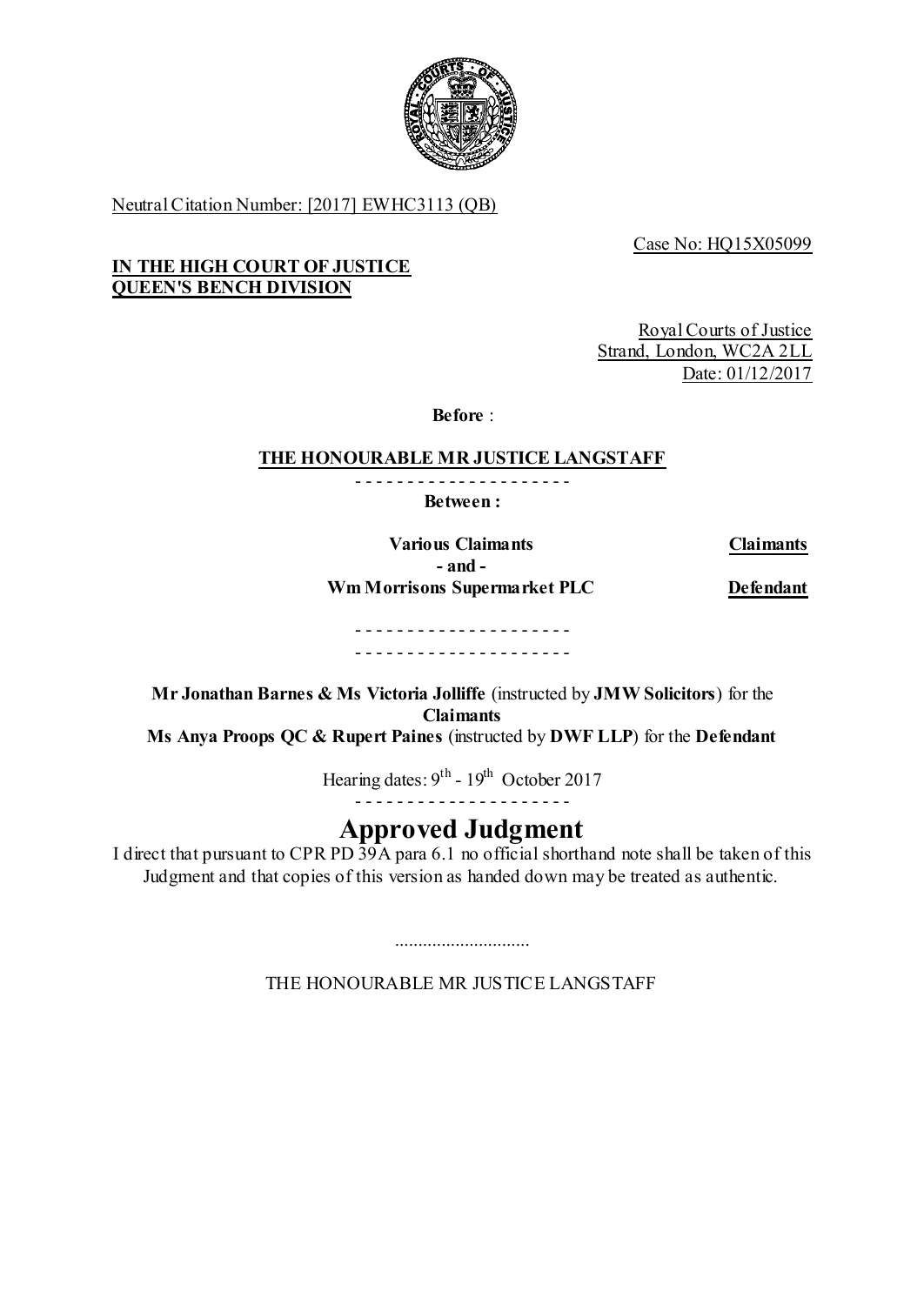#### **MR JUSTICE LANGSTAFF :**

- 1. This group action raises the question whether an employer is liable, directly or vicariously, for the criminal actions of a rogue employee in disclosing personal information of co-employees on the web, whether under the **Data Protection Act** 1998, an action for breach of confidence, or in an action for misuse of private information.
- 2. On  $12<sup>th</sup>$  January 2014 a file containing personal details of 99,998 employees of the Defendant ("Morrisons") was posted on a file sharing website. Shortly after that, links to the website were also placed elsewhere on the web. The data consisted of the names, addresses, gender, dates of birth, phone numbers (home or mobile), national insurance numbers, bank sort codes, bank account numbers and the salary which the employee in question was being paid. On  $13<sup>th</sup>$  March 2014, a CD containing a copy of the data was received by three newspapers in the UK, one of which was the Bradford Telegraph and Argus, a newspaper local to Bradford where Morrisons has its head office, The person sending the CD did so anonymously, purporting to be a concerned person who had worryingly discovered that payroll data relating to almost 100,000 Morrisons employees was available on the web. It gave a link to the filesharing site.
- 3. The information was not published by any of the newspapers concerned. Instead, the Bradford Telegraph and Argus told Morrisons of it. There was immediate concern. Morrisons' annual financial reports were about to be announced. The revelation of this data, with its implication that Morrisons could not be trusted to keep data secure, had serious implications for the share value of Morrisons. Much more important, though, was the immediate concern of the most senior managers within Morrisons that the information might be used by outsiders to access the bank accounts of individual employees (though they were assured by banks over the next 2 or 3 days this could not happen, without yet more information being disclosed) or used to aid identity theft. It could enable intending fraudsters to phish for the additional information to enable dishonest access to the employees' bank accounts, take out loans, or make purchases under an assumed identity. This was a serious risk.
- 4. Morrisons' head management was alerted to the disclosure on 13th March 2014. Within a few hours, they had taken steps to ensure that the website had been taken down. Such links as there were to the file sharing website from other sites were then no longer effective in helping a searcher to discover any personal data. Morrisons also alerted the police. It was rapidly established that the data, in the quantity and style in which it was presented, had almost certainly been derived from data held centrally by Morrisons in relation to its employees, both present and, in some cases, past. Only a limited number of employees had been permitted access to the whole of this data, which was held in a supposedly secure internal environment created by proprietary software known as "PeopleSoft". It was possible to tell when the data had been extracted by comparing the disclosed material with the database: the times that entries were made into the database or deletions made from it were automatically logged. Thus, where data now on the database was not amongst that disclosed, this suggested the disclosed data had been extracted beforehand.
- 5. It was possible by this process to show that the data held in PeopleSoft had been copied during the afternoon of  $14<sup>th</sup>$  November 2013. It was then also possible to show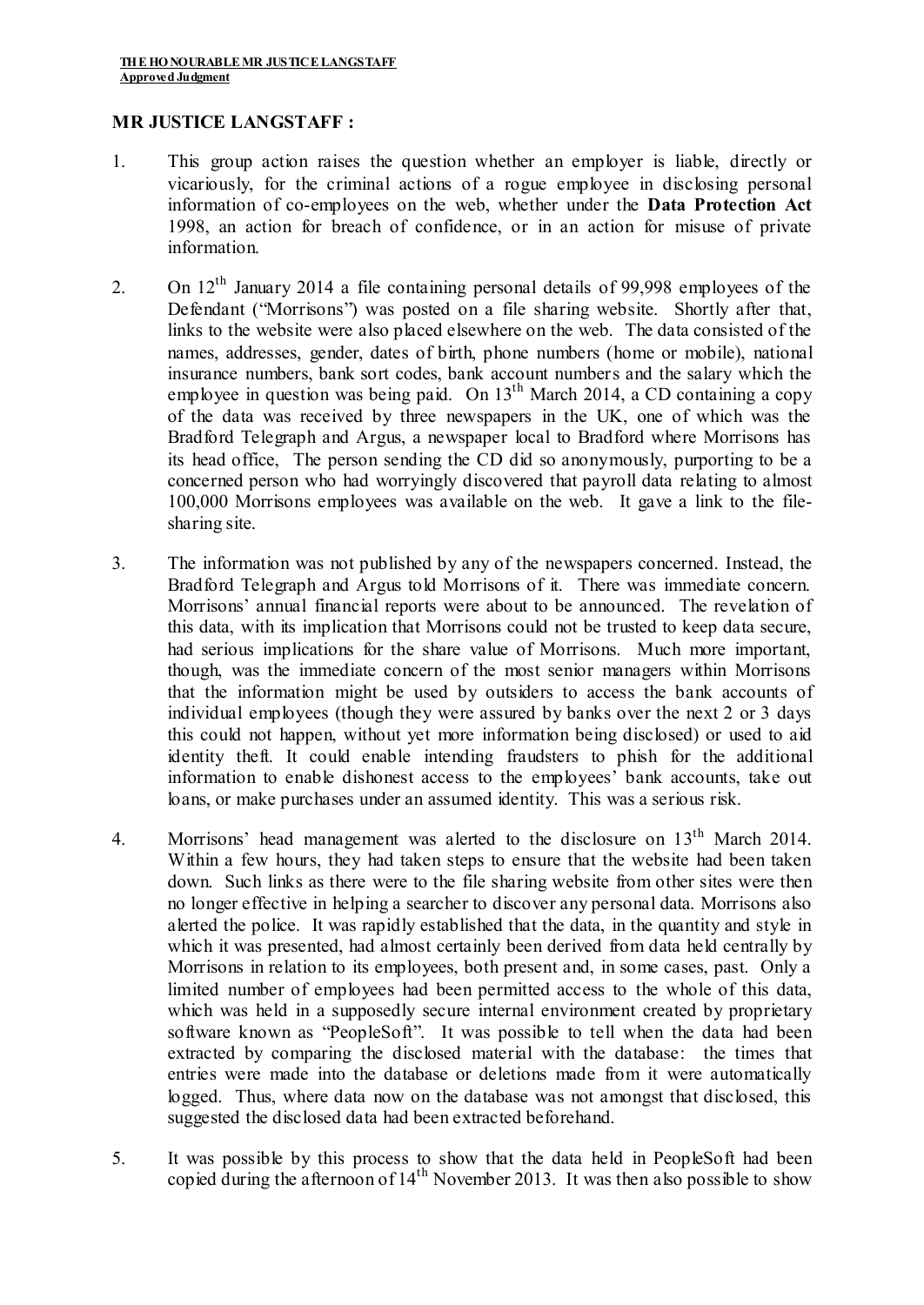that at that time one of the "super users" (the name for people who had access to the whole of the PeopleSoft database, as opposed to having access only to that part which related to them personally or, in some cases, to those employees under their line management) had extracted data corresponding to that disclosed by means of an SQL (structured language query) within the time period during which the data containing the information disclosed must have been copied. This person was Michael Leighton. He was arrested on  $17<sup>th</sup>$  March 2014.

- 6. Another employee an investigator was also identified as a suspect. This was because his initials and date of birth appeared in the user name adopted for the account which had been used in January 2014 to post the data file onto the internet.
- 7. It very quickly emerged that Michael Leighton was not responsible for disclosing the file to the web, and that where the initials and date of birth of the investigator had been used this was in a deliberate attempt to frame him. He too was completely innocent.
- 8. On 19<sup>th</sup> March, Andrew Skelton, a Senior IT Auditor in Morrisons' employment, was arrested. He was charged with an offence under the **Computer Misuse Act 1990** both of fraud and under Section 55 of the **Data Protection Act 1998**, tried at Bradford Crown Court in July 2015, and convicted. He was sentenced by the Honorary Recorder of Bradford to a term of 8 years imprisonment, which he still serves.

# **The Claim**

- 9. 5,518 employees of Morrisons whose data was disclosed by the actions of Skelton on  $12<sup>th</sup>$  January and  $13<sup>th</sup>$  March 2014 claim compensation both for breach of statutory duty (under Section 4(4) of the **Data Protection Act 1998**) and at common law (the tort of misuse of private information, and equitable claim for breach of confidence). The claims are put on the basis that Morrisons has both primary liability for their own acts or omissions, and secondary (vicarious) liability for the actions of one of their employees harming his fellow workers. In respect of the **Data Protection Act**, primary liability is said to be absolute or strict, rather than a qualified liability only arising if Morrisons failed to observe appropriate standards: but if it should be held that the Act does not impose an absolute liability, it is asserted that in any event Morrisons failed to observe those standards and is liable on that alternative basis.
- 10. The trial has been concerned only with liability. If the court should find in favour of the Claimants in respect any of their heads of claim, quantum is to be assessed later. Similarly, although in their pleadings the Claimants sought an injunction to prevent Morrisons further disclosing the private and confidential information of the Claimants, and an order under Section 14(4) of the **Data Protection Act 1998** blocking each Claimant's personal data, neither was pursued before me. Accordingly, since most of the facts were not in dispute (having been clarified by the criminal trial and conviction of Skelton) the hearing before me proceeded without any of the Claimants being called to give evidence: they knew little if anything as to how or why the disclosure happened about which they were in a position to give first-hand evidence. That information lay in the hands of Morrisons, and the force of any criticism of what happened, supportive of a case that Morrisons failed to observe applicable standards, depended on evidence called by Morrisons. Accordingly,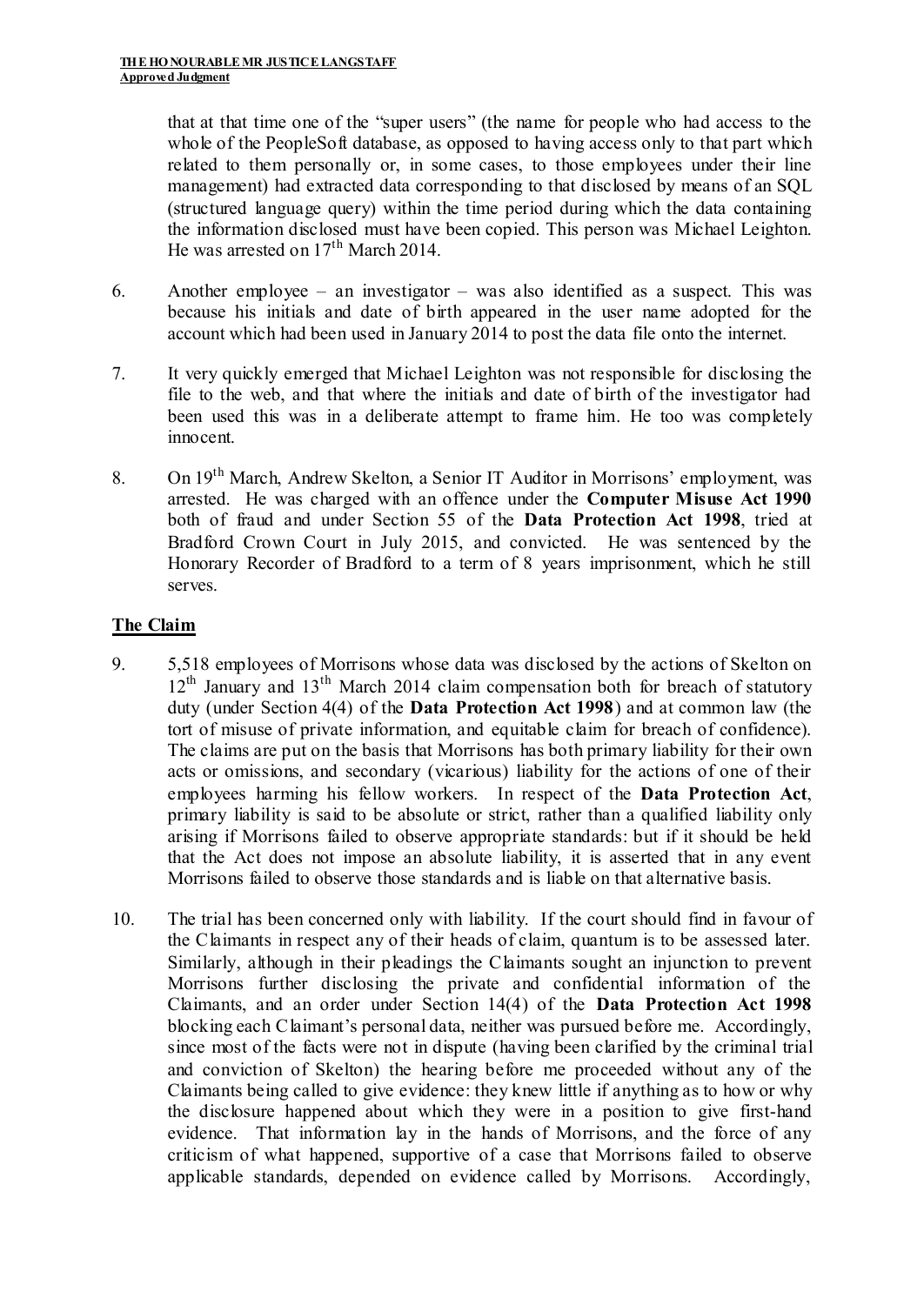Morrisons called evidence from five members of senior management of Morrisons (the evidence of a sixth, Ms Crossland, was taken as read).

11. The parties have agreed that there are 14 issues of fact and law to determine, and set them out in writing. Many of these are themselves subdivided into sub-issues.

# **The Central Facts**

- 12. I shall first set out an overview of the facts which set the scene for the determination of those issues. Mr. Barnes, with whom Ms Victoria Jolliffe appears for the Claimants, argues that in a number of respects Morrisons fell short of a proper standard (whether under the **Data Protection Act** or common law): I shall deal with my more detailed findings of fact when I consider each of those arguments later in this judgment.
- 13. There is a statutory obligation resting on Morrisons to have their accounts audited externally. At the times relevant to this action, the external auditor was KPMG. In order to perform the audit, KPMG would, each year, request data so that it could test the accuracy and reliability of the information produced to it. In 2012 (and probably earlier) it asked to have a copy of Morrisons' payroll data so that the integrity of the data could be assessed: payroll expenses are a significant part of Morrisons' accounts. In 2012, amongst various other requests for information KPMG asked for a copy of the "payroll data" being the data from which the data in the file disclosed were copied. This was not the only data requested by KPMG. It was, however, the only data to come from the PeopleSoft system.
- 14. Morrisons had an internal audit team. At the time of the disclosure, Mr Chowdhery was its head. It had within it an IT audit section. That team was headed up by Graham Daniels, who gave evidence before me. Two or three IT auditors, specifically recruited for the purpose by Mr Daniels, reported to him. One of those was Andrew Skelton ("Skelton").
- 15. Skelton was a senior IT internal auditor. As such, his role involved speaking to fellow employees about their work and processes, and obtaining sight of relevant documents concerning them. Some of those whose work he had to audit would be more senior than he was. He was given the responsibility and authority to speak to many colleagues and request sight of their documents. He had to exercise diplomacy and sensitivity, and would frequently be expected to gain access to and use information that was sensitive, not only in a business sense, in that it was strictly confidential for internal use only, but also potentially sensitive so far as the colleagues providing the information were concerned. Colleagues had to feel that he was both reliable and trustworthy.
- 16. As a senior IT auditor, he was highly IT literate, with a good technical understanding of IT security issues, operating systems, user access and cryptography.
- 17. Unknown at the time to his employers, Skelton operated a sideline in dealing with a slimming drug. He bought quantities, probably in kilograms, from a wholesaler, and re-packaged these in smaller quantities which he offered for sale on e-Bay. He did this in his own time, as a personal business. It has not been suggested that this was in conflict with the business of Morrisons. He did not use Morrisons' facilities, except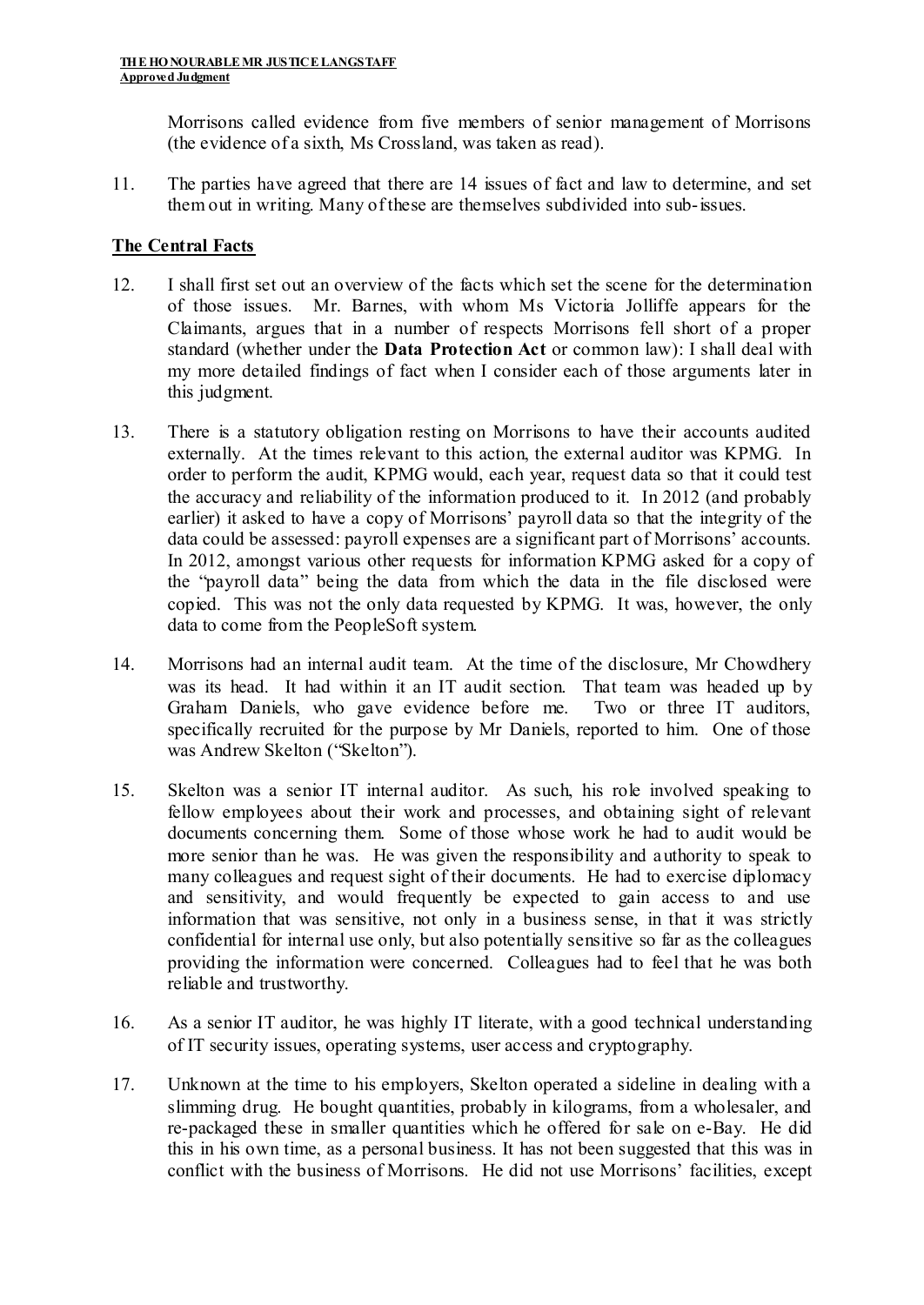on those occasions when, if he had not posted a package to a customer from a post box or office local to his home, he would put the package through Morrisons' post room. When he did so, it had already been appropriately stamped by him. No dishonesty was involved: there was no direct cost to Morrisons.

- 18. The drug was Phenylalanine, a close analogue to Amphetamine. Whereas Amphetamine is a class B drug, the supply of which is unlawful, the supply of Phenylalanine is not.
- 19. On 20<sup>th</sup> May 2013, an envelope he had posted in this way came open in the post room at Morrisons. It contained white powder. This caused immediate alarm to those in the post room, who did not know what the powder was, and who had a protocol for dealing with such incidents. The incident might easily have led to the closure of the post room in accordance with the protocol. The police were called. They suspected the drug might be Amphetamine. A field test at the local police station was indicative of this. Since there was no attempt to hide the identity of the sender, which was mentioned in documents within the package, it was clear that Skelton had sent it. He was arrested and escorted from the premises of Morrisons. He was suspended from work, pending a definitive laboratory analysis of the powder. It took just over a month before the results of that were notified. They showed that the drug was not illegal. Accordingly Skelton, who had been on suspension throughout this period, was permitted to return to work. He did so on 3rd July 2013.
- 20. However, Morrisons decided to discipline him for the incident, which had caused considerable concern, and might well have led to the closing down of the post room for a day with serious implications for the business. On  $\tilde{9}^{th}$  July 2013 he faced a disciplinary hearing, following which, on  $18<sup>th</sup>$  July, he was given a formal verbal warning. Though this was described in witness evidence as the lowest level of sanction within the disciplinary procedures, this is not quite so. Morrisons' disciplinary code provided that where after a hearing it was concluded there had been misconduct, possible outcomes began with informal action which is plainly meant to be less serious. It is, however, correct to say that formal actions available to the employer began with a verbal warning, followed by a first written warning, a final written warning, then dismissal on notice for the more serious cases, and summary dismissal for the most serious. It is worth noting for what follows that it is o nly in the case of dismissal that the code provides for an alternative, lesser, sanction, that of demotion to a lesser position or transfer to an alternative role or department. Though described as a "verbal" warning, the essence of the warning was recorded in writing in a letter written formally to Skelton, as was the practice. It was to stay on his file for six months.
- 21. Skelton was unhappy that he had been given a formal, albeit "verbal", warning, and said as much to his line manager Graham Daniels. Mr Daniels thought that Skelton had been irritated by the fact he was given such a low level of sanction, since this reinforced his (Skelton's) view that Morrisons' initial reaction to the incident had been excessive, even though he (Skelton) understood that a disciplinary process had been warranted. He thought the sanction disproportionate, and exercised his right to appeal. The appeal came before Ms Joanna ("Jo") Goff on  $15<sup>th</sup>$ . August 2013 and was rejected. The disciplinary decision recited that Skelton's actions had not been in accordance with Morrisons' values. Those values are set out in a handbook given to all employees. There are 6 of them: "Can Do"; "One Team"; "Bringing the Best out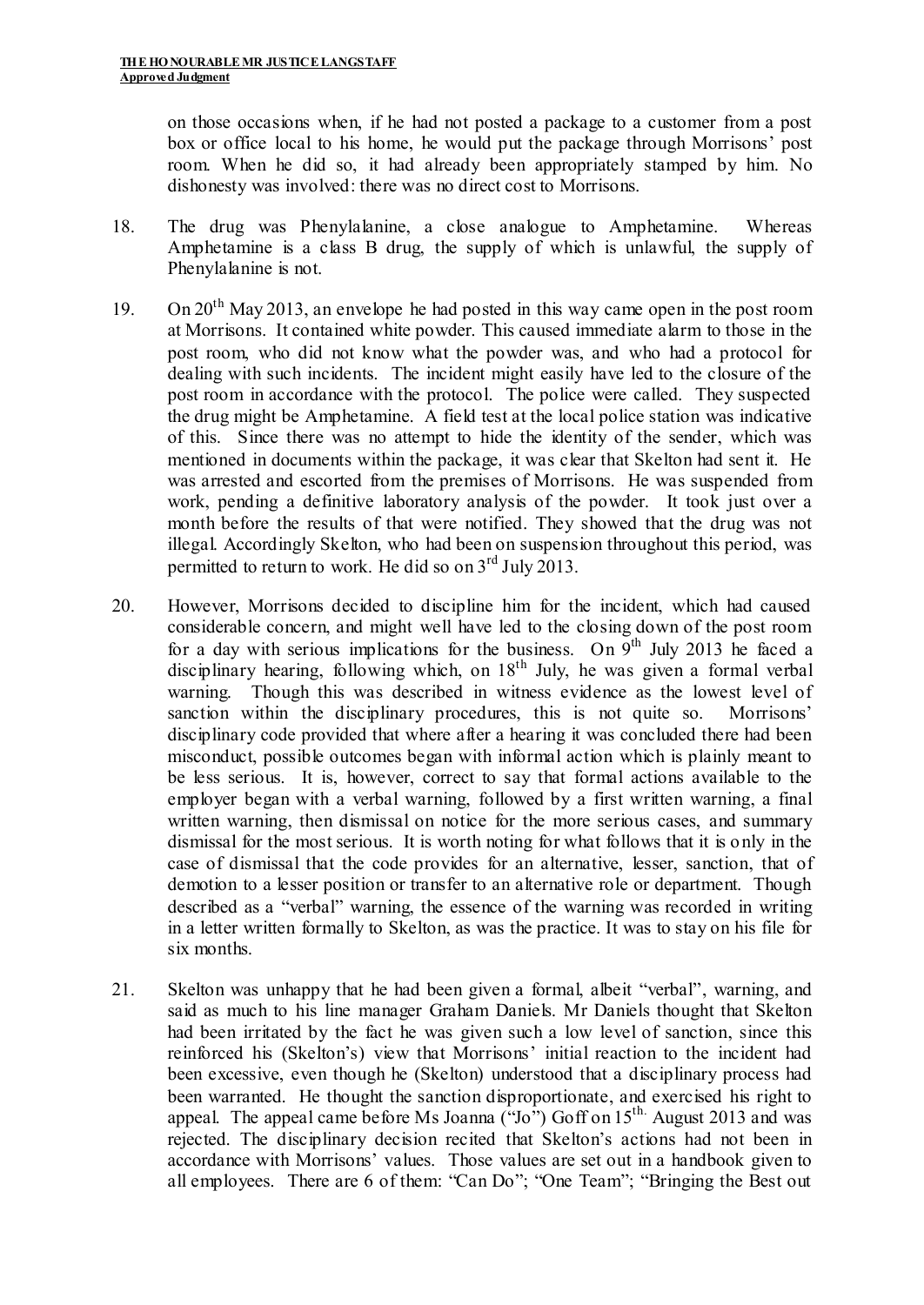of our People"; "Great Selling and Service"; "Great Shopkeeping"; and "Fresh Thinking".

22. At his trial Mr Skelton denied being responsible for the data disclosure. He did not advance any reason for having acted as he did. However, the Recorder of Bradford had no doubt that it was the white powder incident which caused Skelton to do as he did. When sentencing Skelton on  $17<sup>th</sup>$  July 2015 he said:

> "[the white powder incident]… was concluded against you, not that in fact there was anything particular that happened by way of discipline of you. One would think that any sensible, reasonable person would have just put that behind them and got on with life and got on with their job. That was not your reaction. Your reaction was to harbour a very considerable grudge and harbour very considerable bad feelings towards Morrisons. That much is evident if nothing else, from the resignation letter that you drafted in November of that year, a few months after the incident and disciplinary proceedings had been concluded. It was rankling very deeply and nastily with you.

> Your reaction was to set about, in October or November, doing Morrisons some real damage, and you achieved that of course. Over a period of months at the end of the year you set about getting sensitive information from Morrisons – it came legitimately into your hands, trusted as you were in that IT department – the pay roll details and personal details of all the employees at Morrisons, who of course number over 100,000. Having got hold of that material legitimately at work you took it away from work electronically and you, in November and December – so over a period of weeks, not just on the spur of the moment – started to set up what you put into effect in 2014. You created a false email account, you got a pay as you go mobile telephone that could not [be] traced back to you, you started to use the TOR system which we heard about which is a way of seeking and achieving anonymity in terms of what you were to do on the internet. …it was cold and calculating and designed, no doubt, to do as much damage to Morrisons as could be achieved."

- 23. Not only did His Honour Judge Thomas QC, the Honorary Recorder, have the benefit of hearing the evidence in the criminal trial which included that of Skelton himself, such that I would in any event pay great respect to his conclusions, but these findings are also entirely consistent with the documentation before me.
- 24. On 9<sup>th</sup> October 2013, unknown to Morrisons, Skelton made a search for "TOR" on his work computer. The acronym stands for "The Onion Router": software which is capable of disguising the individual identity of a computer which has accessed the internet.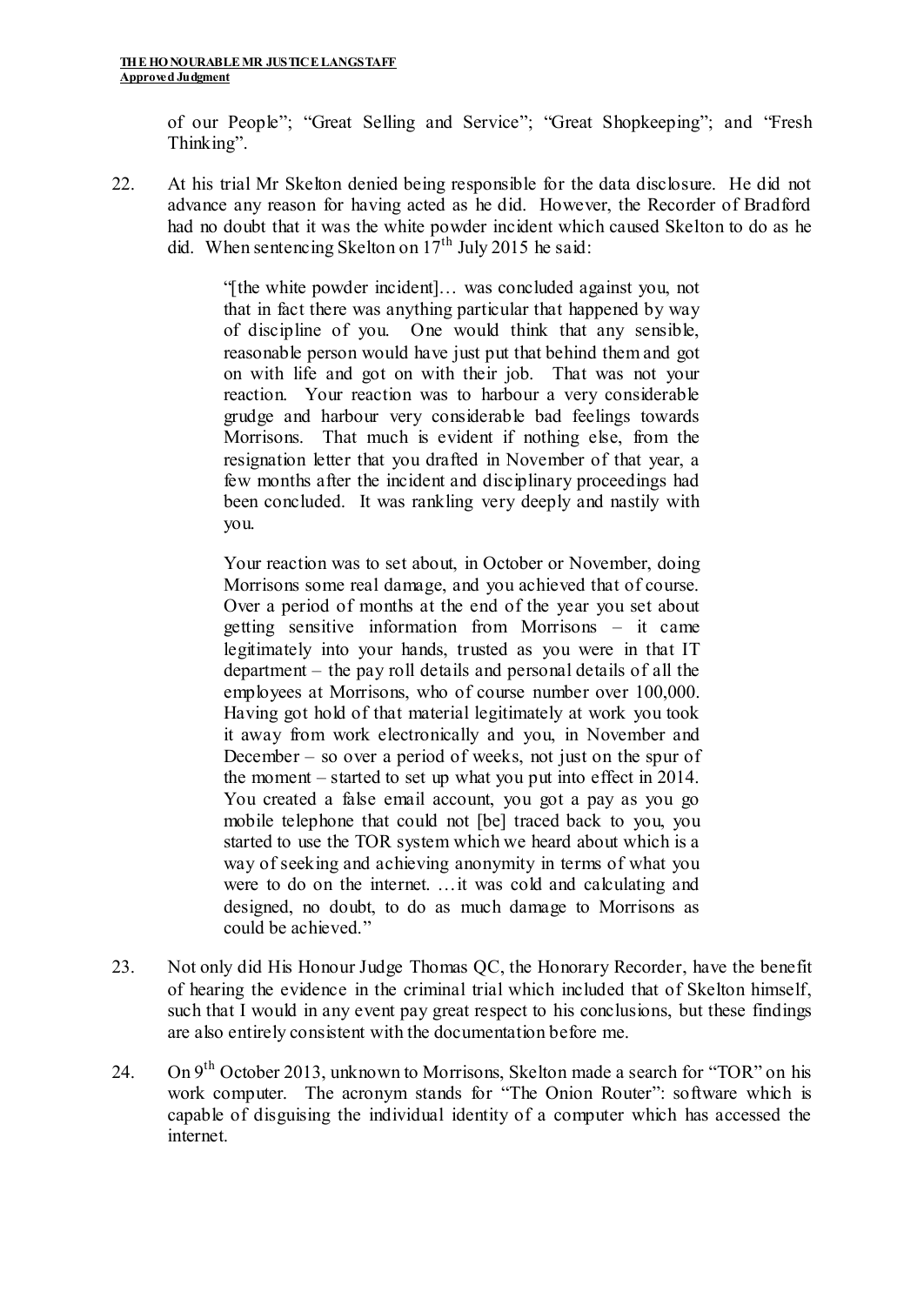- 25. On 1<sup>st.</sup> November, the external auditor, KPMG, requested a number of categories of data from Morrisons. This was held in different places. It was convenient that the data be collated before transmission to KPMG. The request came to Mr Daniels. In previous years Mr Daniels had been charged by Mr Chowdhery, head of the team, with arranging for the transmission of such data to the external auditor. Mr Daniels delegated the task in 2013 to Skelton, one of the two or three internal auditors who reported to him, just as he had delegated an identical task to Skelton (I find) in 2012. Skelton in turn sent an email request to Dan Moore of the HR department, who had super-user access to PeopleSoft. He in turn delegated the task of extracting a copy of the data, by means of an appropriate SQL query, to Michael Leighton. On 14<sup>th</sup> November, Michael Leighton obtained an electronic copy of the data. This was in the late afternoon. He attempted to email the data internally to Skelton. I find that the transfer would have been secure if the internal email system had been able to cope with the transfer of a data file of that size. It was not. So, although Michael Leighton completed documentation suggestive that the transfer had been effective on  $14<sup>th</sup>$ November 2013, in fact the email "bounced back" to Michael Leighton's computer. Accordingly, the next day Michael Leighton copied the data from his computer onto a USB stick. Insofar as it is in issue I find that the USB was encrypted (personal USB sticks were not to be used; a limited number of USB sticks were made available to senior employees, obviously for the transfer of data, and all were encrypted; the overwhelming probability is that Michael Leighton used one of these, and there is no reason to suppose otherwise). He took the USB stick personally to Skelton at his laptop computer, which was itself encrypted. He was present while the data was downloaded from the stick onto the computer and he then returned with the USB stick to the (nearby) desk from which he had come.
- 26. Skelton was supplied with a separate USB stick, from KPMG, encrypted by it, onto which he later copied the data. He had the task of collating the payroll data and other data which had been requested by KPMG, which was not itself held on the PeopleSoft system. For that reason, the payroll data was not sent immediately to KPMG, but remained stored for the time being on Skelton's computer. The precise date on which Skelton provided the pay roll data to KPMG on a KPMG USB (together, I assume, with the other data he had collated) is not known. It must, however, have fallen between the  $15<sup>th</sup>$  November (when he, Skelton, was supplied by Leighton with the data) and  $21<sup>st</sup>$  November.
- 27. On  $18^{th}$ . November 2013 it is agreed by the parties that an unknown USB device was inserted into Skelton's work laptop. Various files which included the pay roll data and the file later uploaded to the file sharing website (which was termed the "FTSE 100" file) were deleted from the same USB on the  $12<sup>th</sup>$  March 2014, using Skelton's personal computer to do so. From this, limited, material, coupled with the knowledge (it is agreed as fact) that on  $14<sup>th</sup>$  November Skelton obtained the mobile phone he was later to use to facilitate the offending data disclosures, I infer that Skelton copied the payroll data onto a personal USB at work on 18<sup>th.</sup> November 2013, and that this was a step in his criminal conduct. Given that in December the phone was registered with an email address implicating the innocent investigator, and that it was not used until the  $12<sup>th</sup>$  January when uploading data to the web, I infer that Skelton – who would have known from his previous year's experience what type of data he would be dealing with – had it in mind from before the 14<sup>th</sup>. November to misuse that data.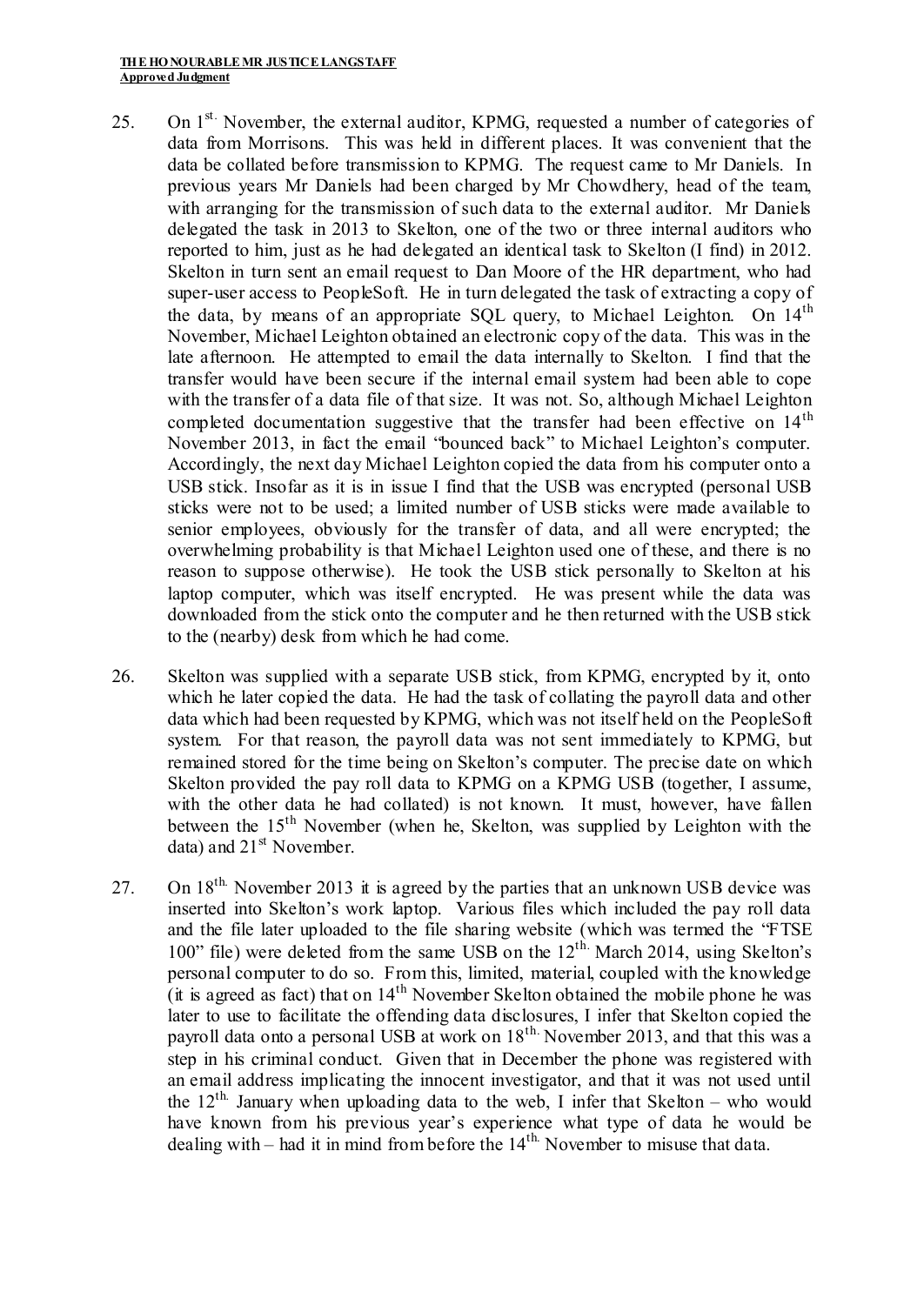- 28. The next incident of note before the uploading of the data to the file-sharing website was on 16<sup>th.</sup> December 2013. Skelton attempted to access the TOR website from his work laptop. This was unknown to Morrisons until after it had come to light that the employee details had been placed in a file on a file sharing website and copied to national and local newspapers, on respectively  $12^{th}$ . January and  $13^{th}$ . March 2014.
- 29. No point arises for decision in respect of Morrisons' reaction to the disclosures once it knew of them.
- 30. Each employee had supplied the information later disclosed because it was required by Morrisons upon that employee taking employment with them.

# **The Claimants' Case**

- 31. So far as direct, primary, liability is concerned, the Claimants made claims under the **Data Protection Act 1998**, under common law for misuse of private information, and in equity, for breach of confidence. If Morrisons were not held primarily liable, the Claimants submitted they were liable vicariously, under each of the three heads. I shall deal with each of the claims in turn, beginning with the claims of primary liability.
- 32. Ms Proops argued that there could be no primary liability for breach of confidence, for Morrisons itself did not breach the confidence.

# **Data Protection Act 1998**

- 33. The **Data Protection Act (the "DPA")** provides, so far as material as follows: By section 1 (headed "Basic interpretative provisions"):
	- "(1) In this Act, unless the context otherwise requires—
		- "data" means information which—
			- (a) is being processed by means of equipment operating automatically in response to instructions given for that purpose,
			- (b) is recorded with the intention that it should be processed by means of such equipment,
			- (c) is recorded as part of a relevant filing system or with the intention that it should form part of a relevant filing system,
			- (d) does not fall within paragraph (a), (b) or (c) but forms part of an accessible record as defined by section 68; ….
		- "data controller" means, subject to subsection (4), a person who (either alone or jointly or in common with other persons) determines the purposes for which and the manner in which any personal data are, or are to be, processed;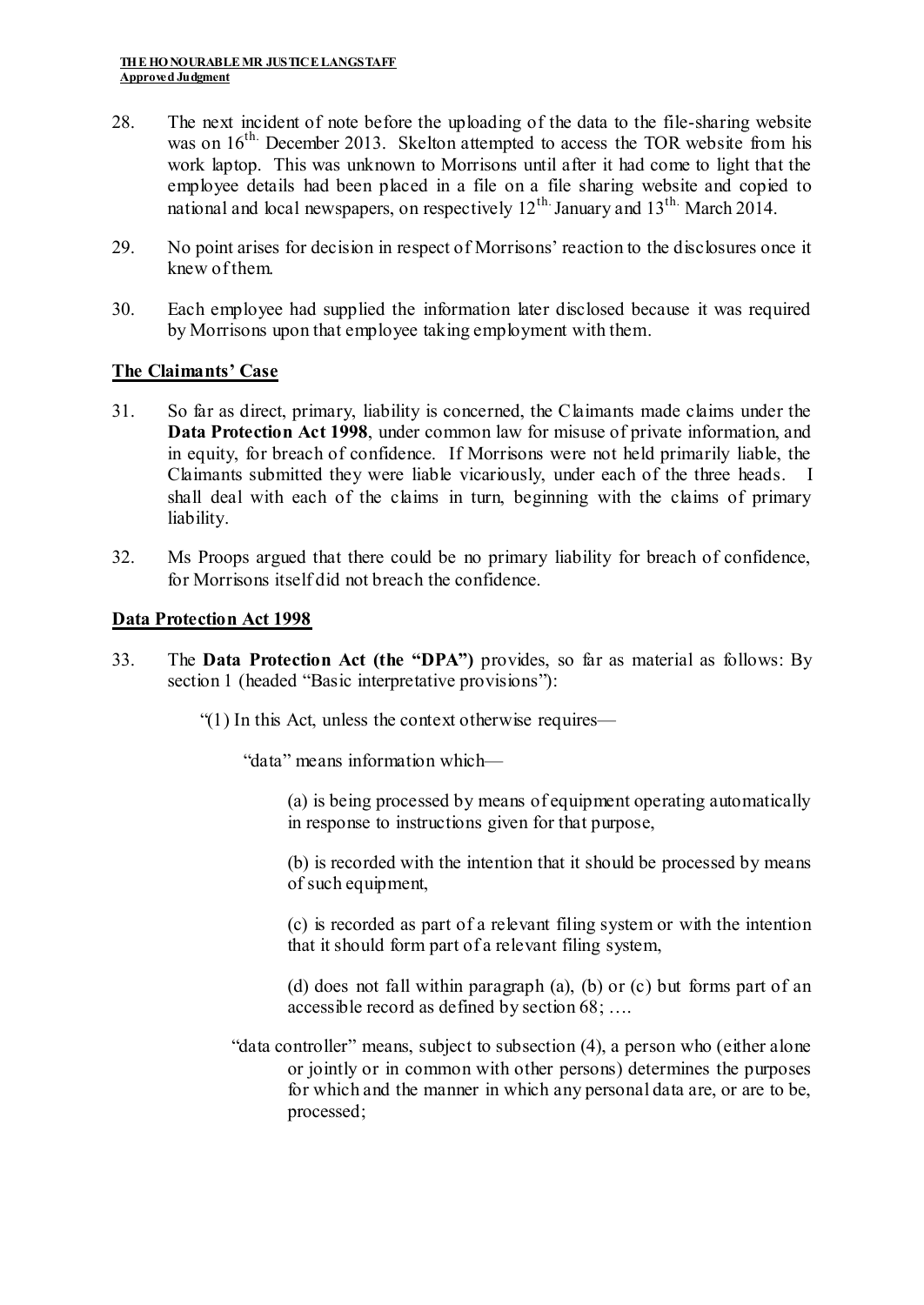"data processor", in relation to personal data, means any person (other than an employee of the data controller) who processes the data on behalf of the data controller;

"data subject" means an individual who is the subject of personal data

"personal data" means data which relate to a living individual who

can be identified—

(a) from those data, or

(b) from those data and other information which is in the possession of, or is likely to come into the possession of, the data controller,

and includes any expression of opinion about the individual and any indication of the intentions of the data controller or any other person in respect of the individual;

"processing", in relation to information or data, means obtaining,

recording or holding the information or data or carrying out any operation or set of operations on the information or data, including—

(a) organisation, adaptation or alteration of the information or data,

(b) retrieval, consultation or use of the information or data,

(c) disclosure of the information or data by transmission, dissemination or otherwise making available, or

(d) alignment, combination, blocking, erasure or destruction of the information or data;

(2) In this Act, unless the context otherwise requires—

(a) "obtaining" or "recording", in relation to personal data, includes obtaining or recording the information to be contained in the data, and

(b) "using" or "disclosing", in relation to personal data, includes using or disclosing the information contained in the data.

(3) In determining for the purposes of this Act whether any information is recorded with the intention—

> (a) that it should be processed by means of equipment operating automatically in response to instructions given for that purpose, or

(b) that it should form part of a relevant filing system,

it is immaterial that it is intended to be so processed or to form part of such a system only after being transferred to a country or territory outside the European Economic Area.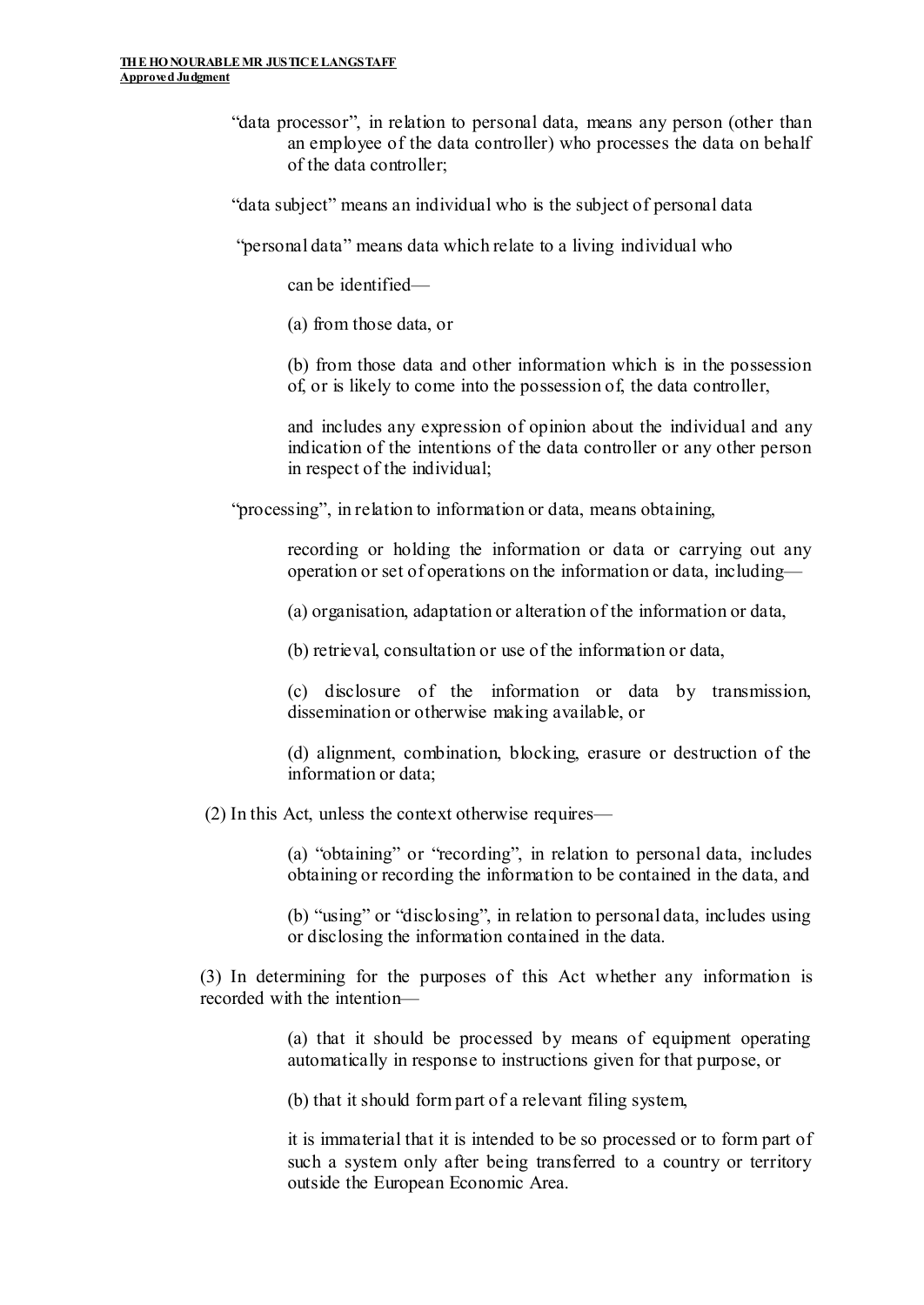……………………"

34. By section 4 is provided, under the heading: "The data protection principles"

"4.—.

(1) References in this Act to the data protection principles are to the principles set out in Part I of Schedule 1.

(2) Those principles are to be interpreted in accordance with Part II of Schedule 1.

 $(3)$  …………

(4) Subject to section 27(1), it shall be the duty of a data controller to comply with the data protection principles in relation to all personal data with respect to which he is the data controller."

35. Part I of Schedule 1 states, so far as relevant:

# **"SCHEDULE 1**

#### **The data protection principles**

#### **PART I**

# **The principles**

1. Personal data shall be processed fairly and lawfully and, in particular, shall not be processed unless—

(a) at least one of the conditions in Schedule 2 is met, and

(b) in the case of sensitive personal data, at least one of the conditions in Schedule 3 is also met.

- 2. Personal data shall be obtained only for one or more specified and lawful purposes, and shall not be further processed in any manner incompatible with that purpose or those purposes.
- 3. Personal data shall be adequate, relevant and not excessive in relation to the purpose or purposes for which they are processed.
- 4. Personal data shall be accurate and, where necessary, kept up to date.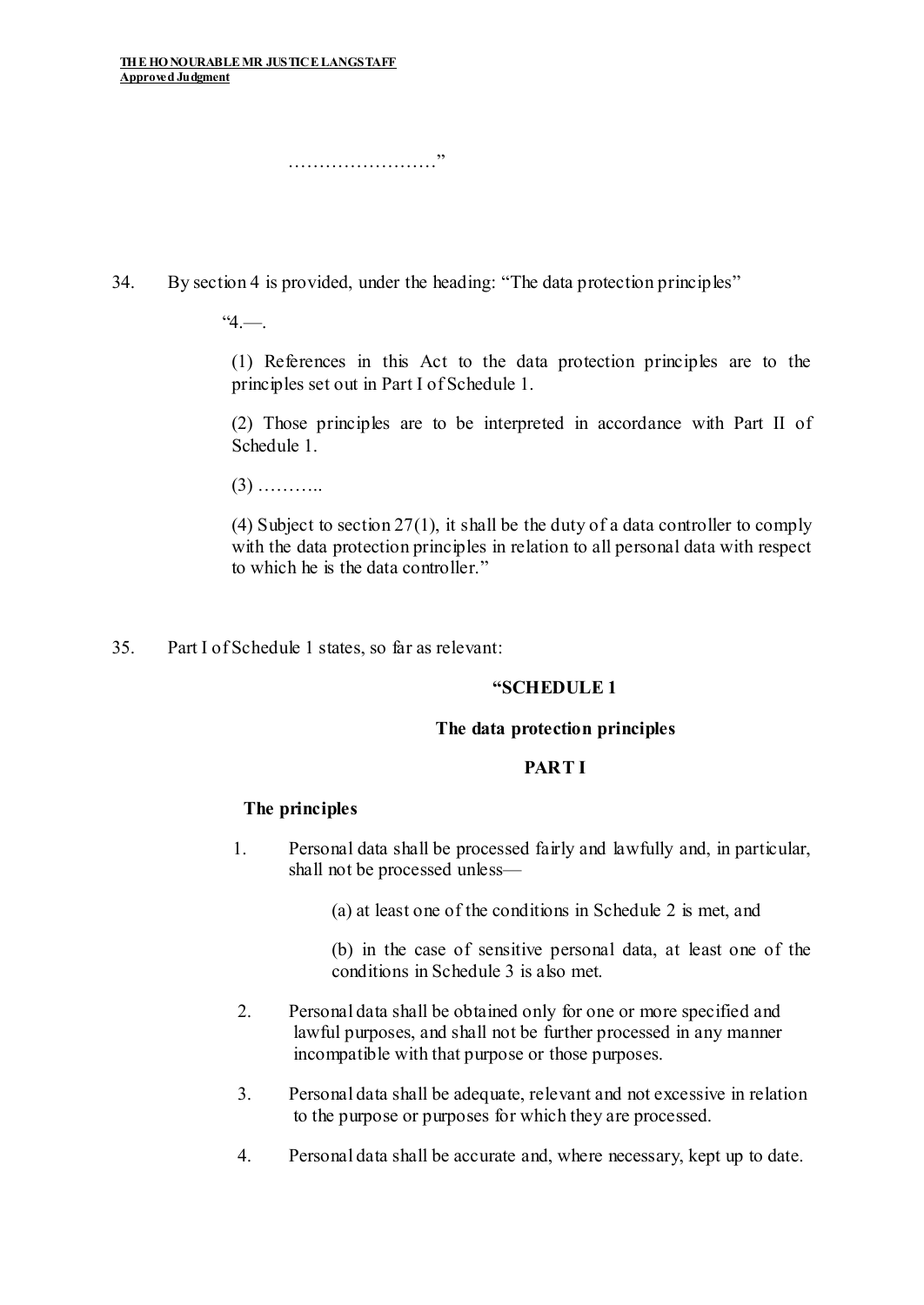- 5. Personal data processed for any purpose or purposes shall not be kept for longer than is necessary for that purpose or those purposes.
- 6. Personal data shall be processed in accordance with the rights of data subjects under this Act.
- 7. Appropriate technical and organisational measures shall be taken against unauthorised or unlawful processing of personal data and against accidental loss or destruction of, or damage to, personal data."
- 35. The data protection principles are expanded by Part II of Schedule 1 as follows (again, so far as material):

*"The first principle* 

#### **1.—**

(1) In determining for the purposes of the first principle whether personal data are processed fairly, regard is to be had to the method by which they are obtained, including in particular whether any person from whom they are obtained is deceived or misled as to the purpose or purposes for which they are to be processed.

………

# **2.—**

(1) Subject to paragraph 3, for the purposes of the first principle personal data are not to be treated as processed fairly unless—

> (a) in the case of data obtained from the data subject, the data controller ensures so far as practicable that the data subject has, is provided with, or has made readily available to him, the information specified in sub-paragraph (3), and (b) in any other case, the data controller ensures so far as practicable that, before the relevant time or as soon as practicable after that time, the data subject has, is provided with, or has made readily available to him, the information specified in sub-paragraph (3).

……………

(3) The information referred to in sub-paragraph (1) is as follows, namely— (a) the identity of the data controller,

(b) if he has nominated a representative for the purposes of this Act, the identity of that representative,

(c) the purpose or purposes for which the data are intended to be processed, and

(d) any further information which is necessary, having regard to the specific circumstances in which the data are or are to be processed, to enable processing in respect of the data subject to be fair.

**………….**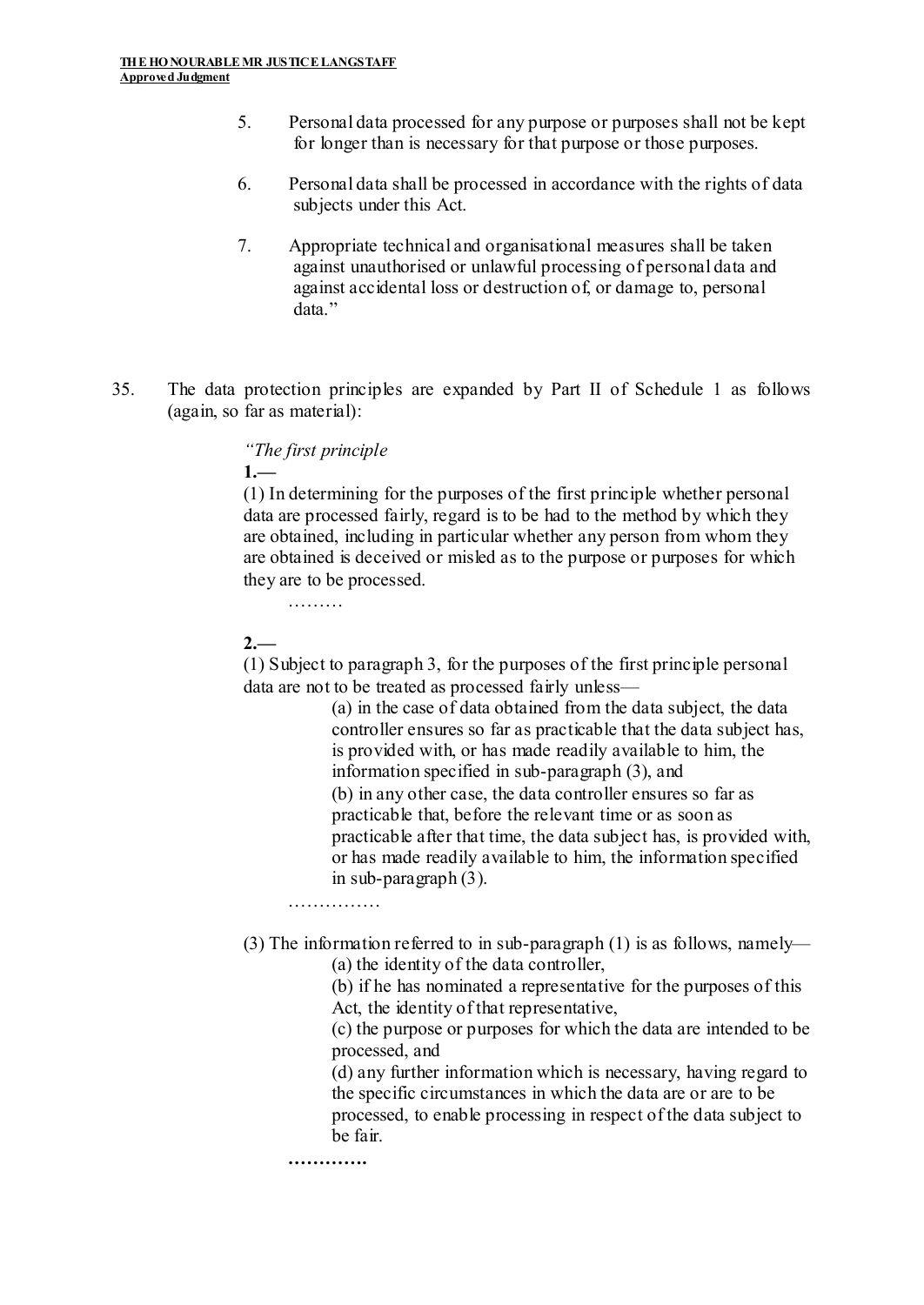#### *The second principle*

**5.**

The purpose or purposes for which personal data are obtained may in particular be specified—

(a) in a notice given for the purposes of paragraph 2 by the data controller to the data subject, or

(b) in a notification given to the Commissioner under Part III of this Act.

#### **6.**

In determining whether any disclosure of personal data is compatible with the purpose or purposes for which the data were obtained, regard is to be had to the purpose or purposes for which the personal data are intended to be processed by any person to whom they are disclosed.

**…………**

*The seventh principle* 

**9.**

Having regard to the state of technological development and the cost of implementing any measures, the measures must ensure a level of security appropriate to—

> (a) the harm that might result from such unauthorised or unlawful processing or accidental loss, destruction or damage as are mentioned in the seventh principle, and (b) the nature of the data to be protected."

36. As to the consequence of any breach of the duty to observe these principles, section

13 provides:

"13.— Compensation for failure to comply with certain requirements.

(1) An individual who suffers damage by reason of any contravention by a data controller of any of the requirements of this Act is entitled to compensation from the data controller for that damage.

…………..

(3) In proceedings brought against a person by virtue of this section it is a defence to prove that he had taken such care, as in all the circumstances, was reasonably required to comply with the requirement concerned."

37. Of relevance to the present claim is that data is "information": it is plain that a principal thrust of the Act concerns data electronically held, as was the information in respect of the employees' identities as set out above. What is important for what follows are the definitions of "data controller", "data processor" as set out above, and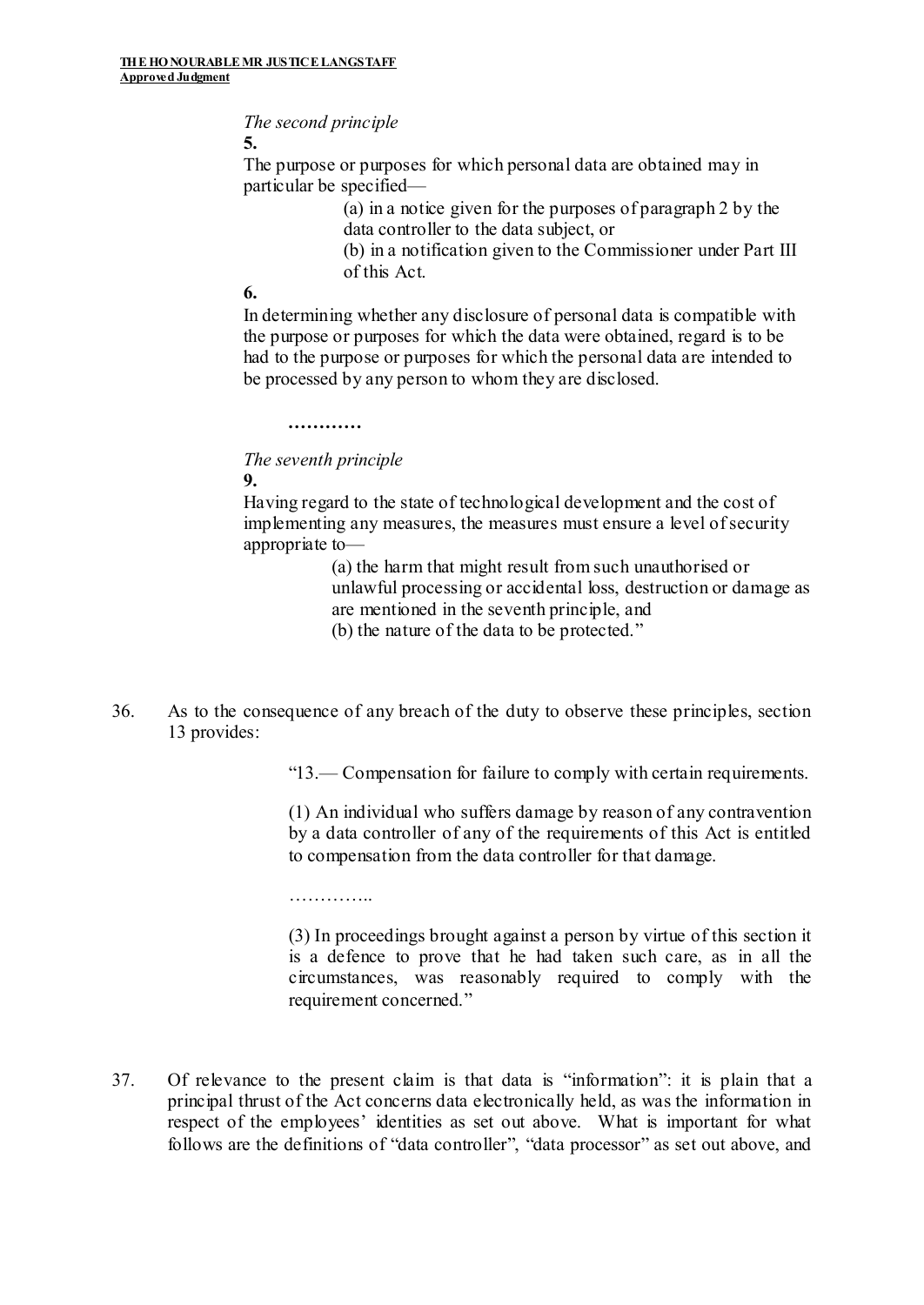Section  $1(2)$  which provides that unless the context otherwise requires "disclosing" in relation to personal data, includes disclosing the information contained in the data.

- 38. The Claimants argue that Section 4(4) places a duty on a data controller to comply with the data protection principles in relation to all personal data with respect to which he is data controller. Here, the Claimants say Morrisons were at all relevant times the data controller in respect of the payroll data abstracted from PeopleSoft by Michael Leighton and transferred to Skelton. They assert that Morrisons did not comply with data protection principles 1, 2, 3, 5 and 7.
- 39. For DPP1 to be satisfied certain conditions are to be met before the data may be regarded as being processed fairly and lawfully. The first of those conditions, to be found in DPA schedule 2, is that the data subject has given his consent to the processing. That did not happen, because none of the Claimants consented to Skelton processing the data by copying it, processing the original data so as to produce an extract of the information of which the original data consisted, and then sending that extract to the file sharing website.
- 40. They claim, too, that DPP2 was not complied with because the data was processed not only for administration, payroll and audit purposes, but for the criminal purposes known only to Skelton. They assert that what happened was thus processing in a manner incompatible with the purposes for which the data was obtained from them.
- 41. DPP3 requires that "personal data are not excessive". Beyond complaining that this principle was broken, the Claimants' argument in court did not further amplify the way in which the data they provided to Morrisons was "excessive": on the face of it, it was exactly the sort of payroll information which almost any employer is likely to require, and then to hold. Only a little more was said as to the claim in respect of DPP5 - that personal data are not to be kept for longer than necessary for the purpose or purposes for which they have been obtained. Insofar as Morrisons were concerned, it was thought necessary to keep the information in the hands of Skelton, as Morrisons thought securely, for a short period after transfer to KPMG: there might need to be queries raised, which it would be easier and more efficient for Skelton to answer from the material stored on his work laptop rather than have once again to request a superuser to conduct an SQL request to identify the data again, and transfer it once more to him. I accept the Defendant's evidence that if the system had required such requests and answers it would have incurred the additional risk inherent in any transfer of data out of the secure environment of PeopleSoft to a laptop, even if encrypted. I find that to do as was done was thus, if marginally, the safer option.
- 42. Although Section 13 of the Act provides that it will be a defence (the burden of proving which rests upon the Defendant) to show that all reasonable care was taken by the Defendant to satisfy the data protection principles, the Defendants have not relied upon this defence. In the absence of their doing so, there could be no defence to a claim if it were shown that any of DPP1, 2, 3 or 5 were broken. As to DPP7, there would be a breach if there were a failure to apply appropriate technological or organisational measures to prevent the disclosure or loss in question. It is thus necessary to determine what the scope of "appropriate" measures are, an inquiry necessarily related to the particular facts of the particular case.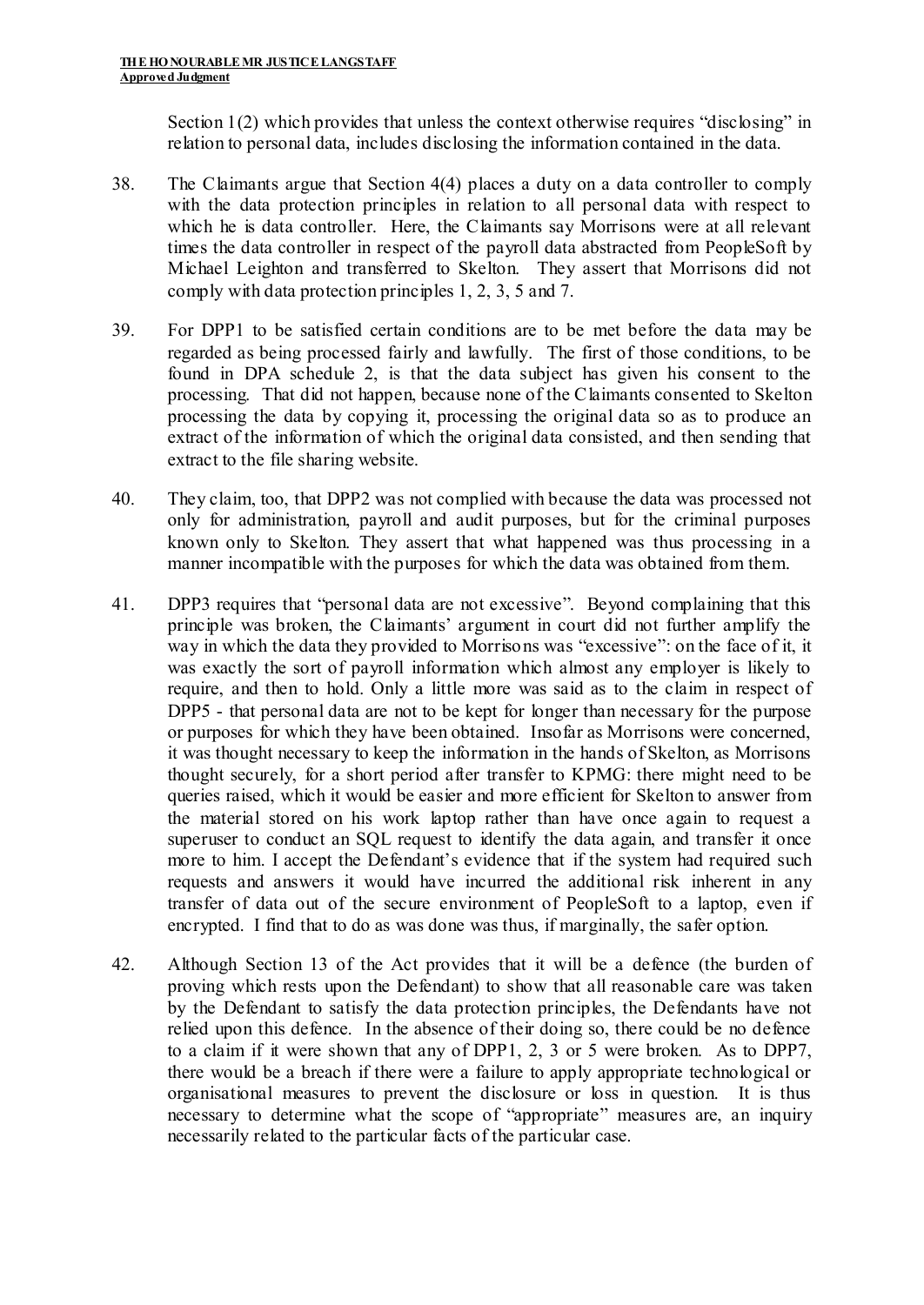43. Ms Proops QC, who appears with Mr Paines for Morrisons, makes a case that they do not need to avail themselves of the defence in section 13 to avoid primary liability. This is because the structure of the Act places the responsibilities created by DPP1-8 upon the data controller, as defined. She argues that data is not the same as "property". It consists of information: information is not the same as property. If information is seen and copied, it is not sensible to talk of the information as having been "stolen": unless it is deleted at the same time as it is copied it remains on the database from which the information was extracted. At any one time there may be many sets of data containing precisely the same information. In **Your Response Ltd v Data Team Business Media Ltd** [2014] EWCA Civ 281, it was held that the concept of possession in the conventional sense had no meaning in relation to intangible property, and it was thus not possible for a lien to exist over an electronic database. At paragraph 42 of the judgment Floyd LJ noted that although information may give rise to intellectual property rights the law has been reluctant to treat information itself as property. The court declined to do so in the case before it; in the words of Moore-Bick LJ (paragraph 19) the process of entering information into an electronic data storage system:-

> "…does not in my view render the information itself a physical object capable of possession independently of the medium in which it is held and in the electronic world the distinction is of some importance because of the ease of making and transmitting intangible copies."

44. This conceptual understanding of information as being distinct from tangible property helps to explain the way in which the **Data Protection Act 1998** is structured. The duties under section 4, and generally within the Act, are imposed upon a data controller, even if a third party may be guilty of a criminal offence under section 55 of the Act as was Skelton here. In **Ittihadieh v 5-11 Cheyne Gardens RTM Company Ltd** [2017] EWCA Civ 121, in the course of considering a case which centred upon the law relating to subject access requests under the DPA, the court had to decide (as an issue) the scope of the definition of "personal data" in Section 1 of the DPA, and the question who was a "data controller" (see paragraph  $1(i)$  and  $(ii)$  of the judgment). In a judgment with which Lloyd-Jones and McCombe L.JJ agreed Lewison LJ said at paragraph 70 and 71, under the heading "who is a data controller?" as follows:

> "70. A data controller is a person who makes decisions about how and why personal data are processed. It is clear from the terms of section  $7(1)(a)$  that the data controller is responsible for persons who process data on his behalf. Thus it follows that a person who processes data as agent for a data controller is not himself a data controller in respect of those data. Even where decisions about data are taken by natural persons, they will not themselves be data controllers if those decisions are made as agents of a company of which they are directors: *Re Southern Pacific Personal Loans Ltd* [2013] EWHC 2485  $(Ch)$ ;

> 71. On the other hand, if they are processing personal data on their own behalves they will be data controllers as regards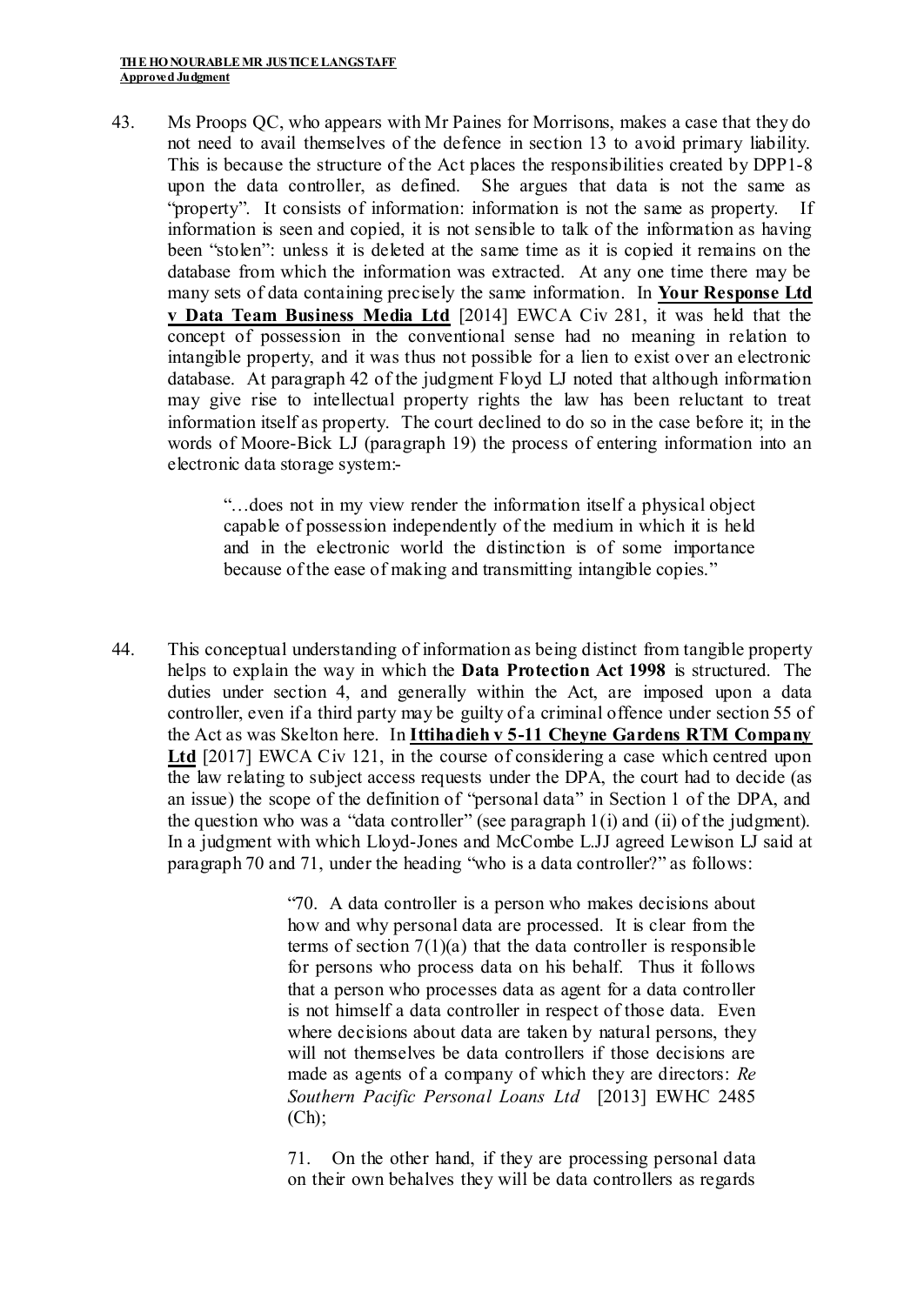that processing and those data. The question may then arise whether they are entitled to one or more exemptions under the DPA."

- 45. Mr Barnes, appearing with Ms Jolliffe for the Claimants, said expressly in closing that he took no issue with the general terms in which those two paragraphs are expressed. Moreover, since the reasoning concerned one of the issues in the case, the view expressed binds me. In any event, I consider it flows from the way in which the Act is structured, and if it had mattered I would independently have been of the same view as the Court.
- 46. In closing, Mr Barnes thus accepted that if Company A copied data which it held as data controller, and transmitted that copy to Company B, then if Company B did not handle that data in accordance with any one of the data protection principles, Company B would be liable. It would be liable alone, unless it were to process the data for Company A, for it would now be the data controller in respect of the data copied to it: Company A would not. The fact that Company A would remain data controller of the data from which the copy was made would be beside the point. Bringing the example more closely to the facts of the present case, when Skelton transferred a copy of the data he had been given by Leighton from his work laptop onto the USB stick given him by KPMG, and that data was taken to KPMG, KPMG alone were the data controller in respect of the information contained on that data set. Of course, Morrisons remained the data controller in respect of precisely the same information on their own equipment. Mr Barnes accepted that for the purpose of the case in relation to vicarious liability which he sought to advance, he could only do so under the DPA if Skelton were a data controller, in respect of the data eventually disclosed on to the web, for only as such would Skelton owe any duty himself which might result in Morrisons having secondary liability for his wrongs. Yet for him to be data controller in respect of that data would put him in no different a position, in my view, from the position occupied respectively by Company B or KPMG in the two examples just given.
- 47. Ms Proops' submissions are entirely in line with this approach. She submits that Morrisons owed duties under Section 4(4) DPA only while data controller, and only qua data controller. Skelton became data controller in respect of that information once he put himself in the position of determining the purposes for which and the manner in which the personal data he was about to copy from his laptop was to be handled. When he decided to settle his grudge against Morrisons by means of disclosing it, eventually, on the internet, he was acting just for himself. He was in the same position as the hypothetical individual considered in paragraph 71 of **Ittihadieh**.
- 48. Mr Barnes argues that if a data controller may only be held liable if **it** has contravened its statutory obligations under the DPA, Ms Proops' analysis would have a data controller complying with the DPA through the actions of its employees, but never being in breach of its obligations should an employee misuse data. He submits this would make a nonsense of the statutory scheme, for a data controller could simply disown any act of its employee which if attributed to it would put it in breach of statutory duty. Instead, to be effective the statutory scheme itself should impute to a non-natural data controller the data processing actions (good or bad) of its employees.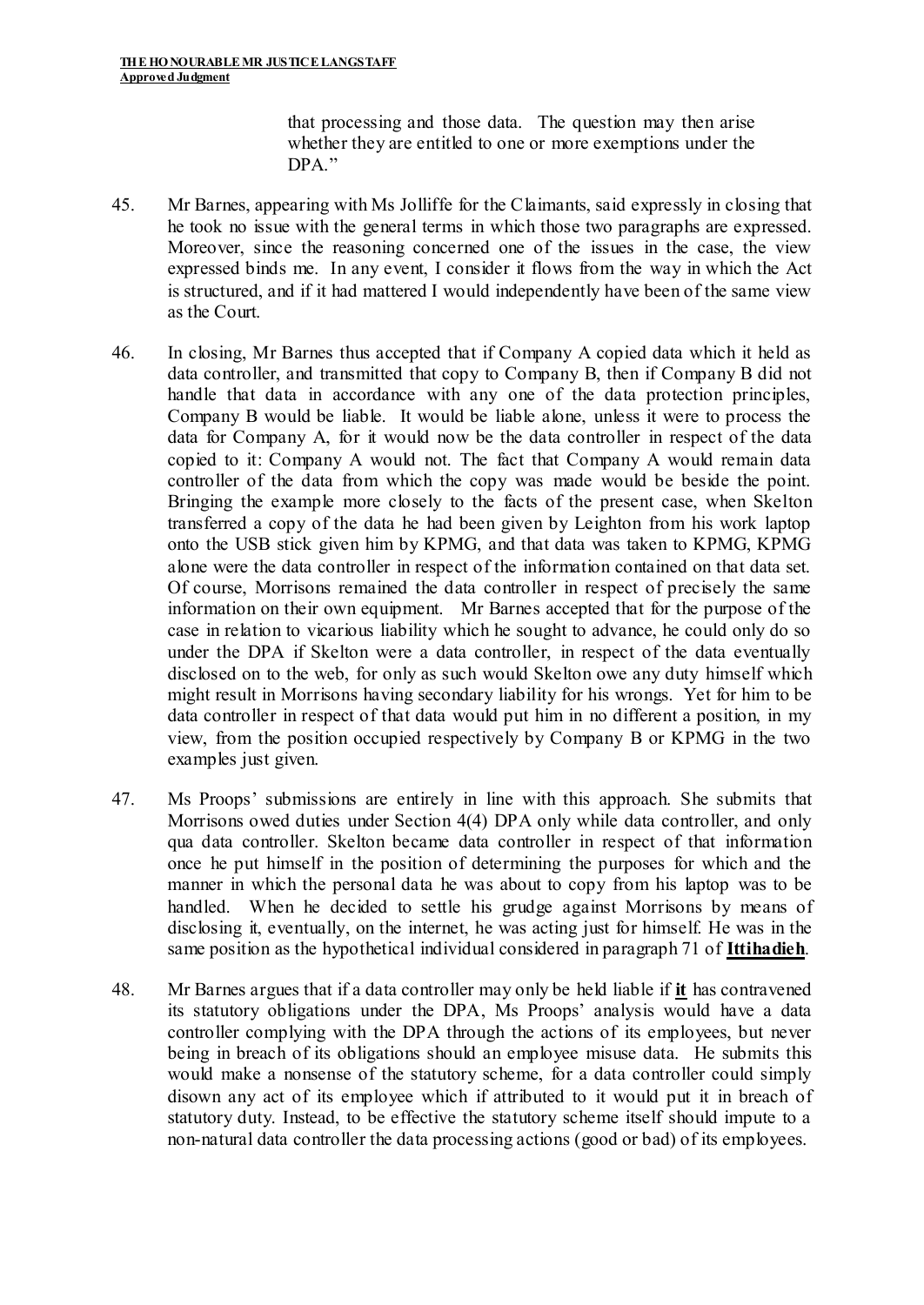- 49. I cannot accept this. Not only do I see no reason why, if it is sound, the principle should not apply to natural persons as well as corporate bodies, for both may have employees, and both may act through them, but at its heart is the contention that upon its true construction the Act imposes liability on a data controller not only for those breaches it has authorised or facilitated (acting, if a corporation, by individuals to do so) but also for those it has neither facilitated nor authorised. Indeed, it may have taken great pains to avoid doing so. If a corporation (or individual) is to be liable for breaches which it is in no sense responsible for either authorising or requiring, but which are committed by employees acting in contravention of its wishes, that liability may be established vicariously - but not directly.
- 50. Untrammelled by the question whether the European origins of the DPA require me to interpret the Statute to hold that when Skelton copied the data unlawfully onto a personal USB stick Morrisons remained primarily liable for this. I would reject the Claimants' case in respect of direct liability under the DPA. I would hold the wording of the Statute, interpreted as it was in **Ittihadieh**, to be such that Morrisons (a) were not the data controller at the time of any breach of DPP1, 2, 3 and 5 in respect of the information later disclosed on the web, and that (b) since they were not the data controller in relation to it owed no duty to the Claimants in respect of which they were in breach, unless it were the duty to comply with DPP7.
- 51. Although little was said about it during the trial, the fact that the **DPA** was enacted in order to implement a European Directive nonetheless cannot be ignored. A Directive obliges Member States to whom it is addressed to achieve the results it directs. The obligation resting upon a domestic court when interpreting national legislation which implements a Directive is thus to achieve a conforming interpretation: to interpret it "as far as possible" in the light of the wording and purpose of the directive to achieve the result sought by the latter: see **Marleasing v LA Comercial Internacional de Alimentación SA** (1992) 1 CMLR 305, and **Pfeiffer v Deutscher Rotes Kreuz Kreisverband Waldshut eV** [2005] ICR 1307. Accordingly I have to ask whether it requires an interpretation other than that I have already indicated. The linguistic features of the legislation are not conclusive. The effect of interpretation may be to change the meaning of legislation in order to correspond with the purpose of the European law concerned. But the court is not a legislator. There is a critical difference between interpretation on the one hand and legislation on the other. Thus in **Ghaidan v Godin-Mendoza** [2004] 2 AC 557 HL it was accepted that the interpretation chosen by a court must "go with the grain of the legislation" for this would be consistent with the legislative purpose, whereas going against that grain would constitute the court a law maker. Lord Nicholls, Lord Steyn and Lord Rodger all accepted that there would be occasions when the courts could not adopt a conforming interpretation because that would involve making policy choices which the court was not equipped to make. (Though **Ghaidan** concerned the European Convention of Human Rights, it is now well recognised that the principles relating to interpretation in conformity with a Directive are not materially different.)
- 52. The scope of the Directive, with a view to determining whether section 13 of the DPA was in conformity with it, came for consideration before the Court of Appeal in **Vidal-Hall v Google inc** [2015] EWCA Civ 311, [2016] QB 1003. In the joint judgment of Lord Dyson MR and Sharpe LJ, with which McFarlane LJ agreed, the court rejected an appeal against a decision of Tugendhat J at first instance. There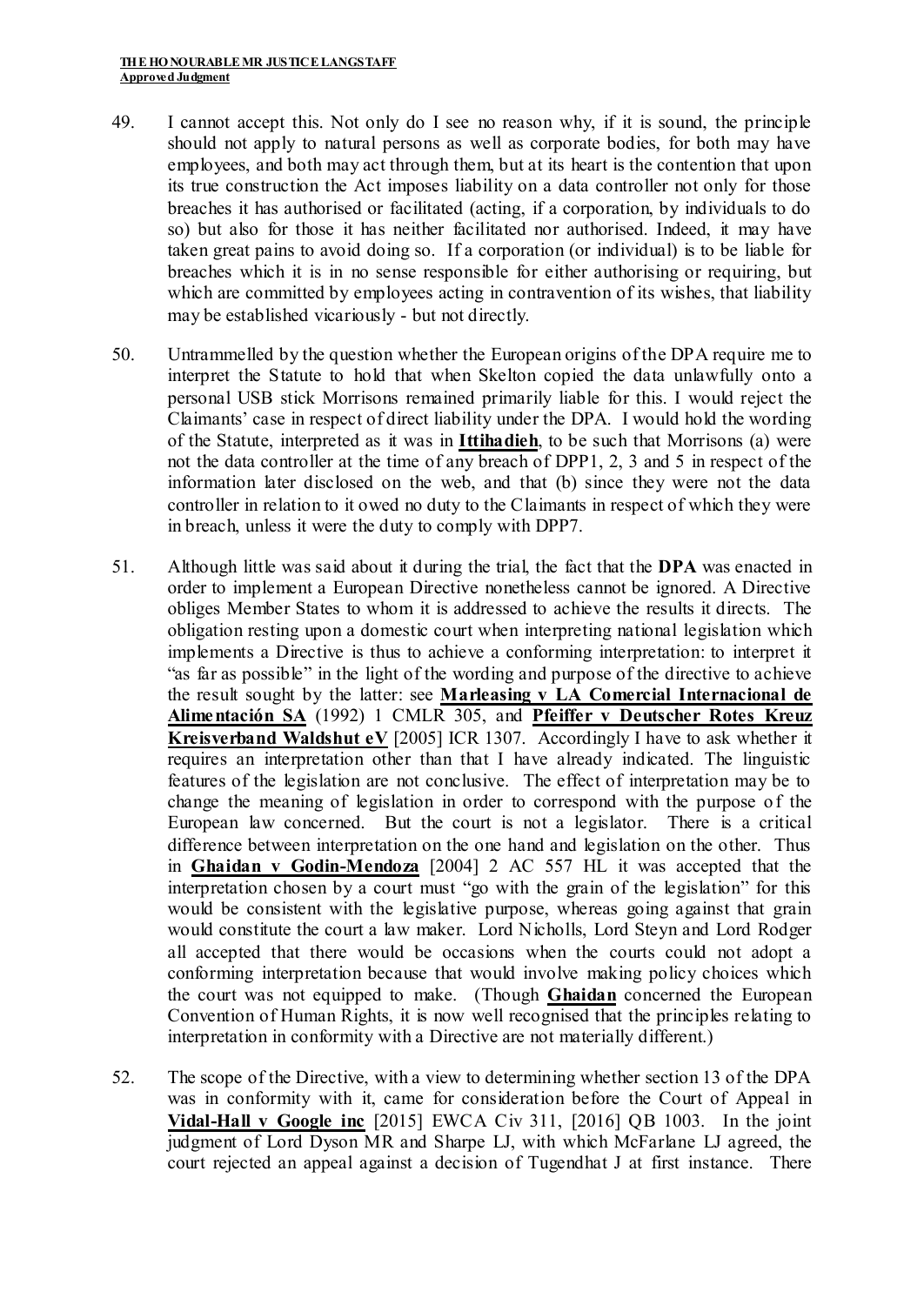were two issues – the first whether the cause of action for misuse of private information is a tort (to which I shall return later in this judgment for other purposes) and, the second the meaning of "damage" in Section 13 of the DPA. As for the second issue, the court had necessarily to decide whether the DPA could be interpreted such that "damage" included non-pecuniary loss, such as stress.

53. The Court noted that the DPA was intended to implement Directive 95/46/EC of 24<sup>th</sup> October 1995, a Directive "on the protection of individuals with regard to the processing of personal data and on the free movement of such data". At paragraph 56 Dyson MR and Sharpe LJ said:

> "The Directive as a whole is aimed at safe-guarding privacy rights in the context of data management. This is repeatedly emphasised in the recitals:

"(2) Whereas data-processing systems are designed to serve man; whereas they must, whatever the nationality or residence of natural persons, respect their fundamental rights and freedoms, notably the right to privacy, and contribute to economic and social progress, trade expansion and the well-being of individuals;…"

…(7) Whereas the difference in levels of protection of the rights and freedoms of individuals, notably the right to privacy, with regard to the processing of personal data afforded in the Member States may prevent the transmission of such data from the territory of one Member State to that of another Member State; whereas this difference may therefore constitute on obstacle to the pursuit to a number of economic activities at Community level, distort competition and impede authorities in discharge of their responsibilities under Community law; whether this difference in levels of protection is due to the existence of a wide variety of national laws, regulations and administrative provisions…

…(10) Whereas the object of the national laws on the processing of personal data is to protect fundamental rights and freedoms, notably the right to privacy, which is recognised both in Article 8 of the European Convention for the Protection of Human Rights and Fundamental Freedoms o mom the general principles of Community law; whereas, for that reason, the approximation of those laws must not result in any lessening of the protection they afford but must, on the contrary, seek to ensure a high level of protection in the Community;..

…(11) Whereas the principles of the protection of the rights and freedoms of individuals, notably the right to privacy, which are contained within this Directive, give substance to and amplify those contained in the Council of Europe Convention of 28 January 1981 for the Protection of Individuals with regard to Automatic Processing of Personal Data…

Article 1 provides for the object of the Directive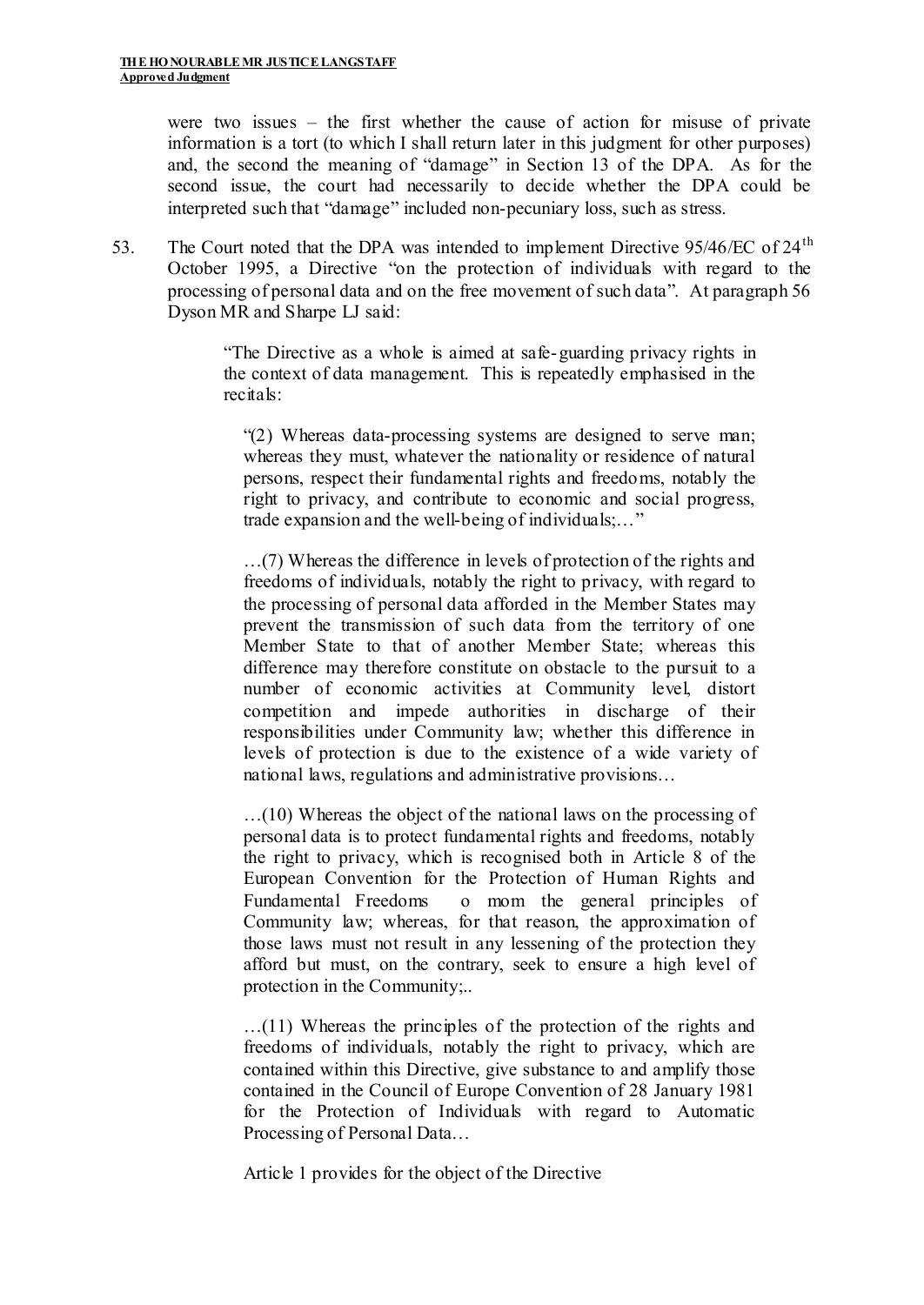"1. In accordance with this Directive Member States shall protect the fundamental rights and freedoms of natural persons and in particular their right to privacy with respect to the processing of personal data.""

- 54. The Court held that from this material it emerged that the purpose of the DPA was to "provide a high level of protection to the right of privacy in respect of the management of personal data by data controllers". To achieve that purpose, the court considered that Section 13(2) of the Act should be disapplied: the **Marleasing** principle did not permit an interpretation of "damage" which would be consistent with it: a restriction to pecuniary loss, which the use of that word conveyed, was an important element of the compensation provisions that Parliament had enacted. The importance to the scheme of the Act as a whole of the provisions for compensation, in the event of any contravention by a data controller, within the limits set by Parliament to the right to compensation, made them a fundamental feature of the legislation. Yet given the purpose and meaning of the Directive it could only properly be implemented if "damage" permitted non-pecuniary harm, such as distress and loss of autonomy over personal data, to be the subject of compensation.
- 55. Just as was the case in **Vidal-Hall** where the court had to ask whether it was necessary to interpret the legislative provisions to achieve the purpose of the Directive it had identified and, if they could not be so interpreted, to disapply them, I have to ask in the present case whether it is contrary to the purpose of the Directive to hold that the processing of employee data in a manner unauthorised by those employees is something for which Morrisons is not liable. If it is, I should either find a way of interpreting the DPA to fulfil the purpose, or must disapply the relevant provisions. This is so even if, upon a literal reading of the Act it were to be held that the natural reading of the Act excluded liability where the processing concerned was by the act of a third party, contrary to the desires of Morrisons, nor authorised by it nor by any of its employees in authority.
- 56. The effect of so holding would, as Ms Proops points out, amount to absolute or strict liability dependent only upon the fact that information supplied to Morrisons had been disclosed subsequently on the internet.
- 57. I accept both that where an Act of Parliament is the domestic implementation of an E.U. Directive a court should take a purposive approach to the interpretation of that legislation, and that the purpose is that to be found in the Directive. I accept too (it is in any event binding upon me) that the purpose is as described in **Vidal-Hall**. I cannot, however, construe either the Directive or the Act as requiring a data controller to be responsible even without fault for the subsequent disclosure by a third party of some of the information given to it. This is because although the directive has as its principal purpose the safe-guarding of the rights of data subjects, the recitals do not suggest that once a person holds information relating to others as a data controller that person is automatically to be liable for any disclosure by a person who is not acting on behalf of the data controller in making it.
- 58. Recital 25 to the Directive provides that:

"Whereas the principles of protection must be reflected, on the one hand, in the obligations imposed on persons, public authorities, enterprises, agencies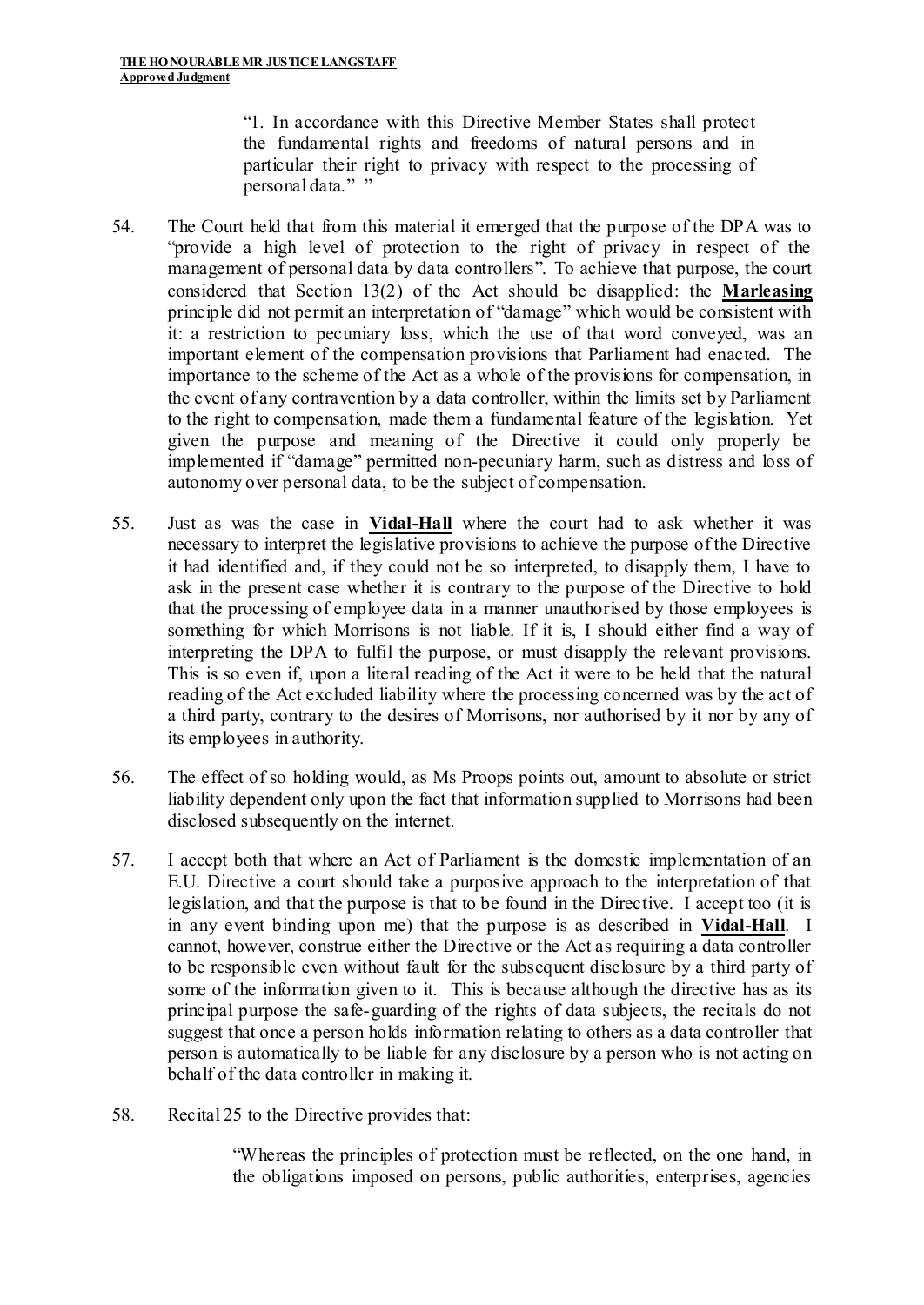or other bodies responsible for processing, in particular regarding data quality, technical security, notification to the supervisory authority, and the circumstances under which processing can be carried out, and, on the other hand, in the right conferred on individuals, the data on whom are the subject of processing to be informed that processing is taking place, to consult the data, to request corrections and even to object to processing in certain circumstances…"

Recital 46 reads:

 "Whereas the protection of rights and freedoms of data subjects with regard to the processing of personal data requires that appropriate technical and organisational measures are taken, both at the time of the design of the processing system and at the time of the processing itself, particularly in order to maintain security and thereby prevent any unauthorised processing; whereas it is incumbent on the Member States to ensure that controllers comply with these measures; whereas these measures must ensure an appropriate level of security, taking into account the state of the art and the costs of their implementation in relation to the risks inherent in the processing and the nature of the data to be protected";

And Recital 55 says:

 "Whereas, if the controller fails to protect the rights of data subjects, national legislation must provide for a judicial remedy; whereas any damage that a person may suffer as a result of unlawful processing must be compensated for by the controller, who may be exempted from liability if he proves that he is not responsible for the damage, in particular in cases where he establishes fault on the part of the data subject or in case of *force majeure*; whereas sanctions must be imposed on any person, whether governed by private or public law, who fails to comply with the national measures taken under this Directive…"

These recitals recognise the differing levels of protection in Member States; the possibility of *force majeure*, as it is termed, causing problems for data security; and the risks inherent in data processing. They do not speak of a need absolutely to prevent unlawful processing (which would have been all too easy to prescribe if it had been intended) but rather to take "appropriate" measures against it.

59. The definition of "controller" in the Articles of the Directive is effectively that adopted by the 1998 Act. A "third party" is defined as (Article 2f)

> "Any natural or legal person public authority, agency or any other body other than the data subject, the controller, the processor and the person who, under the direct authority of the controller or the processor, are authorised to process the data"

60. In Article 6(1), under "General Rules and the Lawfulness of the Processing of Personal Data" are specified 5 data principles corresponding to data protection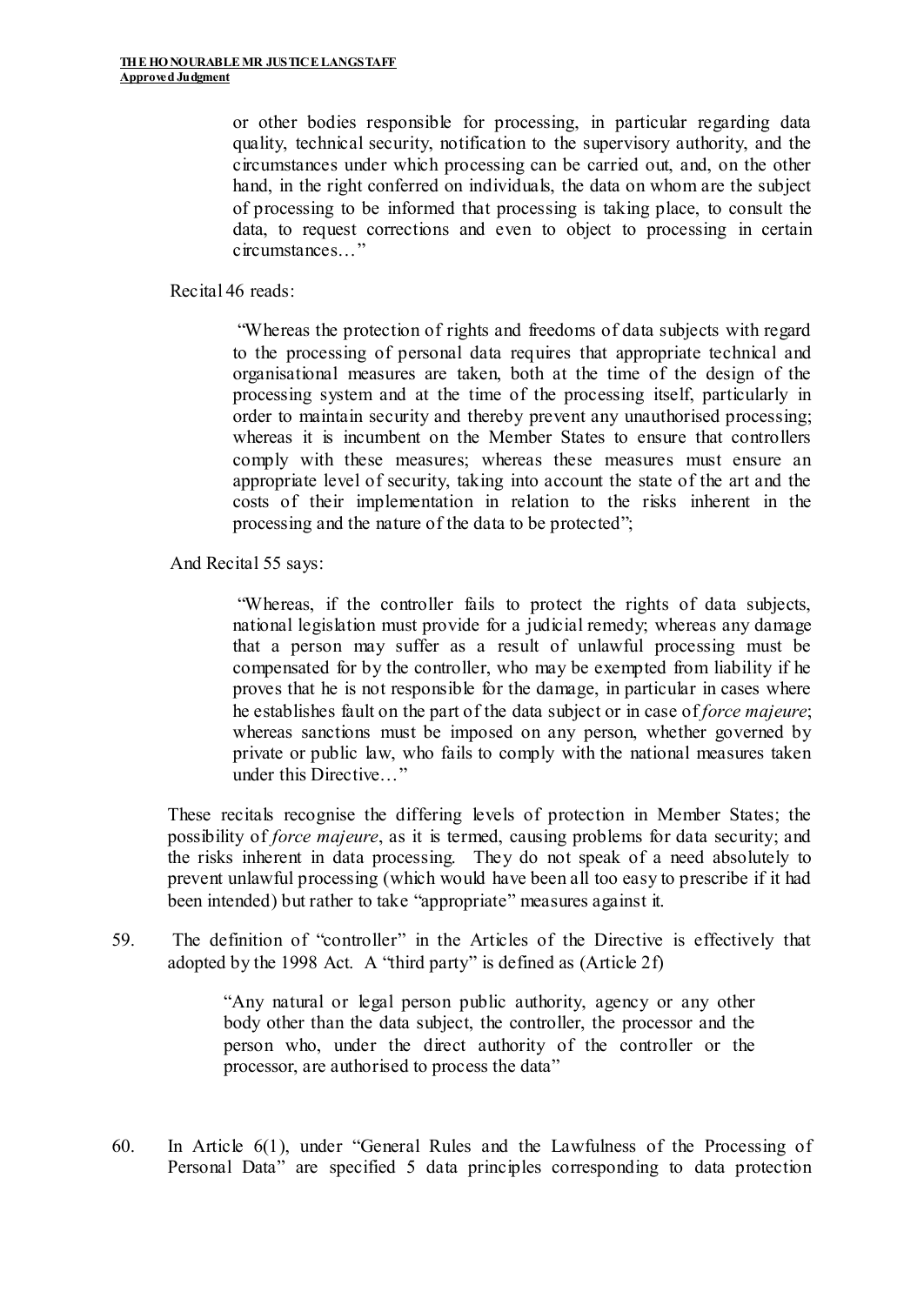principles 1-5 in the 1998 Act, it being provided by Article 6(2) that "it shall be *for the controller* to ensure that paragraph 1 [i.e. Article  $6(1)$ ] is complied with" (emphasis added).

61. Article 17, headed "Security of Processing", which relates most directly to the risk of unauthorised disclosure by the actions of someone who is not acting on behalf of the specific authority of the controller, reads:

> "Member States shall provide that the controller must implement appropriate technical and organisational measures to protect personal data against accidental or unlawful destruction or against accidental loss or alteration unauthorised disclosure or access, in particular where the processing involves the transmission of data over a network, and against all other unlawful forms of processing.

> Having regard to the state of the art and the cost of their implementation, such measures shall ensure a level of security appropriate to the risks represented by the processing and the nature of the data to be protected."

- 62. These recitals and provisions demonstrate that the obligation is placed by the Directive upon the "controller", and that absolute liability for a disclosure was not contemplated by the Directive itself. Counsel between them can point to no case in which it has been held that the DPA imposes obligations which result in absolute or strict liability.
- 63. Such authority as there is also supports an approach which would deny absolute liability. In **Swinney v Chief Constable of Northumbria** (1999) 11 Admin L.R. 811 a claim was brought under the **Data Protection Act 1984** – and for breach of confidence – when a briefcase containing information relating to a murder enquiry was stolen from a police car, even though the car had been locked and the brief case placed under the driver's seat, at a time when the officers concerned were investigating another matter. Jackson J, as he then was, held that the phrase "reasonable care" properly limited the extent of the duty. Though the 1984 Statute was a predecessor of the 1998 Act, and the latter must be construed independently of its 1984 predecessor since the origin of the 1998 Act is in the Directive, Mr Barnes conspicuously did not argue that in "Swinney-type circumstances" a data controller would be liable. He attempted to draw a distinction between actions such as hacking, a Swinney-type loss of data, or unlawful copying of data by an intruder to the premises where it was kept, on the one hand (where, on his submissions, the data controller would not be held liable provided adequate technological and organisational measures had been taken to safeguard against them) and circumstances such as those in the present case on the other, by arguing that in those examples the third party was an outsider. It was different, he submitted, where the person acting unlawfully and without authority was an insider. Ms Proops QC correctly argues that this is an unprincipled distinction. Insofar as an "insider" (such as an employee of the data controller) processes data unlawfully because that is what he has been told by the data controller to do, or where because he is lawfully authorised to do so by the data controller, his actions are not those of a third party at all. They are in law the actions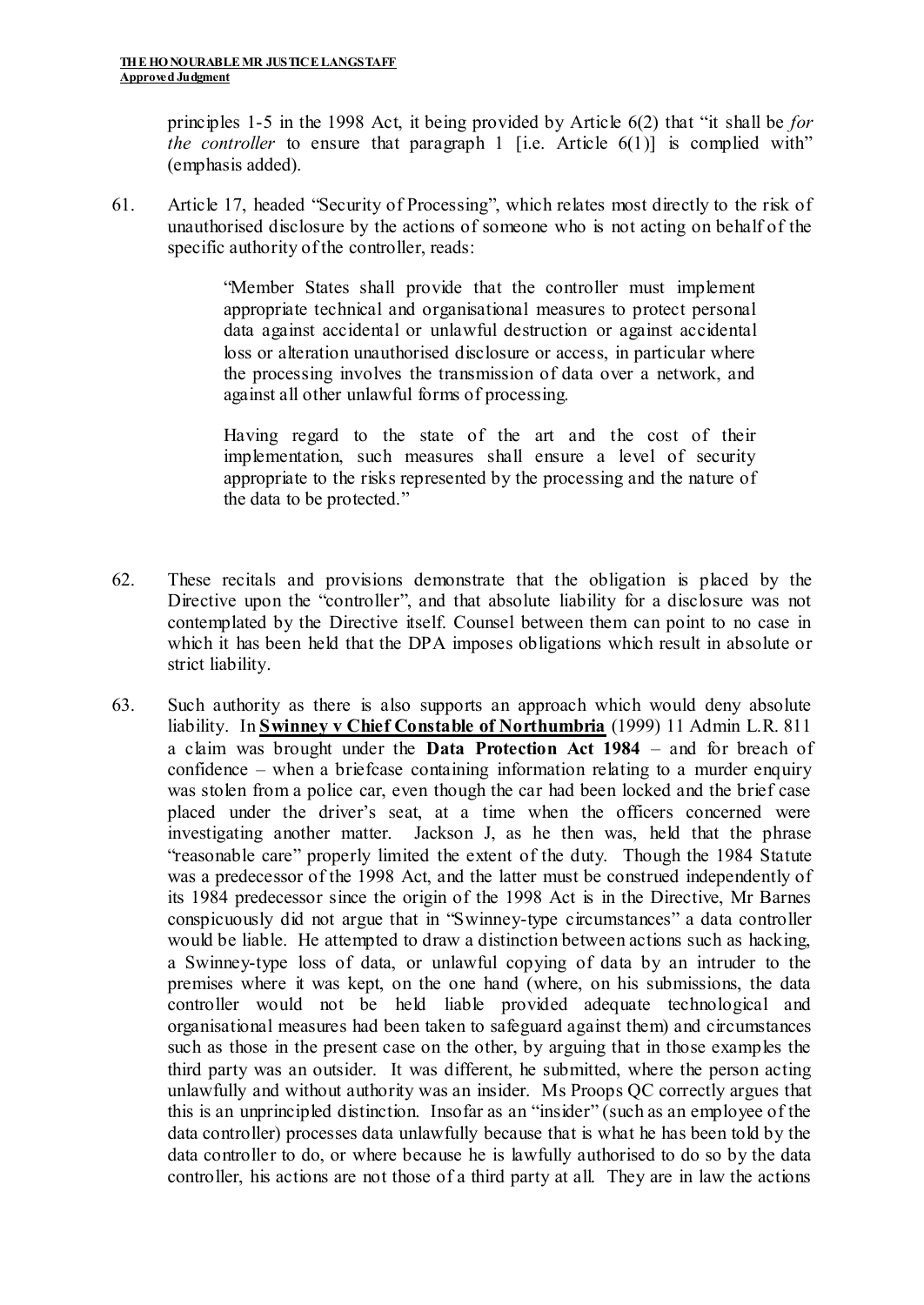of the data controller itself. I agree. If there is to be liability for the actions for an "insider" of this type, rather than an "outsider", this liability must in my view rest upon the principles of vicarious liability to which I shall turn later in this judgment.

- 64. The short answer therefore, to the claim that Morrisons are liable under the **Data Protection Act** for having broken the data protection principles (other than DPP7) is that they did not, as data controller, themselves offend against those principles. The acts said to break those principles were those of a third party, and not their own.
- 65. Similarly, the assertion that there is direct liability in respect of breach of confidence or misuse of private information also fails: it was not Morrisons that disclosed the information or misused it: it was Skelton, acting without authority and criminally.
- 66. DPP7, however, raises different issues, to which I now turn.

# **DPP7**

- 67. The seventh principle does not impose a duty to take "reasonable care" as such. Those words do not appear in the Statute. This might suggest that the draftsman was aiming at a rather different target when he required that "appropriate" measures be taken. This word comes from the Directive: it is likely therefore to bear an autonomous meaning, which will apply in each Member State of the EU to whom it is addressed. However, it is clear that the principle is a qualified one. The mere fact of disclosure or loss of data is not sufficient for there to be a breach. Rather, "appropriate" sets a minimum standard as to the security which is to be achieved. This is expressly subject to both the state of technological development and the cost of measures. Thus, the fact that a degree of security may technologically be achievable, which has not been implemented, does not of itself amount to failure to reach an appropriate standard: an example might be if particular security measures might be introduced which are very costly at the present stage of development, whereas after a few more years the cost might reduce significantly, as is the case with many new technologies. However, the following words in DPP7 indicate that a balance has to be struck between the significance of the cost of preventative measures and the significance of the harm that might arise if they are not taken. This is itself intended to be a combination of the nature of the harm in itself and the importance of the data to be safeguarded from that harm.
- 68. Though, as I have pointed out, the words "reasonable care" are not employed, there is a resonance here of the common law approach to the tort of negligence, where the standard of reasonable care is to be judged by balancing the magnitude of the risk of the activity in question (itself a combination of the likelihood of injury and the severity of it should it occur) against the availability and cost of measures to prevent the risk materialising, and the importance of the object to be achieved by performing those actions. That approach is accordingly indicative of the standard which should apply here, whilst remaining mindful that it is being applied in the field of data protection and it is, in general terms, of considerable importance that data be kept secure.
- 69. Mr Barnes was at pains in closing to remind me that the claim was not a collective one, but rather the claims of several individuals, each of whom uniquely had suffered distress and loss of control over their data. In terms of applying the principle,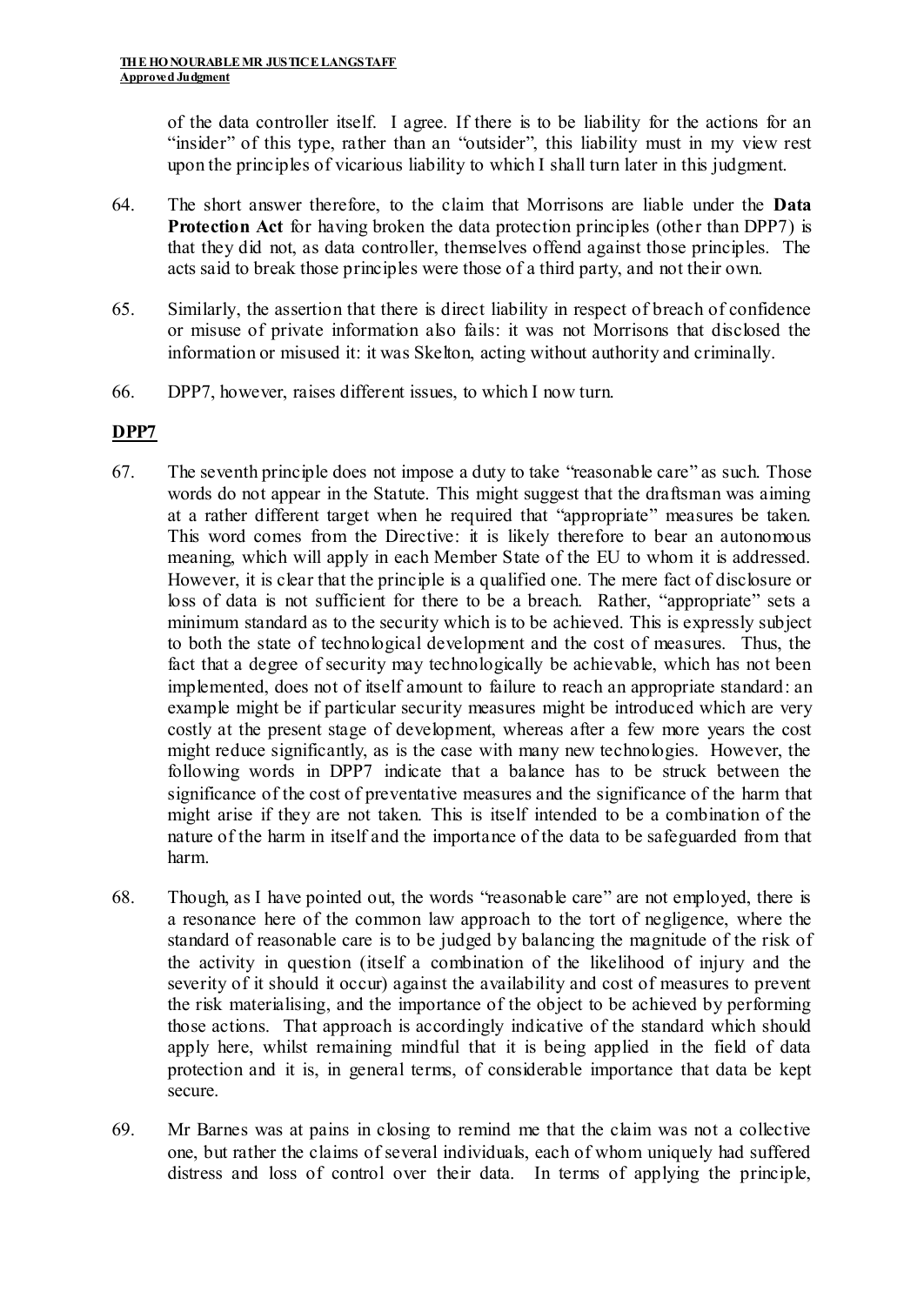however, I have to bear in mind that a breach in respect of any one was likely to give rise not only to the loss or disclosure of that individual's own data, but also of personal information relating to many more. In short, I would expect a higher standard to be observed as to the measures appropriate to protect data relating to 100,000 employees than I would expect in respect of a small enterprise employing 6 or 7 workers. Indeed, with economies of scale, measures that might be prohibitively expensive if analysed per head of a small workforce may seem relatively insignificant if spread over the headcount of a large corporate employer. The magnitude of the risk is greater; the cost per head of guarding against it is less.

# **Applying DPP7 to the Facts**

- 70. DPP7 stands apart from DPP1, 2, 3 and 5 in that Morrisons were undoubtedly the data controller in respect of the relevant information at the time when the duty fell to be discharged. If appropriate technical and organisational measures were not taken by Morrisons against unauthorised or unlawful processing of personal data then provided that the Claimants could show that that breach of that duty had caused the disclosure which is central to their complaints liability would be made out.
- 71. The Claimants' case is set out in paragraph 25 of the Particulars of Claim. Mr Barnes submits centrally that it was inappropriate to entrust Mr Skelton with the task of acting as the "middle man" between the sources of information internal to Morrisons required for audit, and KPMG to whom the information was to be submitted. This was not a submission that it was inappropriate to have a trusted human being occupying the role which Skelton did: a matter confirmed by agreed fact 20, that "…it would have been unobjectionable for the Defendant to have used what they refer to as a "trusted employee" to assist with the process of conveying data to KPMG so far as necessary." The reason why Skelton was inappropriate on the Claimants' case was that he had not yet been rehabilitated from very recent disciplinary sanction and was, to the knowledge of the Defendants, unhappy with the way in which the Defendant had dealt with the investigation and disciplinary process. Secondly, the Claimants aver that inadequate steps were taken to ensure that the data, stored for the purpose of copying and onward transmission to KPMG on Skelton's laptop, was deleted from it within a short time after that transfer.
- 72. Allied to those two central points, the Claimants questioned the manner of transmission of the data to Skelton. It was provided on what was said to be a n "…openly readable and transportable USB memory stick as opposed to, for example by secure password protected email." (Particulars of Claim paragraph 25.1.1); there was no adequate management or mentoring of Skelton following the disciplinary process such that he was likely to bear a grudge against the Defendant and his coworkers (25.1.4), Morrisons ought to have discovered that he "subsequently" researched the TOR network on his work laptop; Morrisons failed to supervise, mentor or monitor him so as to prevent his dealing with the information and ultimately disclosing it; and that Morrisons' system should have detected the attempt to send a large file by email from Leighton to Skelton on 14<sup>th</sup> November 2013. If it had done, "competent investigations would inevitably have identified the obvious risk in exposing the Claimants said information to Mr Skelton" (25.2.2).
- 73. These contentions became six issues: whether Morrisons fell short of their obligations under DPP7 by:-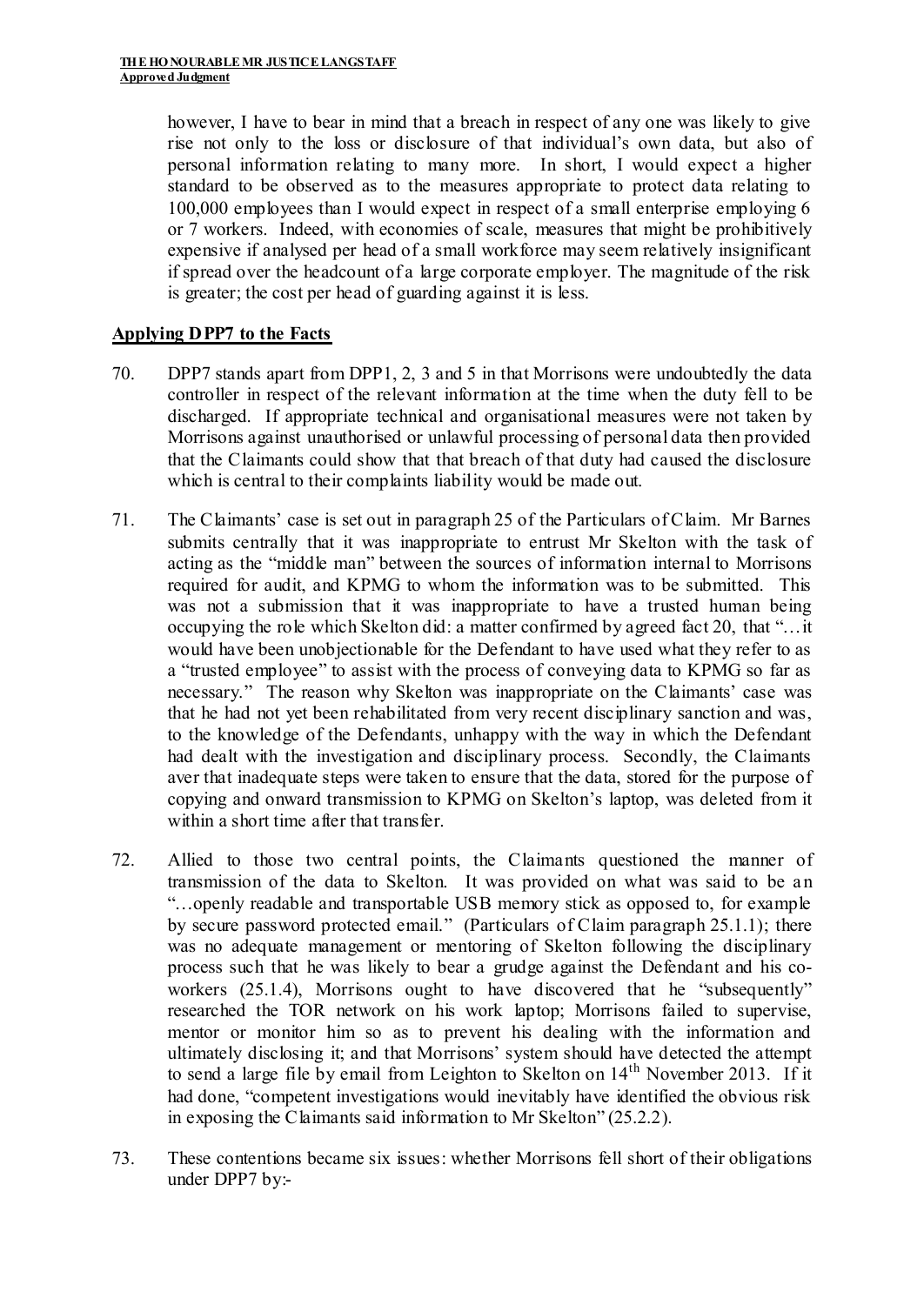- a) failing to manage/mentor Skelton "to prevent a grudge developing";
- b) failing to monitor the email "quarantine" area so as to identify that the data was being transferred to Skelton;
- c) failing to identify that Skelton was researching the "TOR" network;
- d) failing to deny Skelton access to the data;
- e) providing the data to Skelton via USB stick which it was alleged was not encrypted; and
- f) failing to ensure that Skelton deleted the payroll data (in the particulars of claim, the Claimants asserted it ought to have been effective on or about  $21<sup>st</sup>$  November).
- 74. There is no other respect in which it is contended that Morrisons fell short of their obligations in respect of DPP7.

#### **The System Generally**

- 75. The payroll data was held on the PeopleSoft system. Any individual had access to their own personal details; managers had access to their own personal details and those of the employees who reported directly to them. No one apart from the approximately 22 "super users" had unfettered access to the data. The existence of any one super user inevitably posed a risk that that person might deliberately or inadvertently disclose data unlawfully. Nonetheless, the Claimants did not criticise this provision, and it is difficult to see how a large commercial organisation such as Morrisons could function without permitting a number of individuals to have access to significant personal data such as that on a payroll file. The case proceeded on the basis that because access was limited, and in any event any use of that access could be tracked (as proved to be the case when Michael Leighton was identified as the individual who had run an SQL query to identify data which was then transmitted to Skelton) the system was appropriately secure.
- 76. Simon Langley, Chief Information Security Officer told me in evidence that it is impossible for any sizeable data controller completely to exclude the risk that data may be compromised, for example as a result of a criminal hack of its IT systems or the criminal misuse of data by its own employees. In his witness statement (paragraph 14) he said "there is in truth no impregnable system of information security, and even the most intensive state-run security systems are always going to be vulnerable to criminal intrusion or criminal exploitation by insiders as has been shown by data loss at the NSA and intrusions into the systems of the FBI." He saw his role as to assist the data controller (Morrisons) to manage such risks in its operations through the application of appropriate and otherwise proportionate controls. He recognised that the hardest vulnerability to guard against was that of a person with authorised access behaving in a criminal manner.
- 77. Much of the content of the witness statements of the witnesses called by the Defendant - Daniel Moore, currently "people manager – systems and analytics", who was HR systems manager at the time relevant to the claim; Gordon Graham Daniels,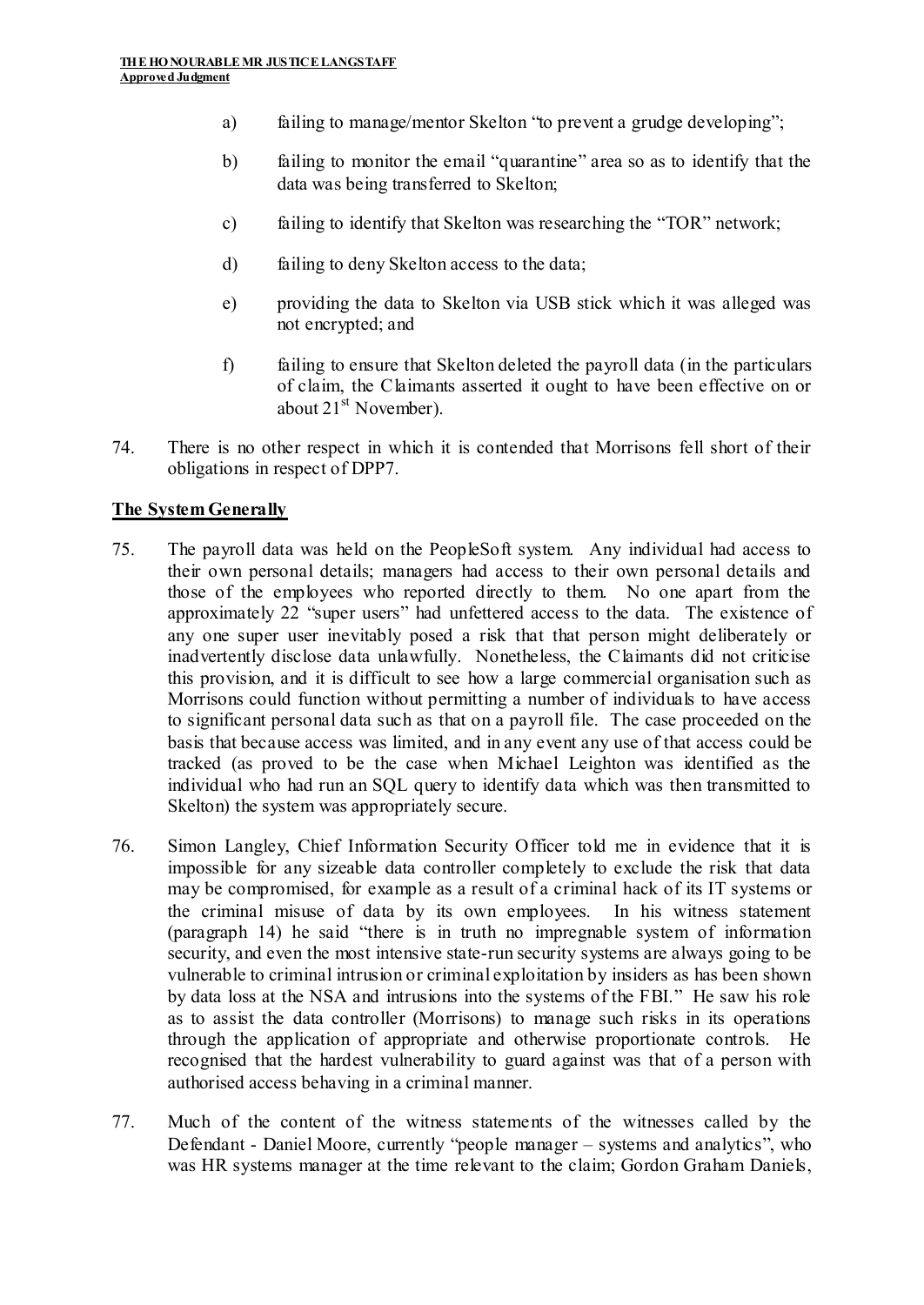an internal IT auditor to whom Skelton reported; Jo Goff, Group financial controller who was interim financial controller at the relevant time and who heard Skelton's appeal against his disciplinary sanction; and Alison Charnock, Senior legal officer expressed their personal views as to the merits of aspects of the claims. Yet no order was made or sought, prior to or at trial, in respect of expert evidence. Insofar as the evidence is of opinion I have therefore disregarded it, save where the fact that a witness was of that opinion is a material fact in understanding or explaining their relevant actions. I have thus relied upon their witness statements for evidence of fact, including those occasions when their view of matters at the relevant time amounts to a fact – for instance, Mr Daniels' view of the reliability of Skelton and Ms Goff's view as to the merits of the appeal. The statement of Lindsey Claire Crossland, director of risk and internal audit was unchallenged, and before me on paper only. She was not appointed to full-time service in Morrisons until after the trial and conviction of Skelton. However, she tells me at paragraph 35 that it would not have occurred to her to subject Mr Skelton to overt or covert monitoring of his IT usage. Nor would she have considered it appropriate. Being unchallenged, I have accepted that evidence.

- 78. In general, I accept that each of the witnesses did their best to give me an honest and considered account. Mr Daniels was the only witness whose credibility Mr Barnes challenged in closing. I shall deal with that below: in the event, the criticism was more of his reliability of recollection than the credibility of his account.
- 79. In summary, in any system which permits human access to data there are inevitably risks that that data might be mis-processed, mishandled, or even disclosed without authority. The evidence is that Morrisons took precautions to prevent that so far as they could by limiting access to a few trusted employees only. I am satisfied that the data was protected by restrictions on access, and there were sufficient internal checks available to see which of the few authorised super users had access to the data any more generally than to inquire about their own particulars.
- 80. The process which led to the disclosure by Skelton involved the transfer to him of data. I accept the evidence of Mr Langley that to extract data from the PeopleSoft database, and store it temporarily on the work laptop of an internal auditor (leave aside, for the moment, the identity of that person) left that data no less secure than it had been while held in PeopleSoft. That is because such a laptop was itself encrypted, and in addition accessible only to one person – he or she who held the encryption key. In setting out the background facts at the start of this judgment, I have already determined that in this case the transfer from Michael Leighton to Skelton was secure: the USB was encrypted, and Mr Leighton took the USB away with him after transfer, which he saw taking place. Moreover, even if the method of transfer had been insecure there is nothing in this case to suggest that that in any way caused the unauthorised disclosure of information contained in the data onto the web in January 2014. I accept that storing the data upon a collator's individual computer, whilst all the data subject to the request from the various sources was collated there, was a sensible system and necessary to provide for an effective audit, enabling the auditors at KPMG to raise queries as to any of the data, and to channel them through one contact. The data so held would, on an encrypted work laptop, be secure. The transfer from a collator of information by downloading it onto a USB stick provided by KPMG and encrypted by them equally gave rise to a risk of data corruption or leak which was merely minimal.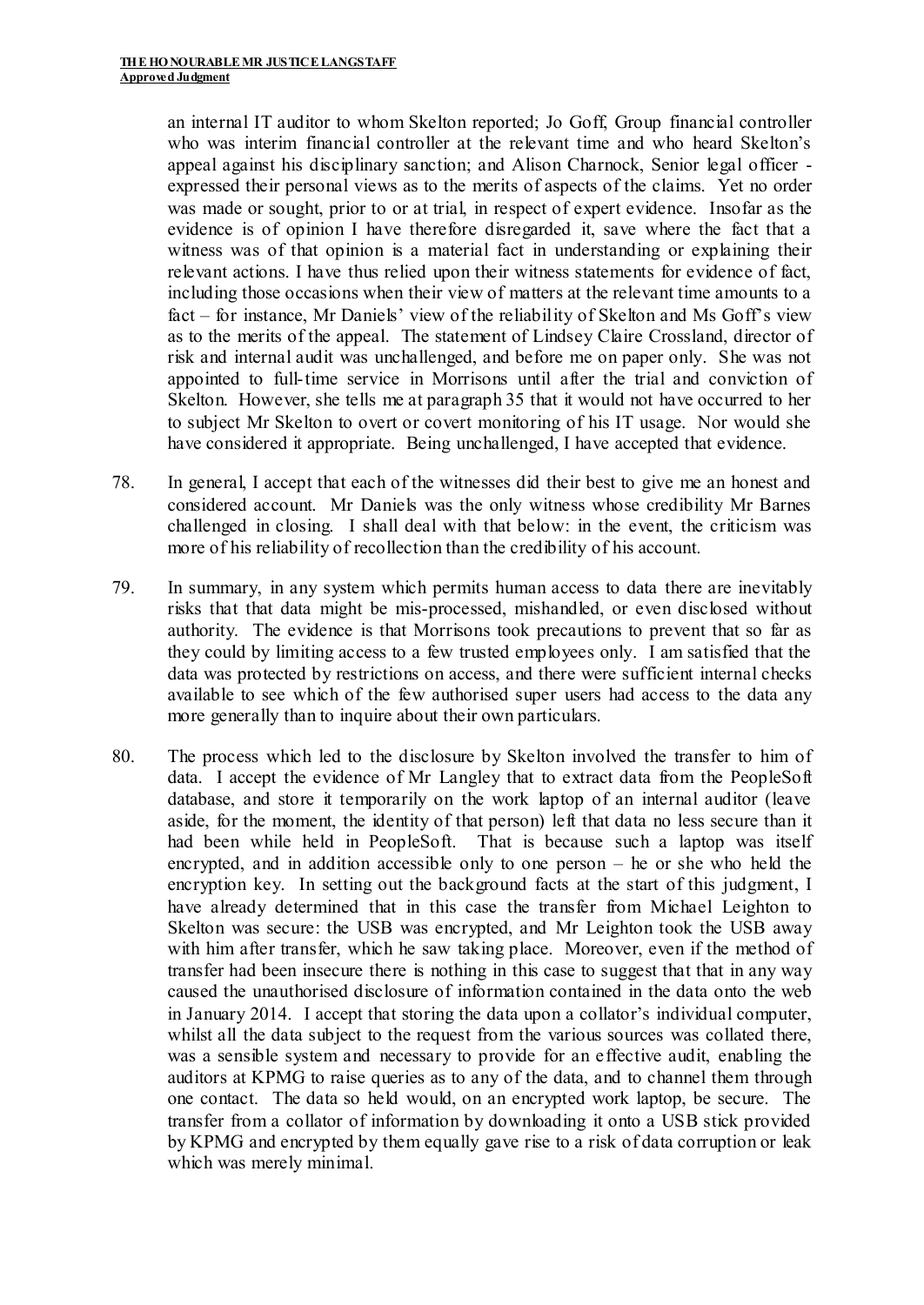- 81. As to the deletion thereafter, I accept that data had to remain on the work laptop of the collator for a sufficient period to enable any potential requests for further information from the external auditor to be serviced. Since the work of audit was likely to be completed by early December I would not have considered it unreasonable for that data to have remained on the laptop of the collator concerned until then.
- 82. It follows that, seen in broad overview, and save for two matters, namely the identity of Skelton himself as the recipient of the information, and the question of whether *in his case* deletion from his computer should have been more carefully checked, there was no failure of Morrisons to provide adequate and appropriate controls. I shall deal with these specific issues below.

# **Should Morrisons Have Entrusted Skelton with the Data?**

- 83. It is in dispute between the parties whether Morrisons knew or ought reasonably have known that Mr Skelton posed a real risk to the security of the payroll data transmitted to him.
- 84. Mr Daniels interviewed Mr Skelton before he took up his post with Morrisons in the beginning of November 2010. He thought him able, competent and suitable for the post of a senior IT internal auditor, used to dealing with the complexity of infrastructure and systems of a large corporate organisation. It is probable that Mr Skelton was interviewed also by Mr Chowdhery. He underwent psychometric testing. The results were unexceptionable. Mr Daniels found nothing to make him doubt the trustworthiness of Skelton. He was generally quiet and private. In short, his appointment to the post of Senior IT Auditor, with all the handling of personal data and confidential information that might involve, was entirely appropriate.
- 85. As to his work, he would regularly be assigned audits which he had to undertake on his own. He was expected to operate with a significant degree of autonomy. His handling of the payroll data central to this case must also be seen in context: apart from that data he regularly had to handle information which colloquially would be termed sensitive or confidential. In doing so, he never gave Morrisons cause before 2014 to doubt his trustworthiness.
- 86. As to the white powder incident, Mr Daniels recalled Skelton being somewhat frustrated, a frustration he displayed as annoyance but "nothing greater", and that he had been irritated by the level of sanction he received. Skelton did not think that legally posting a legal substance should have resulted in a formal sanction. After that incident he did not display signs to Mr Daniels of being "overly aggrieved" but got on with his job. There was however a change in his apparent motivation. As Mr Daniels put it: "he was a bit up and down and lacked drive and enthusiasm".
- 87. In summary, in his witness statement, Mr Daniels told me that he thought Mr Skelton had been upset by what had happened but not to the point where he could not be trusted to do the job. His performance had become a bit lacklustre, and Mr Daniels plainly thought he might move on to a company other than Morrisons, but he was still doing good work. Mr Daniels saw what had happened as being a minor incident, in respect of which Mr Skelton had received an appropriate sanction: he viewed the formal verbal warning as a "rap across the knuckles".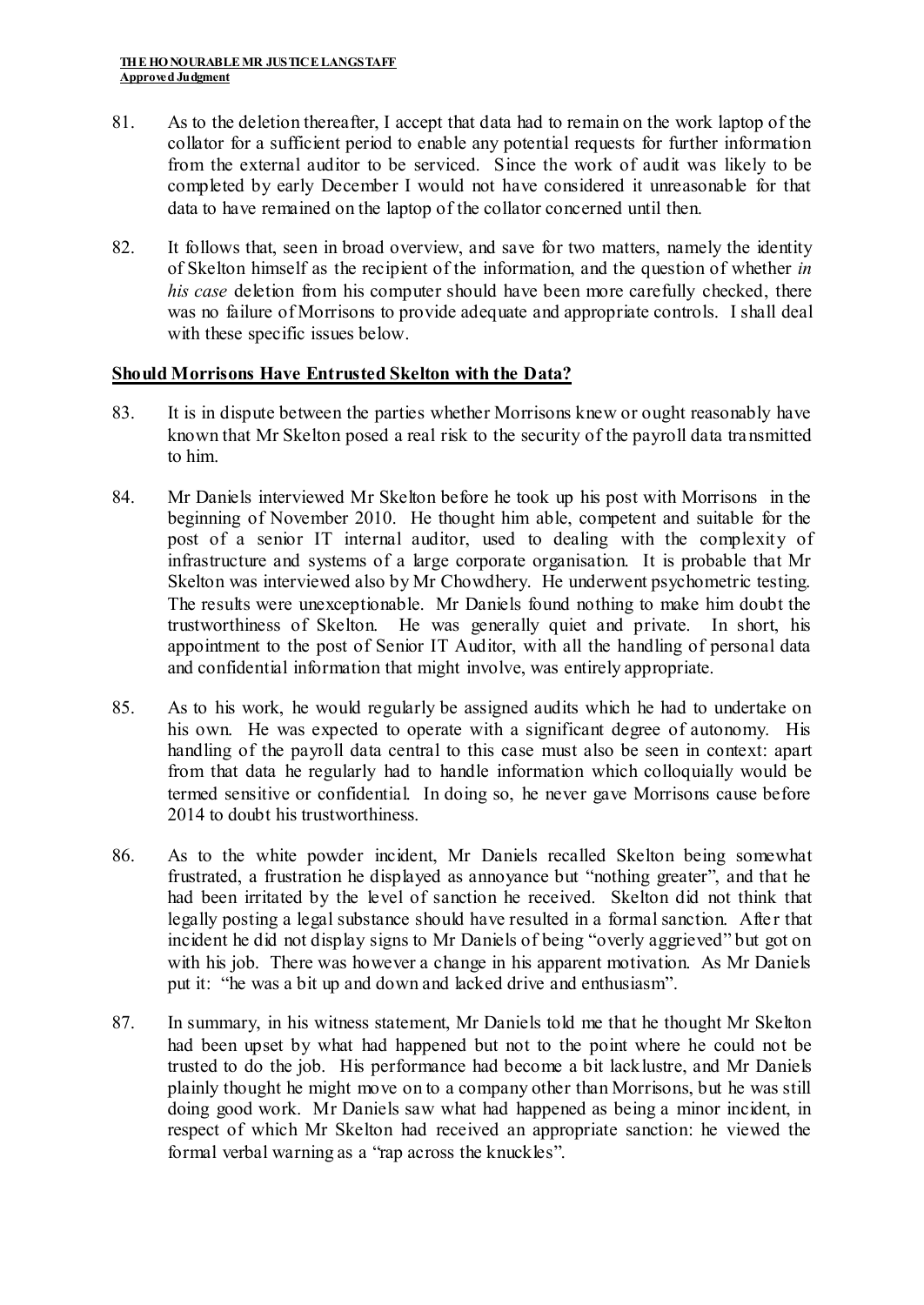- 88. Although the Claimants criticised the choice of Skelton as the recipient of the payroll data for transmission to KPMG, no questions were asked of the witnesses as to the identity of those who might have been alternative choices. Ultimately though, the question for me is whether it was a breach of DPP7 to allocate the work to Skelton. I assume in doing so that the other one or two internal IT auditors who reported to Mr Daniels appeared competent and trustworthy (since if they did not they would have been excluded from the work) but no more so than Skelton appeared to be, at least before the white powder incident. It is therefore only if there is something about the events which gave rise to the disciplinary proceedings or to Skelton's apparent reaction to them which casts doubt on either his competence or trustworthiness that it can be said that Morrison should have chosen another to be part of the chain of transfer to KPMG.
- 89. Mr Barnes relies heavily upon a finding at the disciplinary hearing that Mr Skelton had breached the mail room policy and failed to live up to "Morrisons' values". He submits that the censure was not trivial: it led to formal sanction and the report leading to the discipline suggested that Skelton's actions and behaviour viewed on their own could amount to gross misconduct irrespective of the nature of the white powder. By failing to live up to "Morrisons' Values", Mr Barnes said that Morrisons had stigmatised Skelton's behaviour as irreconcilable with the manner in which the Defendant wished to conduct its business. He said this showed that he had failed to live up to the expectations of trust, integrity, teamwork, consideration for others, the sharing of joint objectives and such like stated in the fuller exposition of those Values in the Employee Handbook. The 6 month period during which the warning remained effective indicated that a minimum period of rehabilitation was recognised as necessary. The fact that Skelton appealed showed he lacked insight into his wrongdoing: rather than accept the sanction he chose to challenge the Defendant. Nothing, or nothing much, was done to address his plain disenchantment afterwards. The decision to entrust him with payroll data could not reflect an appropriate approach to the security of that data.
- 90. In my view, these submissions overstate the significance of what happened. Disciplinary codes such as those adopted by Morrisons in the present case are familiar territory in employment practices. Though Morrisons was perhaps unusual amongst employers in formalising a first verbal warning by recording it in writing (despite the description "verbal") this level represented the very least level of formal sanction. The fact that an informal warning ranked lower does not mean that this warning was of any great seriousness in the eyes of the employer. There was nothing about the incident itself which suggested that Skelton could not be trusted. Indeed, though Mr Barnes spent some time seeking to establish the "Morrisons value" in play was "One Team" , amplified by the explanation–

"We work together to reach a common goal. It's about keeping our promises, building trust and respect, and valuing each other's contributions"

Jo Goff, who decided the disciplinary appeal, did not accept so far as she was concerned that trust was involved. Though "One Team" was certainly one of the values, the value she had in mind when rejecting the appeal was that of "Great Shopkeeping", which involved the setting of high standards and taking care of details, and in any event the elements of "One Team" centred on working together. In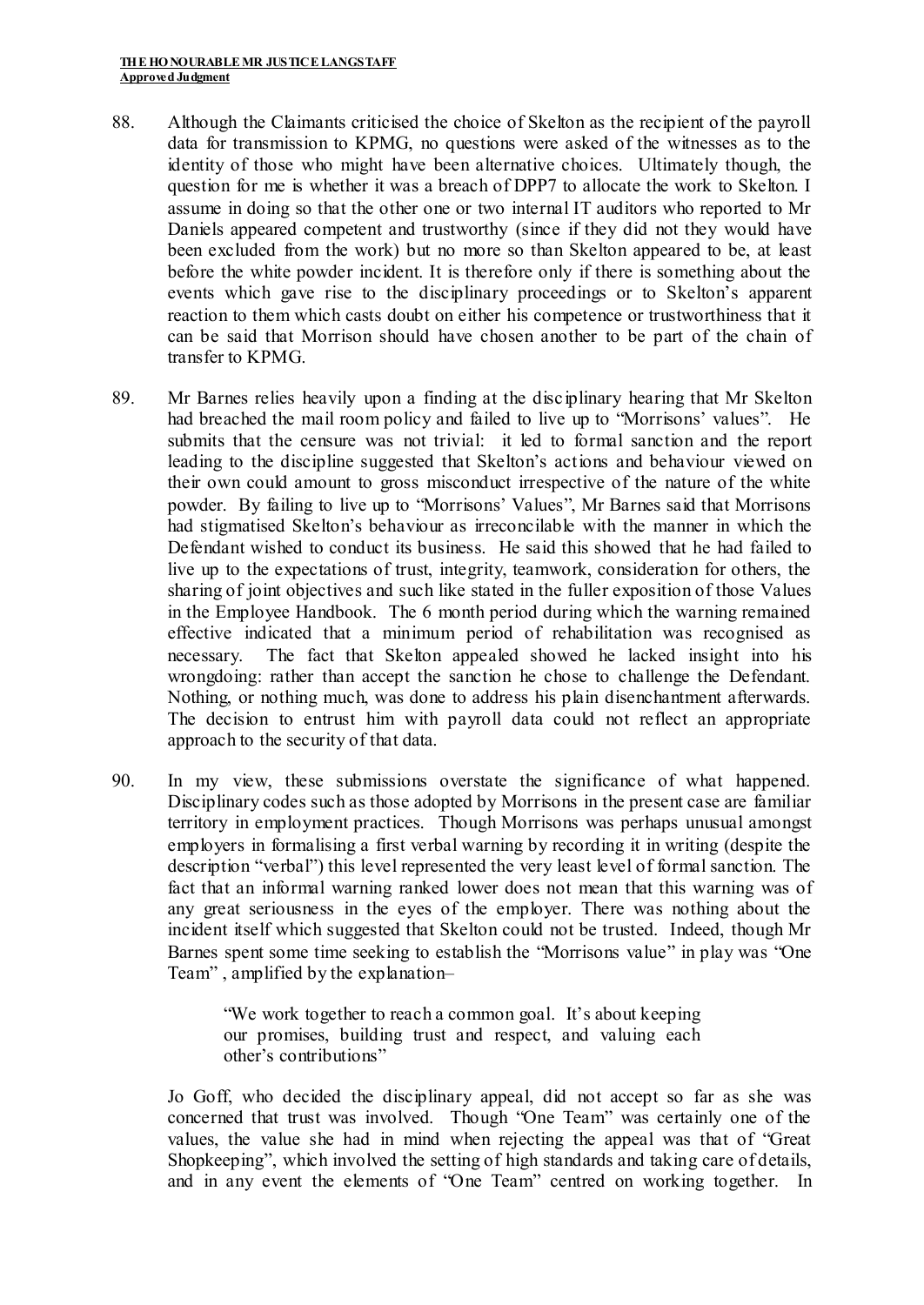essence, her view was that in an isolated incident Skelton did not pay sufficient care and attention to the potential impact of his actions on fellow colleagues.

- 91. In my view, the reaction of Morrisons to what occurred in the white powder incident and afterwards was appropriate. The incident was a minor one, of thoughtlessness: it did not demonstrate any intent to defraud, nor to prejudice colleagues, nor to have Morrisons pay for postage to which he was not entitled in respect of his private business. Many employees have codes which provide for verbal warnings as to particular aspects of their conduct. It cannot sensibly be suggested that employees so warned cannot then be trusted to do their job or require to be supervised. If warned cannot then be trusted to do their job or require to be supervised. supervised (the Claimant's suggestion is "mentored") that would almost inevitably be seen by the employee as demeaning, and would in general give grounds for the employee concerned to claim he had been constructively dismissed. There were no grounds for dismissal. There was no basis for supposing that the incident showed that Skelton could not be trusted. It did show that he was on one occasion thoughtless in not anticipating what might happen if those in the post room realised that there was an unknown white powder being sent through their facilities, but no more. I think it was appropriate to regard it, as Mr Daniels did, as a rap across the knuckles.
- 92. To restrict Skelton's handling confidential data as a result would have been to take an action for which there was, at the time, no obvious logical basis, and if applied consistently would have had to extend to restricting his dealings with other confidential information which it was necessary for him to handle in the course of his employment. He was not just and only concerned with transmitting the payroll data. In effect, as Ms Proops submits, if Morrisons had taken the approach suggested by the Claimants it is difficult to see how he could have done his job. Yet what he did in no way merited dismissal. The sanction imposed fell far short of that. Morrisons could not properly treat it as tantamount in effect to dismissal in Skelton's case.
- 93. I accept that there was nothing in his lack of motivation to suggest that he had decided criminally to disclose data entrusted to him, harming both his colleagues, to whom the data principally related, and Morrisons, his employer. If Morrisons were to restrict Skelton's access to confidential information upon the basis of the white powder incident their approach in doing so required to be replicated for others who might be human links in a data transmission chain. If a thoughtless action on one occasion could give rise a real risk, which could be prevented only by disallowing an individual, who otherwise had not displayed thoughtlessness, access to data, a similar approach would have to be taken in respect of any employee handling data who might have been transiently thoughtless of others: this would include superusers, auditors, senior managers and so forth. It is not difficult to see that the degree of enquiry to find out if employees had behaved in this way would be intrusive. To institute enquiries of such a nature would be disproportionate to the risk posed. When considering whether Morrisons were in breach of DPP7 on the basis of the white powder incident the balance falls decisively on the "appropriate" side of the line.
- 94. The evidence showed that the transfer of data from PeopleSoft to KPMG relied critically upon trust being placed in individuals. There was no failsafe system. But the Claimants do not suggest that there should have been. (For instance, I do not know if a double key system, analogous to that used for security deposit boxes in bank vaults, could have been introduced under which data could be accessed on a work laptop only if separate codes were input by each of two individuals who separately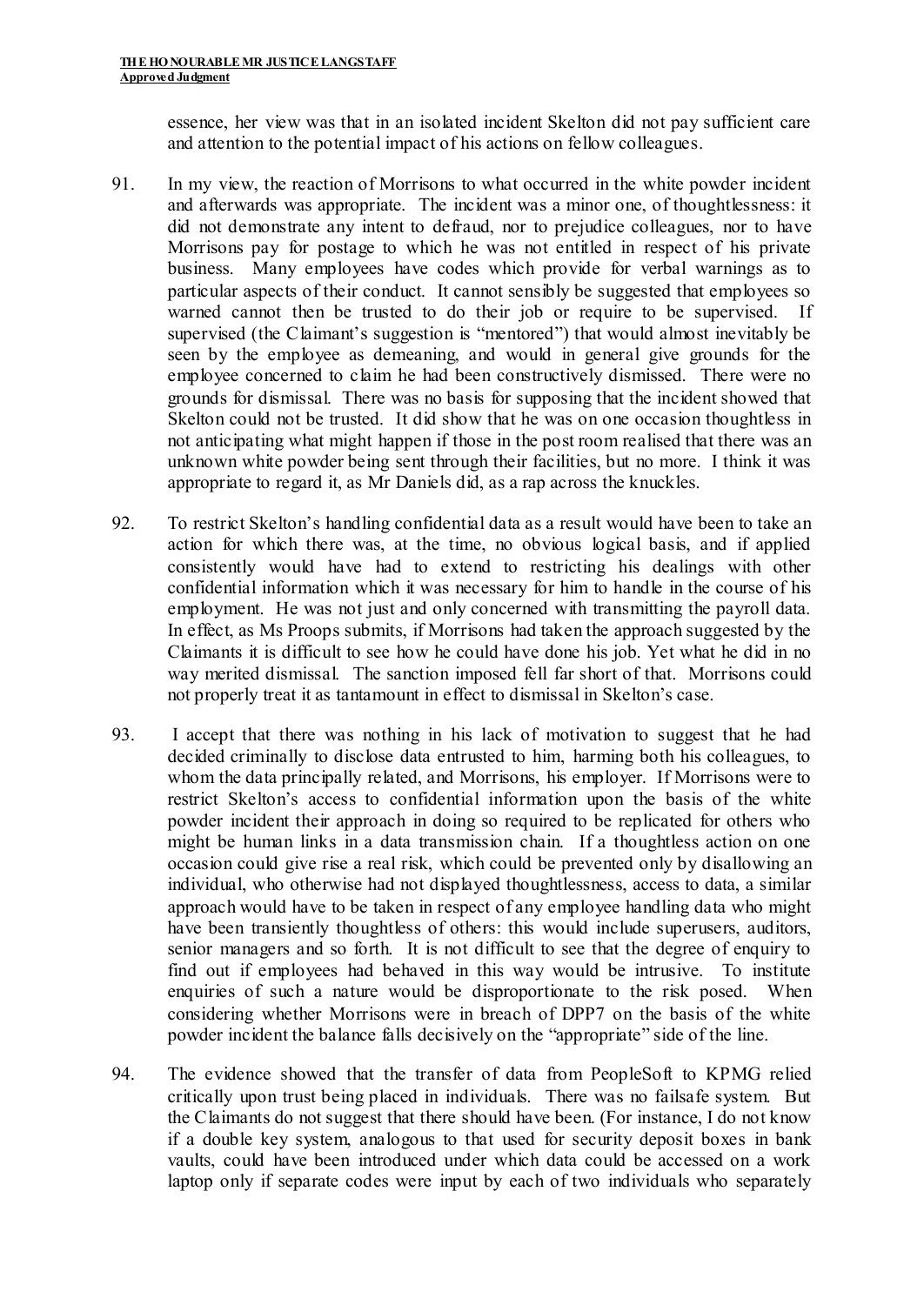held their own codes and whether if so it would have been viable or would have minimised the risk: it was never suggested and never explored in evidence, and I therefore discount it.) Ultimately therefore the question as to permitting Skelton access to the data comes down to whether it was inappropriate to trust him. The only reason not to do so was the white powder incident, taken together with the hints of disenchantment with work which followed. For the reasons I have given however, the incident itself did not suggest that Skelton was not to be trusted. A lack of motivation does not equate to a positive criminal desire to harm the employer. Taking the two together, the balance still falls on the appropriate side of the line. In short, in permitting Skelton to have the data Morrisons were not in breach of DPP7.

95. Since the incident, procedures have changed a little. Had the revised procedures now utilised been in operation in 2013, it would not have been necessary for an internal auditor who was not a superuser to have handled the relevant payroll data. However, the system as revised still critically depends upon the trustworthiness of human agency. DPP7 is directed towards systems. The risk of human default remains, despite the understandable concerns of Morrisons to guard against it as best they can. The technological and organisational measures current in 2013 and 2014 at their best could not altogether prevent the risk posed by a rogue employee who was trusted and had given no real reason to doubt his trustworthiness.

# **Monitoring and Mentoring**

96. Save in respect of deletion of the data, I can deal with the other control issues shortly. No-one in employment at Morrisons knew, nor ought they have known, that Skelton bore a grudge against the Defendant, and was not to be trusted with data. Suggestion that he should have been managed and mentored within the "rehabilitation period" of 6 months is unrealistic, and mischaracterises the 6 month life of the warning as a "rehabilitation period", as though the employee would have to prove himself within that time. The purpose of expiry after 6 months of a warning is simply that when considering any issue of conduct later arising the employer would not be expected after 6 months to take into account the circumstances giving rise to the former warning. The fact that within the 6 months they might do so acts as a disincentive to an employee to engage again in such conduct, and that represents the control mechanism inherent in a standard disciplinary policy. Beyond saying to Mr Skelton that his conduct in posting a package containing white powder was not acceptable, and explaining why that was (a matter which on the evidence, I find Mr Daniels thought Skelton appreciated, even if Skelton thought it did not merit the reaction of Morrisons to it) it is difficult to see what Morrisons could be expected to do. The "rap across the knuckles" administered was, viewed sensibly, all that was required.

# **E-mail Quarantine**

97. The email sent by Leighton to Skelton, attaching the payroll data, "bounced back" and was held in what could be called quarantine. If the system had been interrogated by a senior manager, it could have been seen that this had happened. If it had been, then the Claimants suggested that this should have alerted the Defendants to the risk which Skelton posed to the data. This is unrealistic. The "bounce-back" involved no action by Skelton himself. There is nothing about it which would indicate that Skelton was any more or less a risk than the risk implicit in the original decision (which I have found not to be inappropriate) to use Skelton as a human conduit in transmission of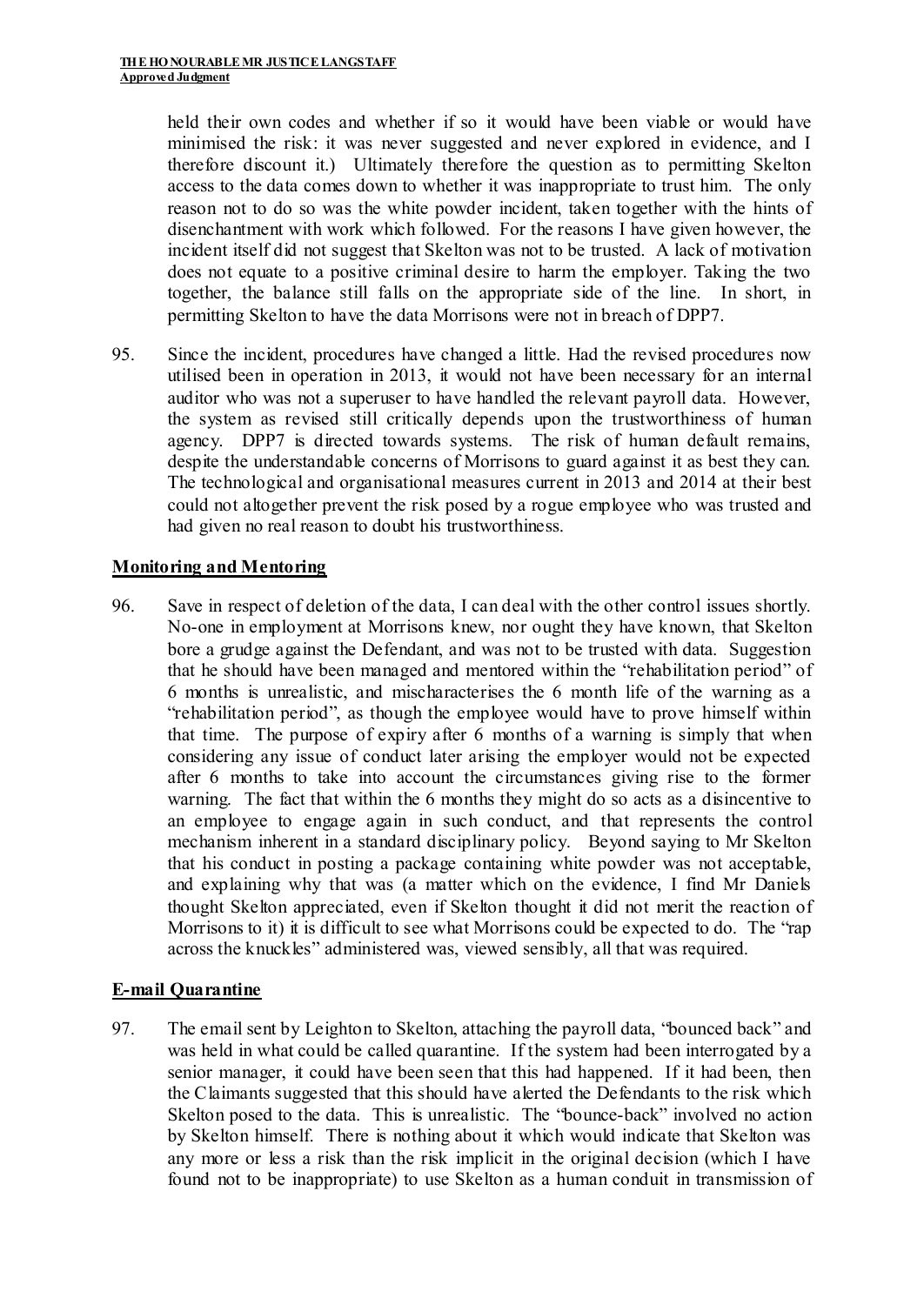data from PeopleSoft to KPMG. In truth, all it would have revealed to any observer was that Leighton had attempted to send too large a quantity of data by email to Skelton. That carries no implications for the subsequent security of the data, especially in a case where, as here, there were encrypted USB sticks available to transfer the data by another means.

#### **Accessing the TOR Network**

- 98. It was suggested in the claim that the Defendant should have been aware that Skelton was attempting to research the TOR network.
- 99. Mr Langley described that Morrisons have an external facing firewall which is connected directly to the internet. This is known as the "red side". A second firewall protects Morrisons' internal network (the "green" side). Between the two is what is known as a "demilitarised zone" or "DMZ", which can be accessed from the internet but which has very limited access to Morrisons' internal systems, which are protected by the second firewall. An intrusion detection system detects patterns of activity which might indicate a potential attack from the red side. Morrisons also operate a Bluecoat server which is a proprietary web filtering proxy. This both reduces the volume of external internet traffic by storing commonly accessed web pages, so that when two or more members of staff request the same web page only one copy needs to be obtained, and also restricts the sites which staff may access. It captures all requests for internet sites made by someone logged on to the internal Morrisons network, and at the same time maintains a list of restricted websites by reference to categories (e.g. pornographic material). If a request is made for access to a restricted site, the system effectively blocks that access.
- 100. Morrisons maintain a huge list of restricted sites and update this regularly. One restricted category is "proxy avoidance". This concerns access to those sites which enable individuals to by-pass the restrictions imposed by Bluecoat by accessing the internet by a website proxy. The TOR network is one such proxy avoidance site, and is listed on Bluecoat as such. Accordingly, Mr Langley did not believe it would have been possible for Skelton to access the TOR website itself from which to download software needed to run the TOR network from his work laptop. Even if he were able to do so by some other means Mr Langley's evidence was that he would not have had sufficient administrator access rights to enable him to install that software on his laptop. That would have needed an administrator only password. Only an authorised IT administrator (which Skelton was not) could (and can) install such software on a work laptop.
- 101. This evidence was not challenged in cross-examination. I accept it.
- 102. As to whether Morrisons ought to have detected that he had researched or attempted to research the TOR network using Morrisons systems, there was no system enabling Morrisons automatically to detect when employees might be using the system to research the TOR. Nor do Morrisons have such a system in place today.
- 103. The Bluecoat server keeps a record of every website request made by the end user. Thus, if an authorised person wishes to know what an individual employee has attempted to look at on the internet at work, it is technically possible to get Bluecoat to provide a list. This is not done routinely, but only ever if there is an issue with a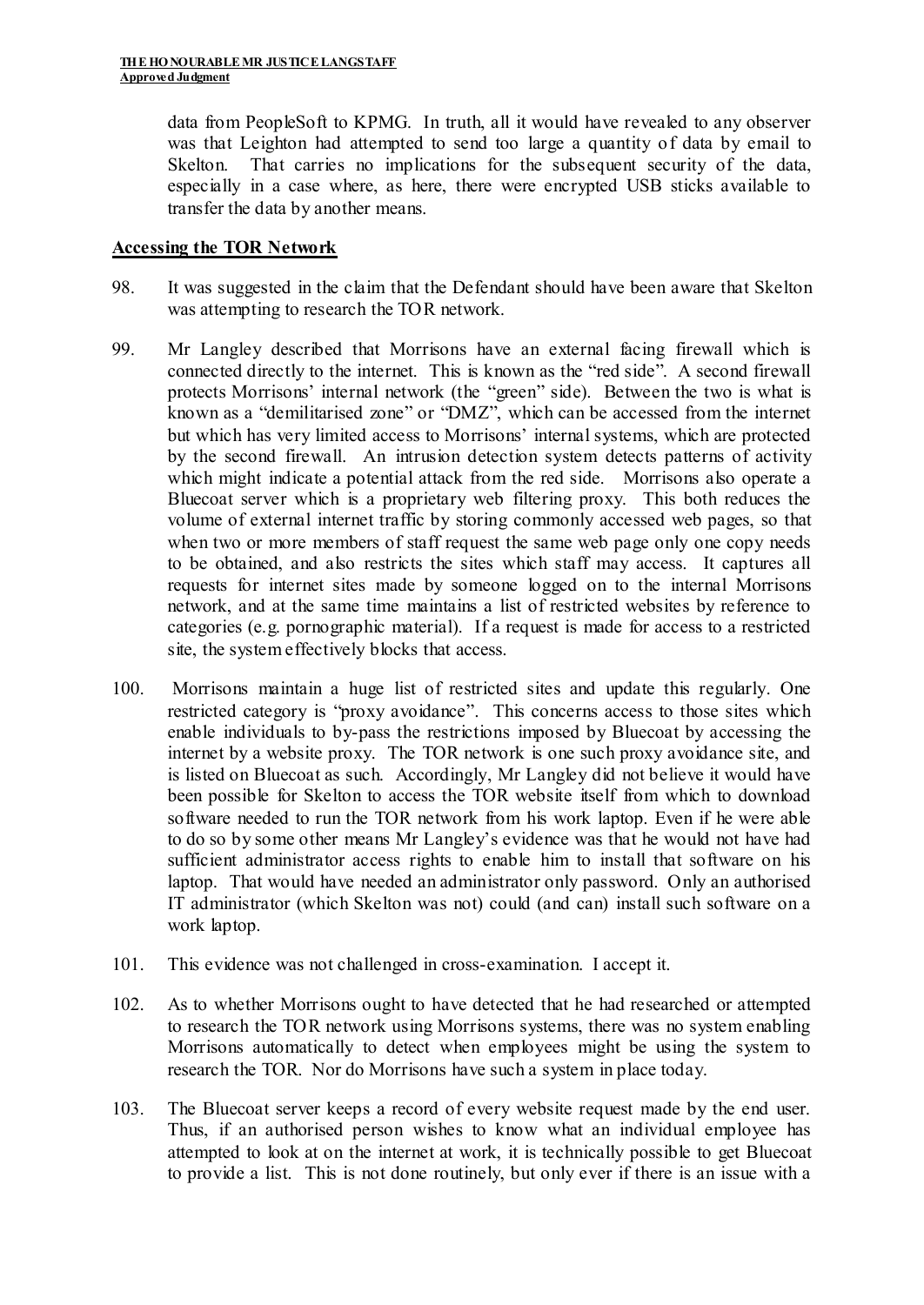particular employee such that the business feels it to be necessary and appropriate to review that employee's internet usage. Nor would it be common practice in organisations similar to Morrisons routinely to scrutinise employees' web access requests: Mr Langley said he had never in his career come across an organisation which carried out on-going active monitoring of internet searches in order to flag up search material which might be regarded as suspect. In any event, it would be necessary to identify what term was to be subject of the search. To search for such as "TOR" is hopelessly unspecific, for the sequence of 3 letters constituting the acronym appears in a vast number of entirely innocuous longer words – examples were given in his witness statement by Mr Langley of such as "history" or "factory" but it is easily possible to think of many more, particularly since it often forms the last 3 letters of a noun – such as "navigator", "actor", "factor".

- $104$  I find that:
	- i) active monitoring of internet searches by employees is not conducted at Morrisons; and this is consistent with the practice adopted by other large companies;
	- ii) it would be impracticable to do this on a routine basis, in particular because it would involve searching against individuals' usage by reference to a number of terms, and in respect of "TOR" could have produced a plethora of results which would be entirely innocuous;
	- iii) even if the research had identified that Skelton had searched for information about the TOR network, it would not in itself indicate his unsuitability to be a recipient of payroll data for onward transmission: rather, as an internal IT auditor it might be thought to be a legitimate part of his role, or merely curiosity;
	- iv) with 3,500 employees based at Hillmore House as was Skelton the resources which would have to be expended to conduct routine active monitoring of the type I have described would simply be disproportionate, if indeed practicable at all (which I conclude it would not have been);
	- v) in any event, for practical purposes any such arrangement was unnecessary since the firewalls between them blocked undesirable material, and access to dubious websites was considerably restricted by an automatic filter in any event;
	- vi) Finally, most companies and I was told Morrisons was no exception permit employees to access the internet for personal reasons, within reason, and provided this does not conflict with their duties.
- 105. Moreover, routine monitoring would almost undoubtedly be seen as invasive, and would require a justification on an individual basis before it could properly be conducted. Indeed, in **Barbulescu v Romania** (application 61496/08) [2017] ECHR 754, 5th September 2017) the Grand Chamber of the European Court of Human Rights considered the compatibility of intrusive surveillance conducted by an employer on the electronic communications of an employee. Over 8 days in July 2007 the employer in that case recorded an employee's Yahoo messenger communications in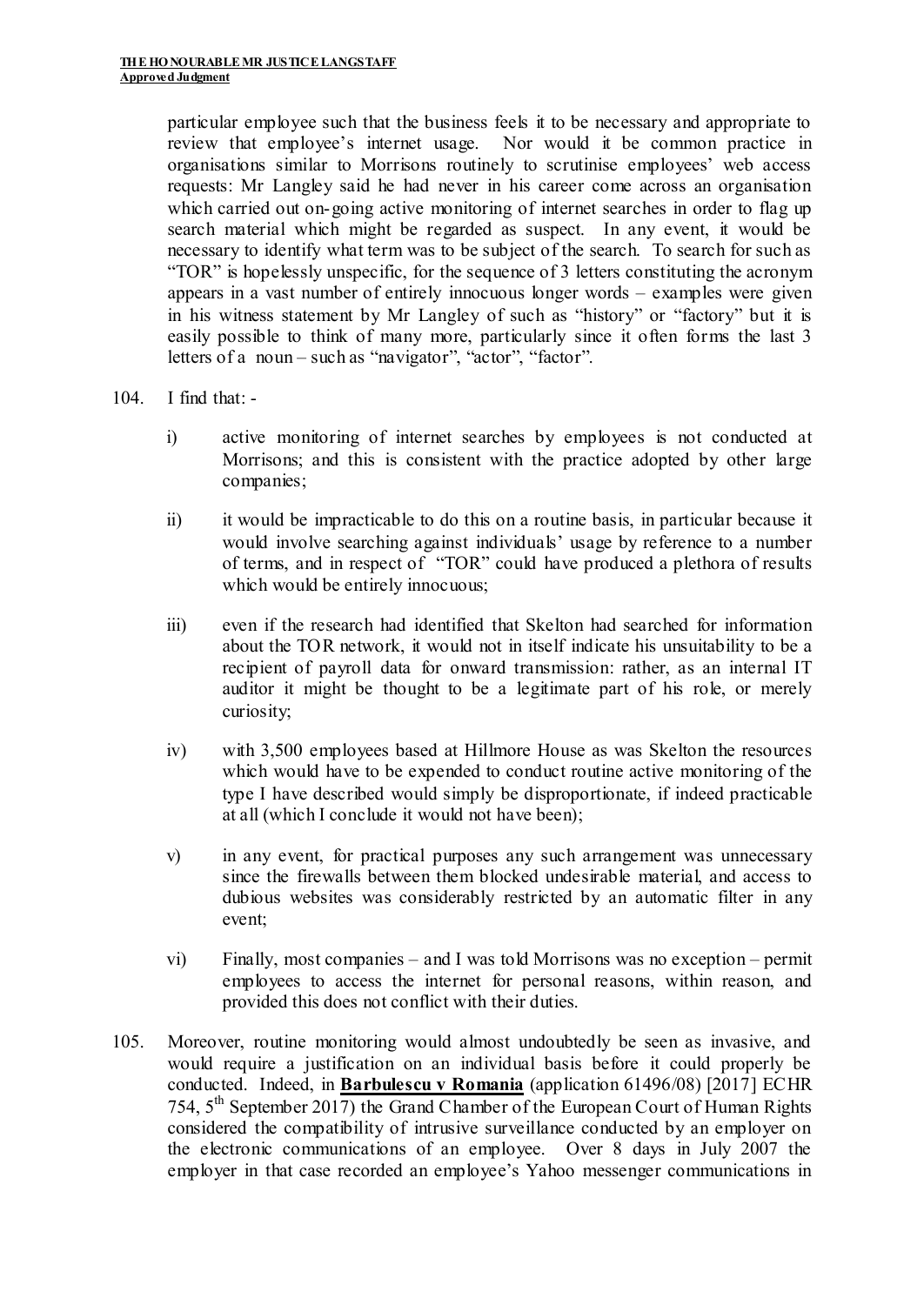real time, and on  $13<sup>th</sup>$  July summoned him to explain the extent of his usage. When the employee said that the usage was for work purposes he was shown a transcript of 45 pages of the messages which he had exchanged with his brother and his fiancée during the period of monitoring. They were all personal, and some were intimate. When he told the employer in writing that he thought the employer had criminally breached the secrecy of his correspondence his contract of employment was terminated. The domestic courts upheld the dismissal.

- 106. The Grand Chamber decided that they had failed to determine whether the applicant had received prior notice from his employer of the possibility that his communications on Yahoo messenger might be monitored, had paid no regard to the fact that he had not been informed of the nature or extent of that monitoring or of the degree of intrusion into his private life and correspondence. Nor were there specific reasons justifying the introduction of the monitoring measures. The domestic courts should have considered whether the employer could have used measures which intruded less into the employee's private life and correspondence. Accordingly, no fair balance had been struck between article 8 of the Convention, which requires a state to pay respect to private and family life, and the aims and methods of the employer. This case is thus high authority supporting a view that any attempt to institute surveillance of the intensity suggested by the Claimants in the present case would be fraught with the risk of being held unlawful.
- 107. In the present case, Morrisons had alerted employees through the Morrisons Employee Handbook that it monitored the use of all systems and equipment:

"to ensure our business is conducted appropriately, including:-

- to establish facts where the content of the communication is disputed
- to investigate and detect usage in breach of our policies
- for training purposes
- for preventing and detecting crime
- to ensure the effective operation of our systems
- we will not read all your correspondence, however if an anomaly of concern is found we will investigate this thoroughly."

Nonetheless, to introduce the type of monitoring which could have detected the precise nature of websites being accessed would be a step beyond the sort of supervision indicated by that handbook.

108. Accordingly, even if the implementation of a system that could proactively have detected that Skelton was researching the TOR network when he did was, contrary to my findings, feasible, sensible and practicable, and even if, contrary to my findings, the effort and expense involved in doing it would have been proportionate, it is likely if introduced to have been difficult to justify since it would most probably amount to an unlawful interference with employees' rights to privacy and family life, with little by way of balancing factor to suggest otherwise.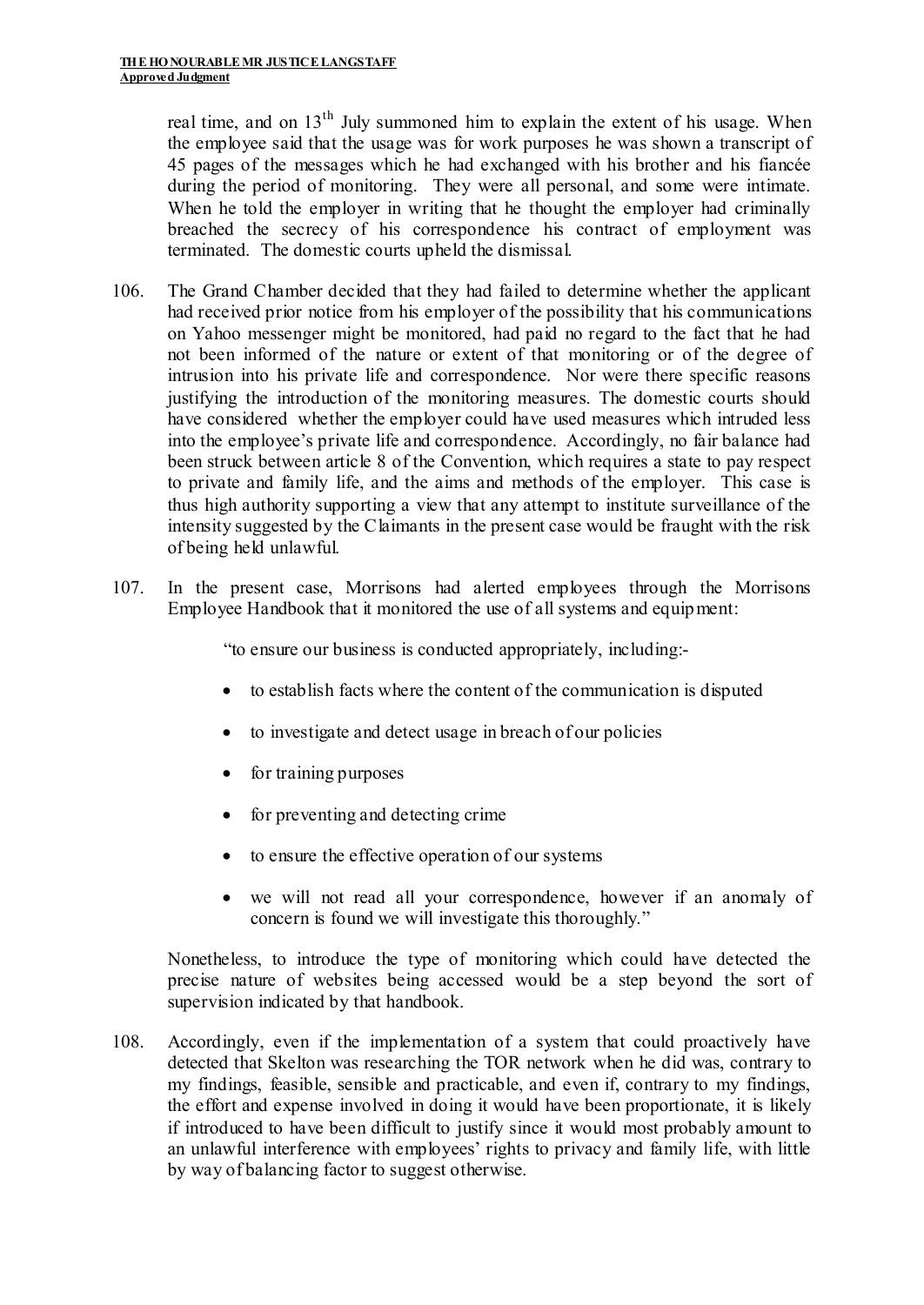109. Finally, the particulars of claim refer to Skelton's attempt to access the TOR network as having occurred subsequent to his involvement with the data transfer. Since I am of the view that he most probably copied the payroll data to his personal USB on 18<sup>th</sup> November 2013, it is unlikely that detecting that he had done so at a later stage could have prevented the disclosure of that in 2014. It might perhaps have deterred him from effecting the disclosure, but I consider it more realistic to think that given the careful planning that Skelton had devoted himself to even prior to receiving the data (demonstrated by his searching for TOR on 9th. October, and purchasing a phone for later use, coupled with copying data on to his personal USB on 18<sup>th.</sup> November, and his devious conduct in using his skills in IT to throw blame onto another), I conclude that on balance, if there had, contrary to my findings, have been a failure to monitor employees' internet search usage it is unlikely that it would have prevented the data disclosure which occurred.

# **The USB Stick**

- 110. I have already concluded that the USB stick used to convey the payroll data to Skelton was encrypted. Irrespective of whether or not it was encrypted, once the information it contained was copied to his computer it was inevitably accessible by him (just as would have been the case had it come by secure email): he could not otherwise have transferred it from his computer to KPMG. There was no breach of DPP7 in using this means, nor did the use of it cause or contribute to the disclosure which later occurred. It caused no relevant harm.
- 111. Though there was much cross-examination about Morrisons' policies in respect of data transfer (broadly, disallowing the general use of USB sticks) this was beside the point when considering this specific case. If there was a breach of those policies, it did not constitute a relevant breach of DPP7; but in any event I find the use of the USB in this case was not in breach, since it was specifically understood that for Michael Leighton's purposes in transmitting a large quantity of data internally from one secure site to another an encrypted USB stick would be available for him to use, and he could permissibly use it.

# **Data Deletion**

- 112. It is probable that Skelton deleted the data a short while after transfer to KPMG, and did so at the conclusion of what would have been a reasonable period of time in which to anticipate requests for further information generated by the audit process KPMG were undertaking (say, until mid-December). Since it is probable that the payroll data was copied to Skelton's personal USB stick on 18<sup>th</sup> November 2013, and it is to be inferred that this was with a view to the later commission of the crime consisting of disclosure of the data, he would have had no reason to retain the data for longer in any event. It is likely he did delete the data, if only to give the appearance to anyone who looked that it had been removed.
- 113. I do not consider that Mr Daniels, or any member of Morrisons management, could properly be criticised for not asking Skelton before mid December that the data had been deleted, or checking that it had been. This is because it would have been appreciated that there was a need to keep a copy of the information on Skelton's work laptop and, indeed, as I have already accepted, this was preferable to the alternative (of dipping in and out of the Peoplesoft system) because that would have involved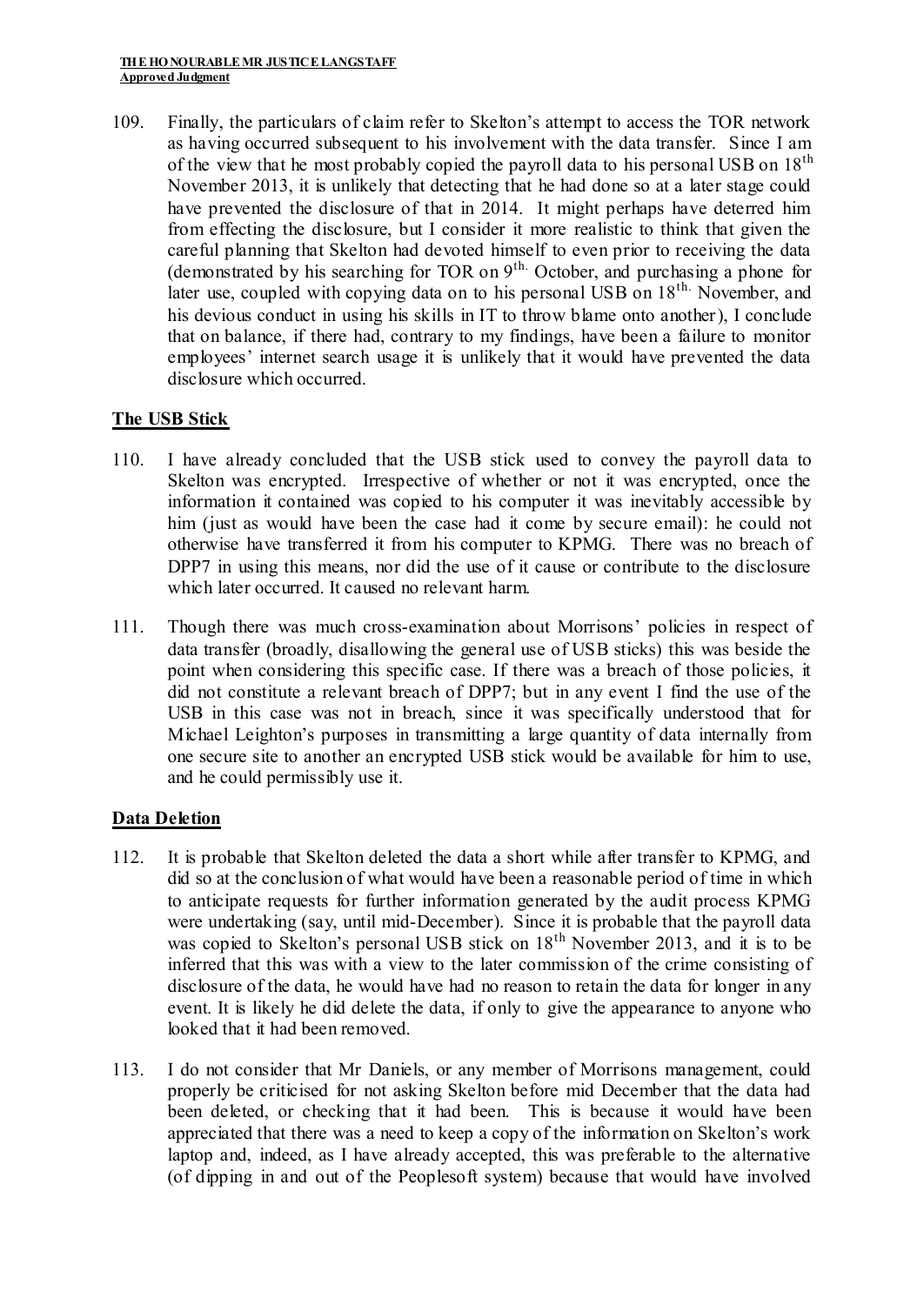some risk, albeit small, in the additional transmission of data which that would have necessitated. It therefore follows, too, that there was no breach of the data protection principle of DPP7 if there were indeed a failure to ask or check prior to mid December 2013. Accordingly, since the data had by then probably already been copied the request for evidence of deletion, whether made or not after that time, would have been ineffective to prevent Skelton's subsequent criminal misuse of the data.

- 114. I consider it likely that Skelton did delete the payroll data from his work laptop. It is known that at some time he removed the data leaving just the template into which that data had been inserted: in March 2014 he showed that empty template (albeit with the headings still complete) to Daniels when he then checked.
- 115. As to whether Daniels checked prior to that the evidence is mixed. In his witness statement Daniels said:

"60. It would not have been necessary for Mr Skelton to retain the payroll data for long after it had been passed to KPMG. He might retain it for a relatively short while in case any queries arose, for example, completeness of the data. After that, I would have expected him to delete it, and in his capacity as an IT internal auditor, he would know professionally that it should be deleted. Senior auditors are expected to manage data responsibly.

61. In fact, I recall discussing with Mr Skelton the retention of the file structure and headings and the deletion of the contents and, later on, asked if he had deleted it and he confirmed to me that he had. My best recollection is that I asked Mr Skelton if the data had been deleted relatively shortly after it had been provided to KPMG because in the normal course and working closely with Mr Skelton that is a conversation he and I would naturally have. I would normally ask this where any sensitive data has been provided to my team and not merely payroll data. I would not have asked to see Mr Skelton's computer to verify this fact, although later on (I do not recall when) I did see the headings that had been left after the data had been deleted from the spreadsheet. I would not, though, usually ask whether a member of my team had deleted data because I would trust them to do it."

116. This passage is muddled. It appears to suggest that he actually remembered having a conversation, then goes on to say only that it is one which he "would naturally have had". It ends with the statement that he would not usually ask whether a member of his team had deleted data, having just said that asking Mr Skelton was a conversation that he would naturally have had. When taxed with this in the course of his evidence, it became clear to me that he had no actual memory of having spoken to Skelton prior to the news of the disclosure of data coming to light. I find that he was struggling to recollect what he actually did, and that his usual practice was not so entrenched as a matter of course that I can be satisfied that he did in fact ask before March 2014. Indeed, as the last sentence of paragraph 61 of his witness statement suggests he did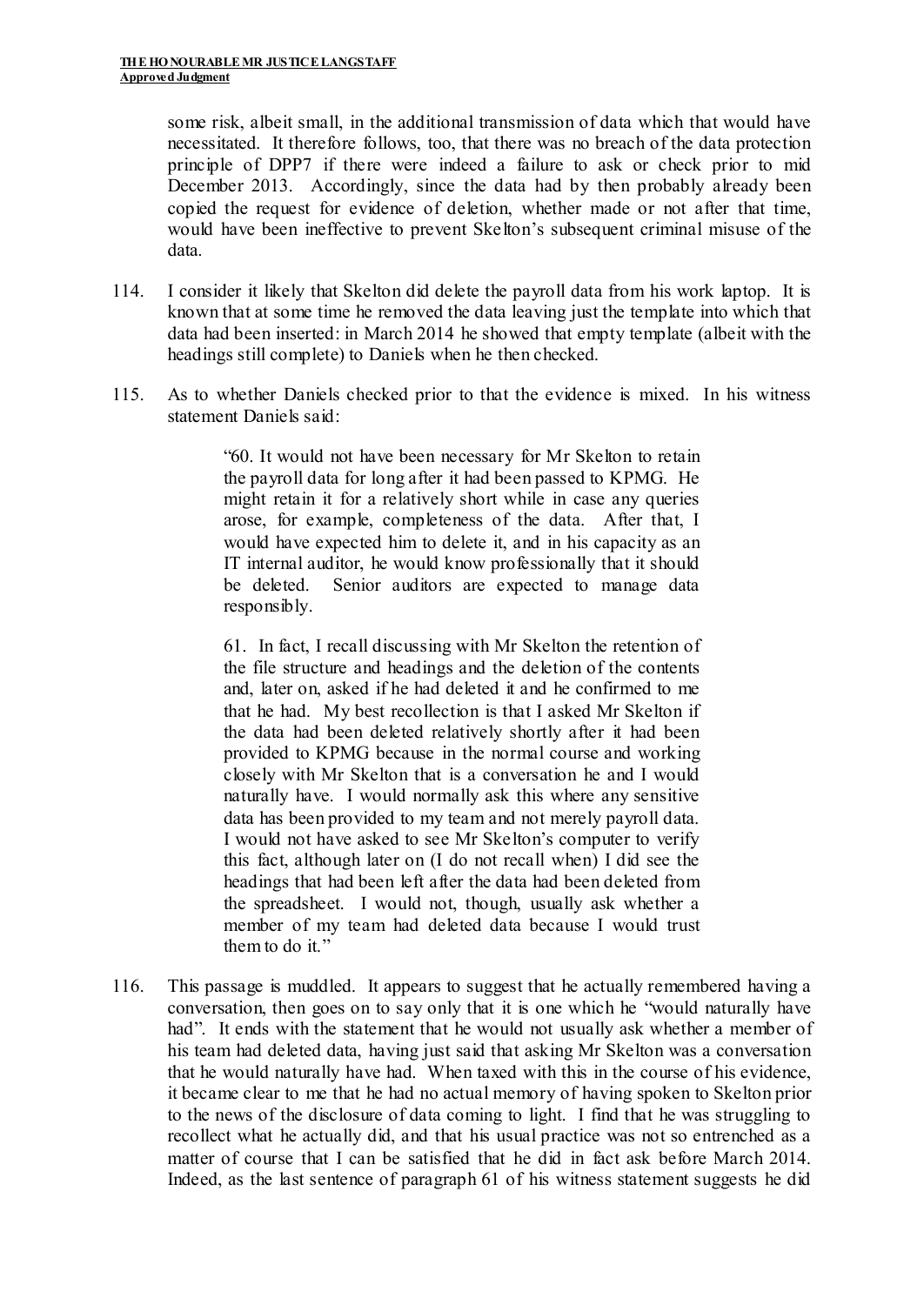not generally see the need to ask since he operated on trust. He did have a recollection of seeing the file structure and headings with the data deleted: this, in my view, was most probably around the time that enquiries were being made as to the source of the data leak which had occurred – hence my conclusion that it was most probably March 2014.

- 117. It follows from this that I find there was no organised system for the deletion of data such as the payroll data stored for a brief while on Skelton's computer. There was no failsafe system in respect of it. To this extent, in my view, Morrisons fell short of the requirements of DPP7: where data is held outside the usual secure repository used for it (in the case of the payroll data, within the Peoplesoft system) there is an unnecessary risk of proliferation and of inadvertent disclosure (let alone deliberate action by an employee) revealing some of that data. Morrisons took this risk, and did not need to do so. Organisational measures which would have been neither too difficult nor too onerous to implement could have been adopted to minimise it.
- 118. I had the strong sense that within Morrisons' head office systems as they operated in 2013 it would have been regarded as indicating a lack of trust in an employee if a manager were specifically to check that he had performed a process such as deletion. It is right that such checking could in some circumstances be capable of justifying an employee in thinking that his employer lacked the trust in him which was requisite for their employment relationship to continue. However, this does not apply where there is a clear understanding amongst employees, created by management, that it is expected of their managers that they will check to see that files have been deleted, at least where the information they may contain is of sufficient sensitivity. If a culture is developed in which employees expect that as a matter of routine managers will check to see that there has been deletion of data, which has been held outside its usual secure repository, by those with whom it has for the time being been deposited, no employee could be justified in thinking that checking the deletion displayed any lack of trust: it would merely be the employer instituting, maintaining and operating safe and proper systems of checking as normal.
- 119. I note Mr Langley's view that it was neither realistic nor proportionate to impose an obligation to the effect that managers had to oversee directly and immediately the deletion of data by senior trusted employees, all the more so where the employees' role essentially consisted of the routine processing of significant quantities of sensitive data. However, I do not agree that it would be onerous to institute a system of checking, to be expected within a changed culture such as I have described.
- 120. I do accept, however, that the risk which primarily would be mitigated by such a system would be that of inadvertent retention of information, and that this on its own could not have prevented an individual determined to do so from copying sensitive data held on his work laptop to some other medium. In the particular circumstances of this case, by the time it would have been appropriate to conduct any such check on deletion, the probability is that the information had already been copied. Thus, notwithstanding that I consider Morrisons in this respect to have failed to discharge their duty to take appropriate organisational measures to guard against unlawful disclosure and/or data loss, to the extent that Morrisons fell short of DPP7 in this respect, this failure neither caused nor contributed to the disclosure which occurred.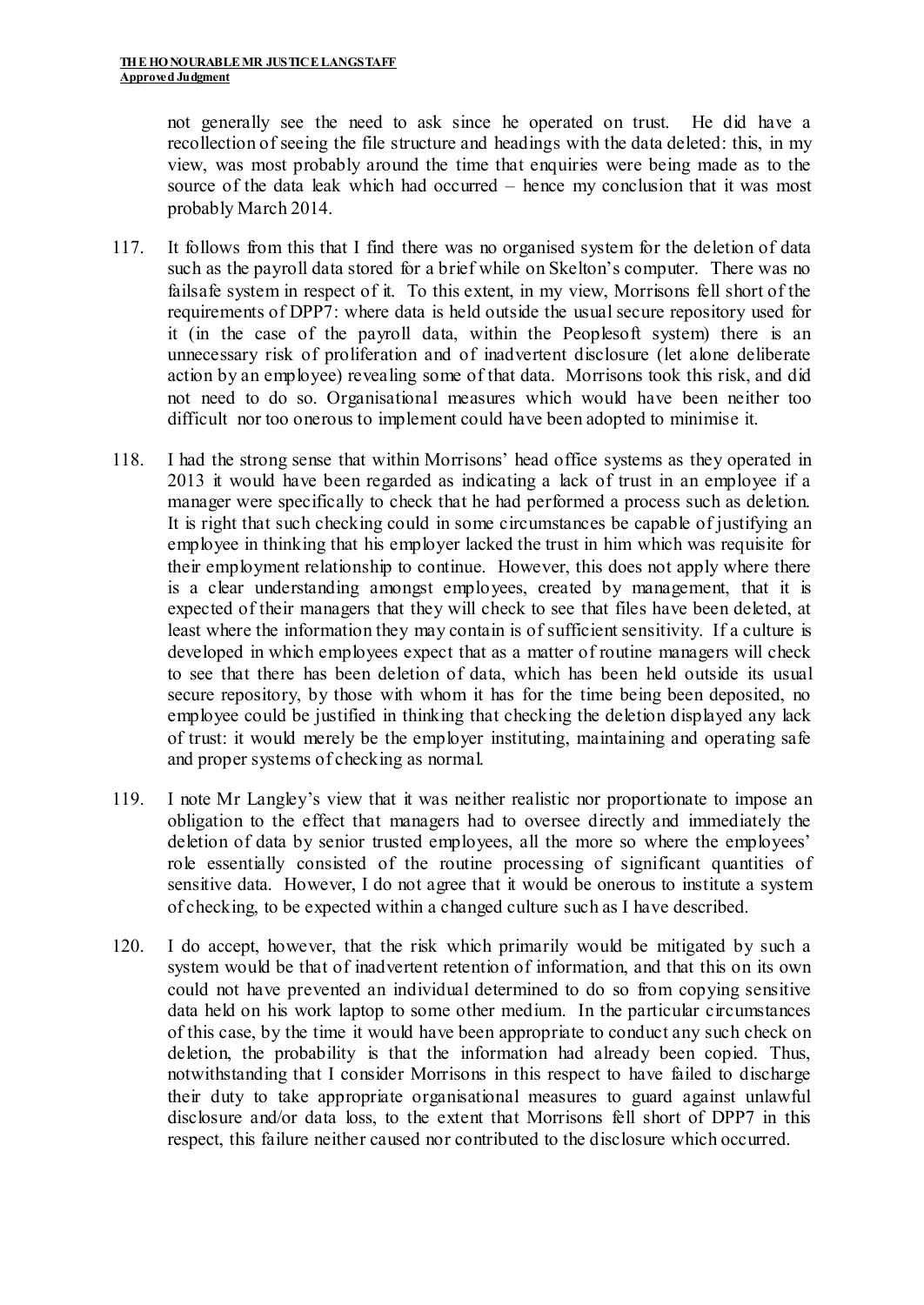# **Burden of Proof**

121. Morrisons maintain that it is for the Claimant to prove breach of any of the Data Protection Principles which they suggest may have been broken, and that the event in respect of which they claim was caused by that breach. The Claimants maintain that the burden is on the Defendant to prove that its arrangements were appropriate. Interesting though this debate is, it is not necessary for me to resolve it in this case. I have had sufficient evidence, to find relevant facts, and to draw conclusions as to the probabilities. I have not had to depend upon the burden of proof. I have not had to resolve any of the issues by reference to it, but rather I have been able to make positive findings in all material respects.

# **The Inadequate Controls Claim: Conclusions**

122. In summary, for the reasons I have given I find that Morrisons did not know nor ought they reasonably to have known that Skelton posed a threat to the employee database; that, save in one respect, there were no control mechanisms which the Defendant ought to have applied in respect of Skelton which were not appropriately applied; that one respect was in relation to the deletion of data but in that case, if appropriate measures had been applied, any reasonable measure that might have been implemented of which I had any evidence or submission would not have prevented Skelton's criminal misuse of the employee data.

# **Primary Liability at Common Law and Equity**

- 123. Morrisons did not directly misuse any information personal to the data subjects. Nor did they authorise its misuse, nor permit it by any carelessness on their part. If Morrisons are liable it must be vicariously or not at all.
- 124. It was not in contention that of the elements necessary for a breach of confidence action to succeed, there was information given to Morrisons, and that it was confidential. It was disclosed. However, it was not disclosed by Morrisons either directly or by an agent. In such circumstances, no primary liability attaches to Morrisons for this disclosure. It was a criminal act which was not Morrisons' doing, which was not facilitated by Morrisons, nor authorised by it. It was contrary to what Morrisons would have wished. If Morrisons are liable it must be vicariously or not at all.
- 125. It follows that there is no primary liability resting on Morrisons under any of the DPA, the common law of misuse of private information, or an equitable action for breach of confidence. There remains the question whether Morrisons are liable as a secondary party for any of the wrongs of which Skelton himself was undoubtedly guilty.

# **Vicarious Liability**

126. Auld LJ in **Majrowski v Guy's and St Thomas' NHS Trust** [2005] EWCA Civ 251, [2005] QB 848 said (at paragraphs 28-29):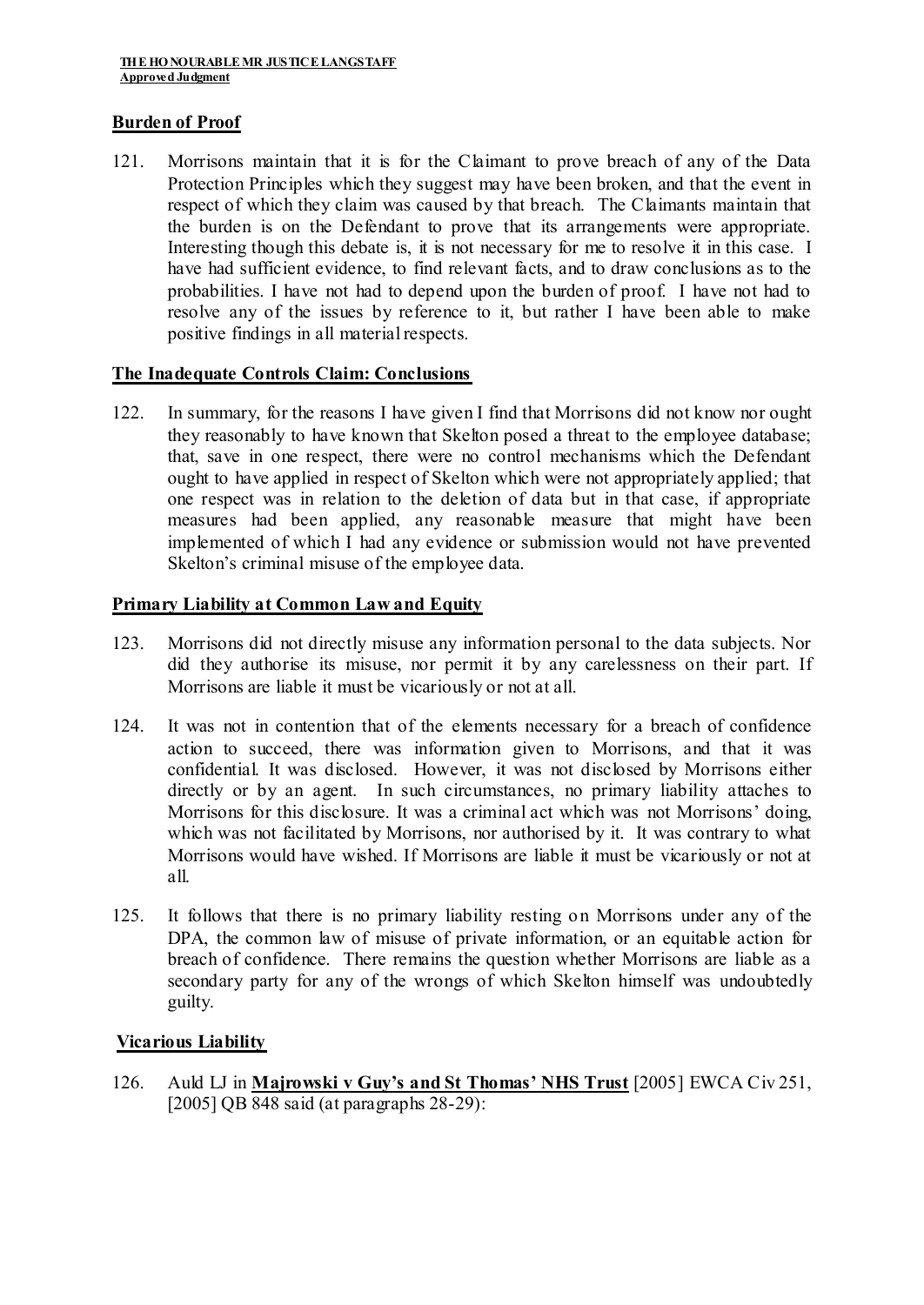"…vicarious liability is legal responsibility imposed on an employer, although he is himself free from blame for a tort committed by his employee in the course of his employment. Fleming, in The Law of Torts  $9<sup>th</sup>$  ed. (1998), pp 409-410, observed that this formula represents:

"A compromise between two conflicting policies: on one hand, the social interest in furnishing an innocent tort victim with recourse against a financially responsible defendant; on the other, a hesitation to foist any undue burden on a business enterprise".

Second, it has traditionally been regarded as taking two forms: first liability for an authorised or negligently permitted unlawful act of an employee in the course of employment; and, second, liability for an employee's unauthorised or not negligently permitted unlawful mode of doing an authorised act in the course of employment. Only the latter is truly vicarious liability; the former is primary liability."

- 127. Although his judgment was appealed to the House of Lords (where it was affirmed) those passages do not appear to have been contentious.
- 128. I am concerned here with that which Auld LJ called "truly vicarious liability". The liability is one in which one party without personal fault is held responsible in law for wrongs committed by another. The most common relationship between the person at fault, and the person who, though not at fault is also to be held liable in law in addition to the party at fault, is that of employment, as it is here.
- 129. The origins of vicarious liability may be unclear: perhaps lying in the rapid growth in the number of employees, and sizes of workforce of enterprises during and after the industrial revolution, and perhaps lying originally in an extension of agency principles. It is unnecessary to say more since the possibilities and history are comprehensively set out in the judgment of Lord Toulson JSC in **Mohamud v William Morrison Supermarkets plc** [2016] UKSC11 at paragraphs 10 – 24.
- 130. Recent cases have concerned one of two main matters. First is that of the relationships which might render one party to them responsible in law for the wrongs of the other party, since a restriction to those relationships being employment or agency might in some cases be unjust. A notable example is that of **Armes v Nottinghamshire County Council** [2017] UKSC 60 where the judgment of the Supreme Court as to whether a Council might be liable for wrongs done by a fosterparent to whom it had entrusted the care of a child was reported during the closing stages of the hearing before me. This is not, however, a case in which there can be any doubt that the relationship between Morrisons and Skelton was such that vicarious liability might apply. By the end of the  $19<sup>th</sup>$  century, it had been recognised that an employer might be liable for a wrongful act done by a servant in the course of his employment. The second main consideration in recent caselaw has been the proper approach to "the course of employment". Given that Skelton was an employee of Morrisons at the material time, it is this to which I now turn.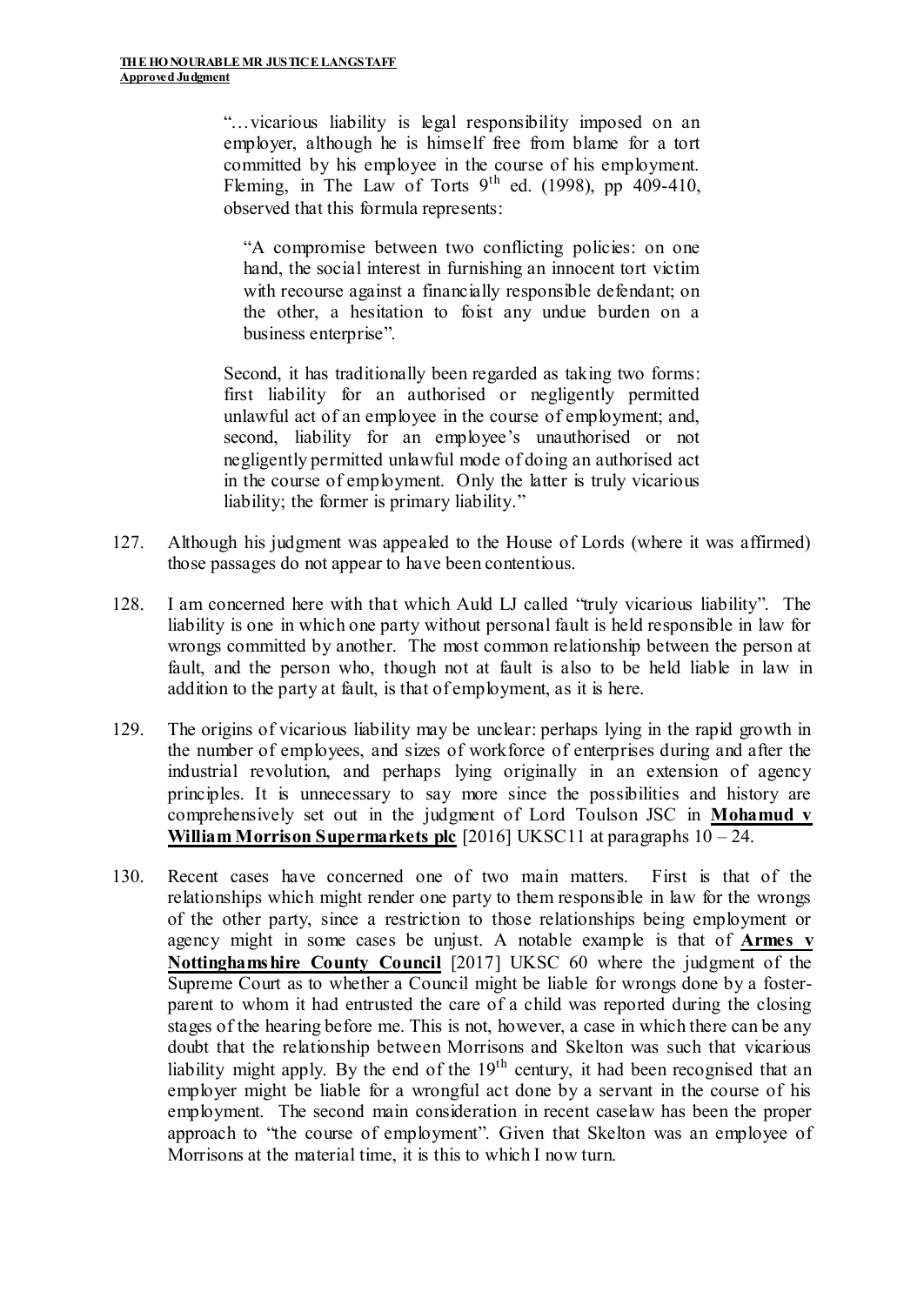- 131. The precise scope of "course of employment" which could bring secondary liability upon an employer for a wrongful act was defined by Salmond in the first (1907) edition of his text book on the law of torts, *Salmond on Torts*, as "either (a) a wrongful act authorised by the master or (b) an unauthorised mode of doing some act authorised by the master" adding that a master was liable for acts which he had not authorised if they were "so connected with the acts which he has authorised that they may rightly be regarded as modes – although improper modes – of doing them" (pp 83-84). As Lord Toulson noted in **Mohamud** (paragraph 26) there might be difficulties in the application of this formula in cases of injury to persons or property caused by an employee's deliberate act of misconduct. In **Bazley v Curry** (1999) 174 DLR (4th) 45, in considering the question whether, and to what extent, an employer might be liable for an employee's criminal conduct, contrary to the desires and policies of the employer, MacLachlan CJ saw liability as arising out of twin principles, first that it was just that an enterprise which created risk by its operations should pay if those risks materialised ("enterprise risk"), and second that it was a matter of policy to encourage the employer to exercise the power of control inherent in and essential to a contract of employment so as to minimise any potential harm so arising ("deterrence"). These principles were better served by taking a broad approach to the scope and meaning in this context of "course of employment", and were a significant factor in persuading the House of Lords in **Lister v Hesley Hall**  Ltd<sub>[2002]</sub> A.C. 215, HL that the test of "sufficiently close connection with the employment" should take those two policy considerations into account, effecting a "compromise between two conflicting policies: on the one hand the social interest in furnishing an innocent tort victim with recourse against a financially responsible defendant; on the other a hesitation to foist any undue burden on a business enterprise."
- 132. There are differences of policy emphasis in the speeches in **Lister**. Lord Clyde's approach (paragraphs 37-42) was to gauge the sufficiency of the connection by asking whether the wrongful acts, in a broad sense, should be regarded as within the sphere or scope of the employment so as to be ways of carrying out the work authorised by the employer; Lord Millett's approach was broader still. He regarded vicarious liability as a species of strict liability, best understood as a "loss distribution device." This echoed the policy concept that he who has the deeper pockets should suffer the impact of a loss where it might fall on more than one party. Lord Hobhouse of Woodborough however focussed on the notion of delegation or entrustment, namely that an employer was vicariously liable for the wrongful act of its employee where it had "entrusted" a duty to an employee who, by his wrongful act, had failed to perform it.
- 133. **Lister** represented something of a watershed moment in the recent development of vicarious liability so far as concerns liability for the criminal actions of employees contrary to the wishes of their employer. Lord Toulson recognised in **Mohamud** (at para. 40) that the concept of "enterprise risk" has been prominent in cases since Lister as the social underpinning of the doctrine of vicarious liability, but added:

"…the court is not required in each case to conduct a retrospective assessment of the degree to which the employee would have been considered to present a risk. As Immanuel Kant wrote: "out of the crooked timber of humanity, no straight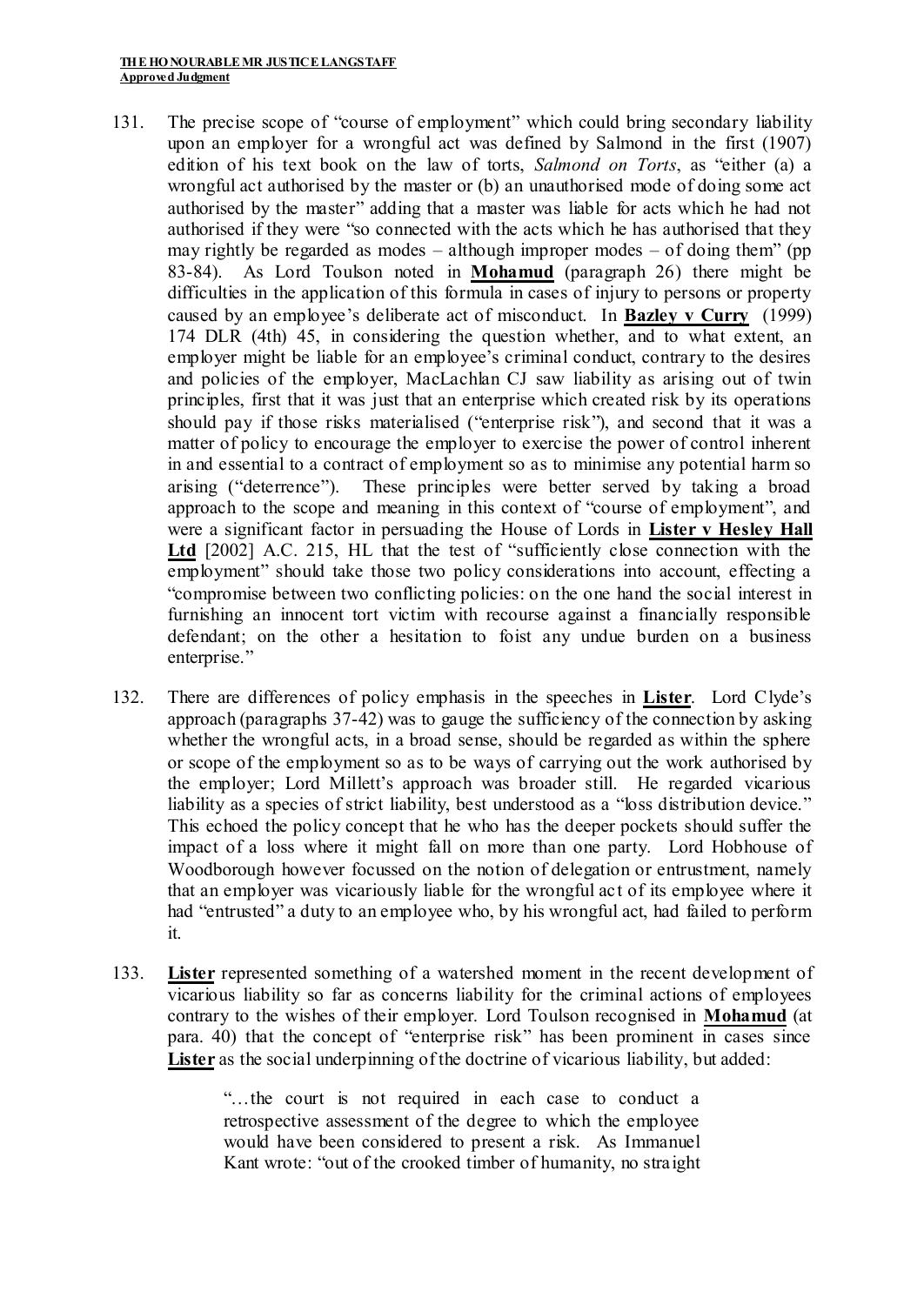…………

thing was ever made." The risk of an employee abusing his position is one of life's unavoidable facts."

"In **Dubai Aluminium Co. Ltd. v Salaam** [2003] 2AC 366, Lord Nichols of Birkenhead (with whom Lords Slynn and Hutton agreed) said (at paragraph 22) "…it is a fact of life, and therefore to be expected by those who carry on businesses, that sometimes their agents may exceed the bounds of their authority or even defy express instructions. It is fair to allocate risk of losses thus arising to the businesses rather than leave those wronged with a sole remedy, of doubtful value, against the individual employee who committed the wrong. To this end, the law has given the concept of "ordinary course of employment" an extended scope.

23. If, then, authority is not the touchstone, what is?... Perhaps the best general answer is that the wrongful conduct must be so closely connected with acts … the employee was authorised to do that, for the purpose of the liability of the firm or the employer of third parties, the wrongful conduct *may fairly and properly* be regarded as done by the partner while acting in the ordinary course of the firm's business or the employee's employment… (original emphasis)

25. This "close connection" test focuses attention in the right direction. But it affords no guidance on the type or degree of connection which would normally be regarded as sufficiently close to prompt the legal conclusion that the risk of the wrongful act occurring, and any loss flowing from the wrongful act, should fall on the firm or employer rather than the third party who was wronged…

26. This lack of precision is inevitable given the infinite range of circumstances where the issue arises. The crucial feature or features, either producing or negating vicarious liability, vary widely from one case or type of case to the next. Essentially the court makes an evaluative judgment in each case, having regard to all the circumstances and, importantly, having regard also to the assistance provided by previous court decisions."

134. Lord Toulson's judgment continues with an observation that the test of "close connection" might tell nothing about the nature of that connection, but that in **Lister** the court had been mindful of a risk of over-concentrating on a particular form of terminology, and there was a risk in attempting to over refine or lay down a list of criteria for determining what precisely amounted to a sufficiently close connection to make it just for the employer to be held vicariously liable. He said "simplification of the essence is more desirable". As to that he said, under the heading "The Present Law", as follows:-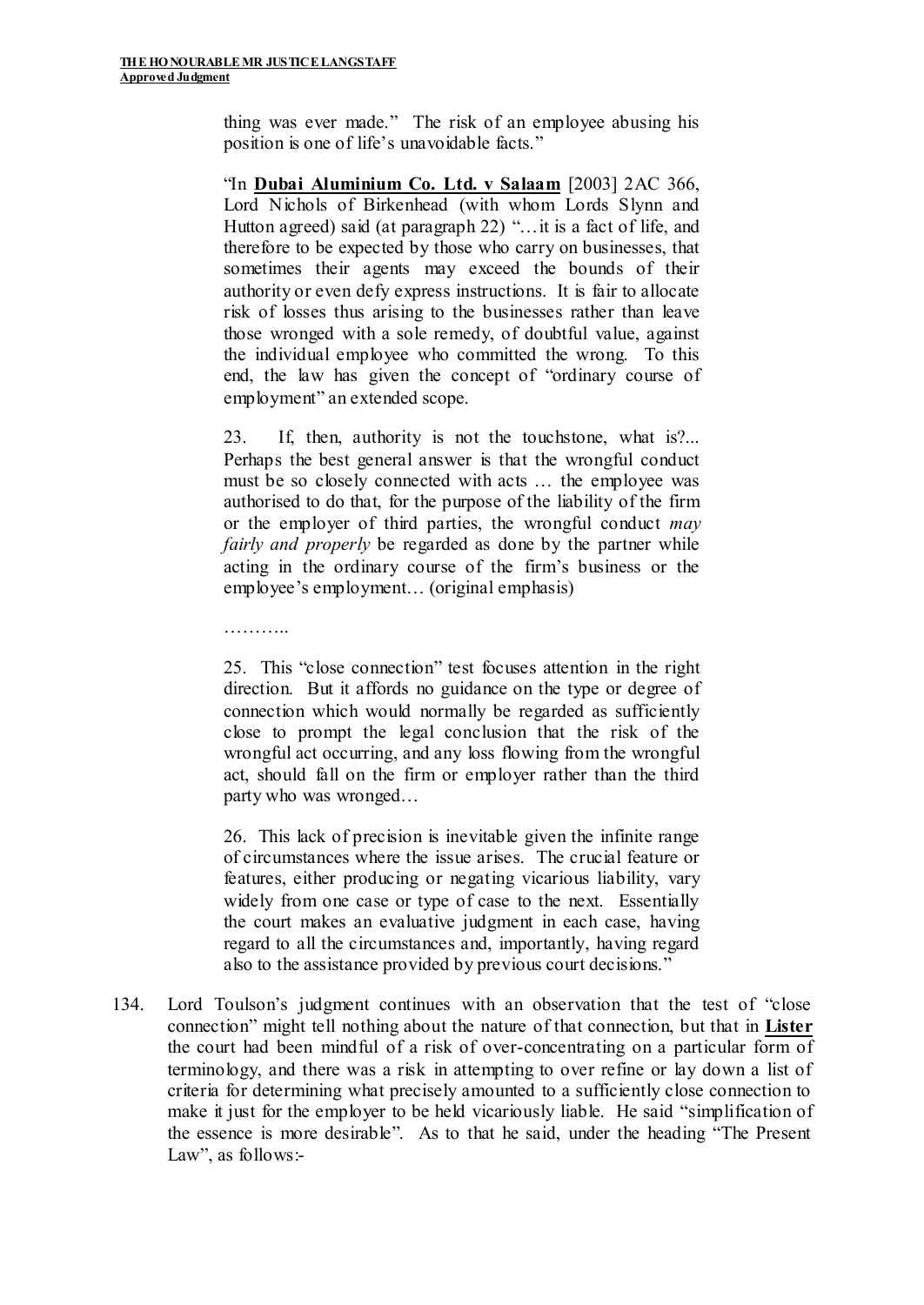"44. In the simplest terms, the court has to consider all matters. The first question is what functions or "field of activities" have been entrusted by the employer to the employee, or, in everyday language, what was the nature of his job. As has been emphasised in several cases, this question must be addressed broadly…"

45… Secondly, the court must decide whether there was sufficient connection between the position in which he was employed and his wrongful conduct to make it right for the employer to be held liable under the principle of social justice which goes back to Holt CJ. To try to measure the closeness of connection, as it were, on a scale of  $1 - 10$ , would be a forlorn exercise and, what is more, it would miss the point. The cases in which the necessary connection has been found for Holt CJ's principle to be applied are cases in which the employee used or misused the position entrusted to him in a way which injured the third party. **Lloyd v Grace Smith and Co.** [1912] AC716, **Pettersson v Royal Oak Hotel Ltd** [1948] NZLR 136 and **Lister v Hesley Hall Ltd** were all cases in which the employee misused his position in a way which injured the claimant, and that is the reason why it was just that the employer who selected him and put him in that position should be held responsible. By contrast, in **Warren v Henlys Ltd** [1948] 2 All ER 935 any misbehaviour by the petrol pump attendant, qua petrol pump attendant, was past history by the time that he assaulted the claimant…"

135. **Mohamud** was a case in which the Claimant, having stopped at a petrol station at one of Morrisons Supermarkets, went into the sales kiosk and asked the Defendant's employee serving there if it would be possible to print off some documents which the Claimant had stored on a USB stick. The employee refused the request in an offensive manner, and in the exchange of words which followed he used racist, abusive and violent language towards the Claimant and ordered him to leave. He then followed the Claimant as he walked back to his car and, having told him never to return, subjected him to a serious physical attack. In an action by the Claimant for damages against Morrisons on the grounds that it was vicariously liable for the assault the judge at first instance found that the employee had indeed assaulted the Claimant, but dismissed the claim against Morrisons since the employee's actions had been purely for reasons of his own and beyond the scope of his employment such that there was an insufficiently close connection between the two. The Court of Appeal dismissed the appeal. The Supreme Court allowed it. Applying the principles which he had set out (summarised above) Lord Toulson regarded the employee's job as being to attend to customers and to respond to their enquiries, such that the offensive way in which he answered the Claimant's request and ordered him to leave, though inexcusable, was within the field of activities assigned to him, and what happened afterwards was an unbroken sequence of events. Although what he did was a gross abuse of his position, it was in connection with the business in which he was employed to serve customers, a position which his employers had entrusted to him, making it just that as between them and the Claimant they should be held responsible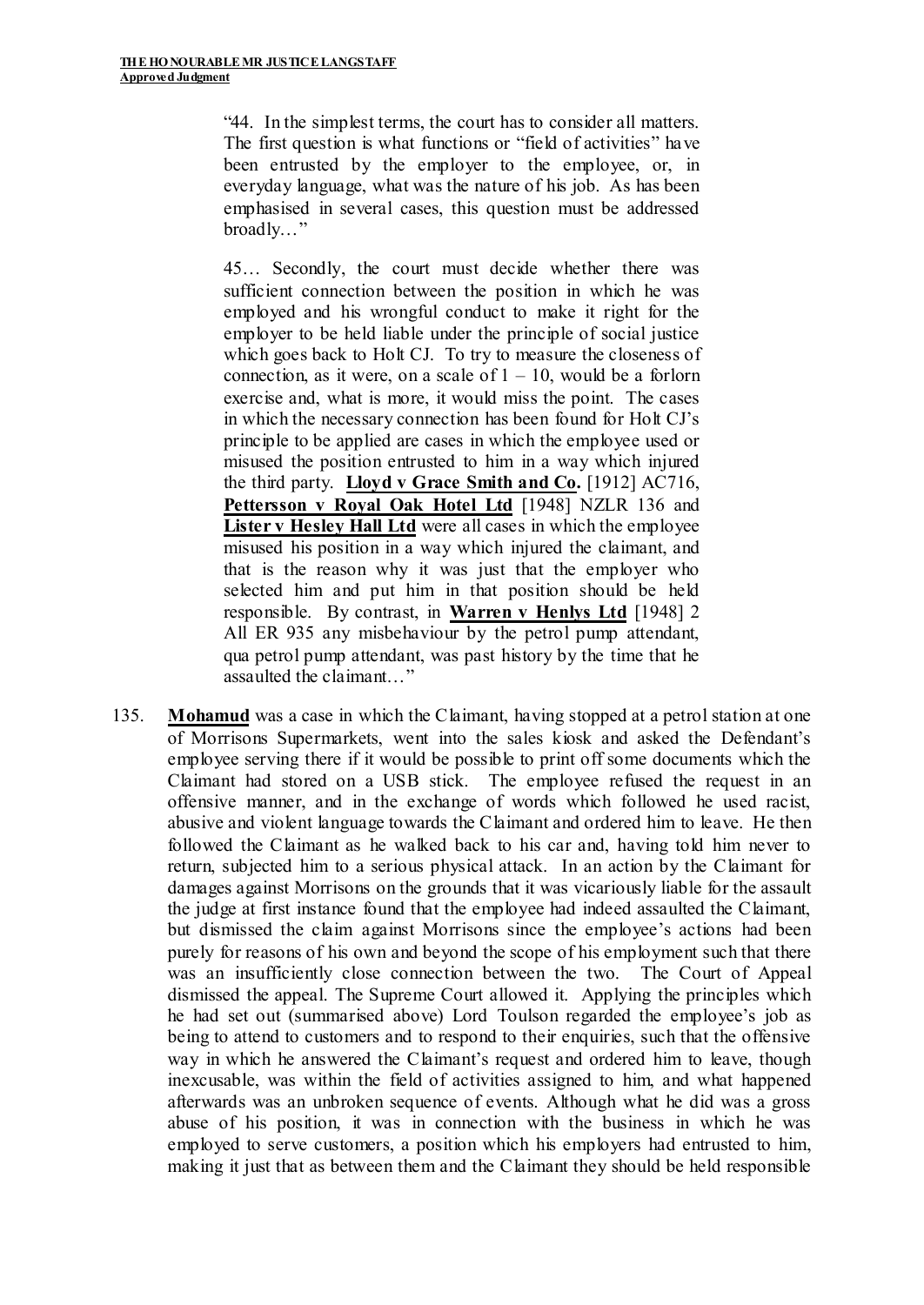for the employee's abuse of it. He thought the employee's motive was irrelevant: "it looks obvious that he was motivated by personal racism rather than a desire to benefit his employer's business, but that is neither here nor there."

- 136. The other members of the court all agreed with Lord Toulson JSC; Lord Dyson added a short judgment of his own emphasising that the second limb of the **Salmond** test was not effective for determining the circumstances in which it was just to hold an employer vicariously liable for committing an act not authorised by the employer. A close connection test remedied the shortcoming and incorporated the concept of justice into the close connection test. He thought however, that it was difficult to see how that test might be further refined.
- 137. I adopt the approach as set out in **Mohamud**. Since that case was decided the approach has been applied on a number of occasions. I was referred in particular to **Bellman v Northampton Recruitment Ltd** [2016] EWHC 3104, QB; [2017] ICR 543. After a Christmas Party organised by the Defendant about half of those who had been present adjourned to a local hotel, where they sat talking in the hotel lobby, consuming more alcohol. Early in the morning of the next day conversation turned to work. The managing director, who was in overall charge of the company, became annoyed by the discussion and at about 3am assaulted the Claimant employee. The Claimant sought damages against the Defendant company for the actions of its employee, the manager. His claim was dismissed because the judge concluded that, in applying the two stage test, while consideration of the time and place in which the relevant act occurred would always be relevant there had to be some greater connection than the mere opportunity to commit the act offered by the chance of place and time; the assault had been committed after, and not during, an organised work social event; there was not only a temporal but a substantive difference between the Christmas party and the discussion over drinks at the hotel; and the fact that the discussion had turned to work did not turn what was a recreational activity into something which was to be viewed as the course of employment such that there would be a sufficient connection to make it right to hold the company liable.
- 138. In **Various Claimants v Barclays Bank plc** [2017] EWHC 1929 (QB) 126 the Claimants sought damages against Barclays Bank in respect of sexual assaults to which they alleged they were subjected by a doctor examining them for the purposes of employment by the Bank.
- 139. Each claimant was required to attend the home of a doctor engaged by the Bank, where he had a consulting room. It was said that in the course of his examination on behalf of the bank he sexually assaulted them. Of the two stage test applicable when considering if the wrongful acts of the doctor had been committed in the course of his employment by the Bank, the principal thrust of the judgment was concerned whether the doctor had a sufficient relationship with the bank for it to be liable for his wrongdoing. Nicola Davies J held that he was an employee. As to the second stage – close connection - she held what he did to be sufficiently closely connected with his employment:

"46. The alleged sexual assault occurred during the course of a medical examination which the defendant required the claimants to undergo in respect of present and future employment. The task of carrying out the medical examination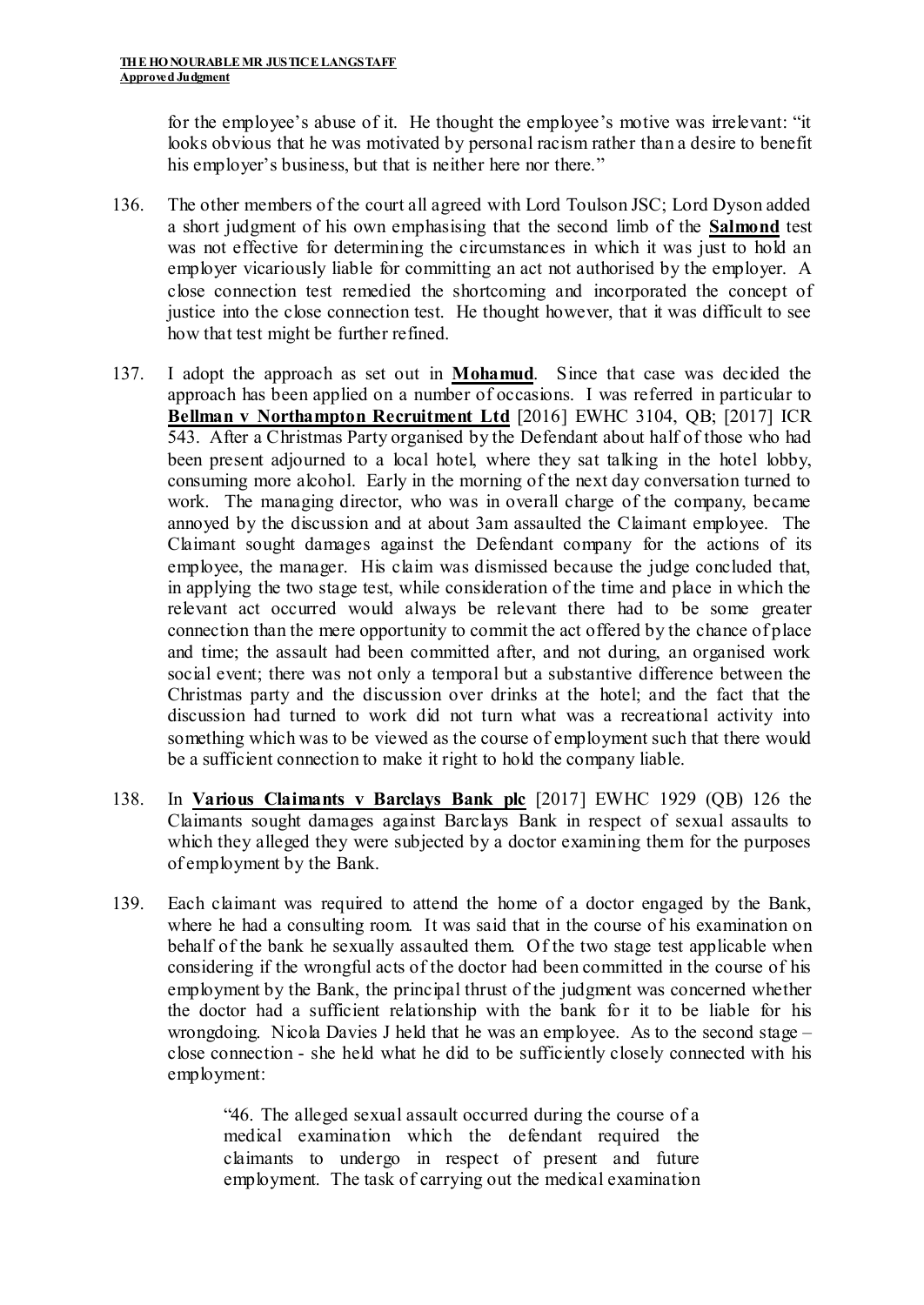was entrusted to Dr. Bates by the defendant. The task assigned to Dr. Bates put him in a position to deal with the claimants. On the alleged facts he abused that position. It is difficult to see how it can sensibly be argued that his acts did not fall within the activity tasked to him… on the facts I find that alleged sexual abuse was inextricably interwoven with the carrying out by the doctor of his duties pursuant to his engagement by the bank. In the circumstances I find the tort is so closely connected with that employment or engagement to satisfy the second stage."

# **Two Preliminary Points on Vicarious Liability**

- 140. Before turning to the application of these common law principles, as set out in **Mohamud** and illustrated by the decisions in **Bellman** and **VC v Barclays Bank** there are two preliminary matters with which I have to deal, raised by Ms Proops QC. The first is whether the **Data Protection Act** by its terms excludes any possibility of vicarious liability. Her argument centres on DPP7. She submits first that the DPA does not recognise any form of vicarious liability for the unauthorised acts of employees, and DPP7 confirms this. Second, she submits that the DPA is such that only data controllers are subject to civil obligations and consequent liability under the Act: neither attaches to any person processing data qua employee or agent of the data controller. In her opening written case, she argued that there was accordingly no statutory civil liability which attaches to a person processing data qua employee and accordingly no civil liability for which a data controller can be held vicariously liable.
- 141. In my view, this submission in her opening misunderstands the nature of vicarious liability. A party may be held liable vicariously even for a breach of a Statute for which that party could not itself be held liable. Thus where, under the statutory provisions relating to shot firing in mines a duty was placed on the shot firer (but not upon the mine owner or manager), the mine owner or manager might nonetheless be held liable even though neither it nor he could have committed the tort in question. Lord McDermott in **Harrison v National Coal Board** [1951] AC 639, at 671 dealt with the point in a passage which, while strictly obiter, was fully considered.

"[Counsel for the Coal Board] advanced a further alternative argument to the effect that, the duty in question having been placed on Spence [the shot firer] exclusively, the Respondents could not be made responsible for his breach thereof even if the doctrine of common employment did not apply. In other words, the maxim respondeat superior had no applicability in the case of a statutory duty so laid on a servant. My Lords on the views already expressed it is not strictly necessary to deal with this submission, but it was debated at sufficient length at the Bar to lead me to think that to reserve it for consideration at some future occasion might give it more encouragement than it deserves. It comes to saying that (apart, of course, from the doctrine of common employment) a master is not vicariously liable in respect of his servant's statutory negligence. To my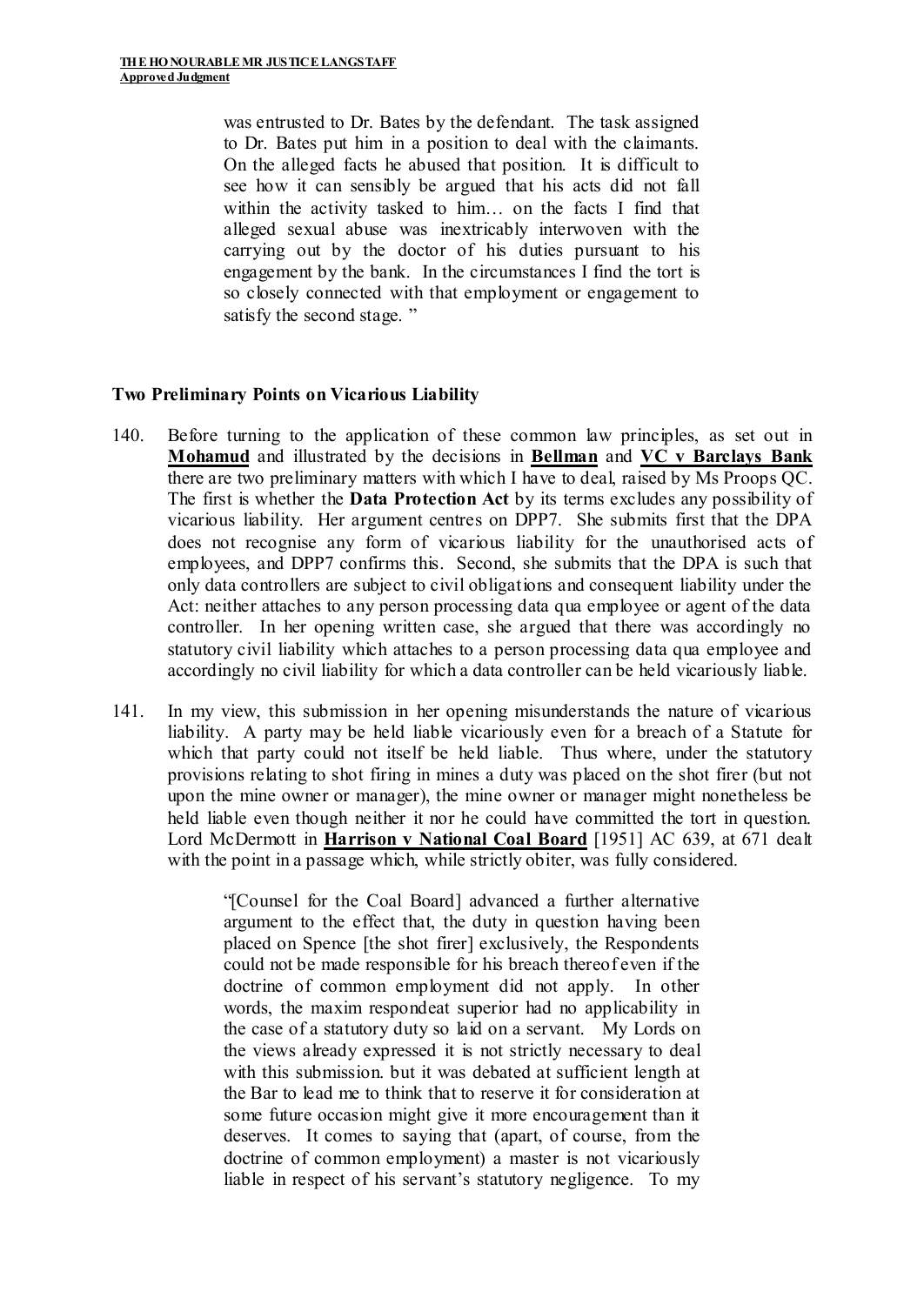mind this, as a general proposition, finds no support in principle or authority. Vicarious liability is not confined to common law negligence. It arises from the servant's tortious acts in the scope of his employment and there can now be no doubt that Spence in breaking the shot firing regulations committed a tort."

- 142. This approach was clearly endorsed in **Majrowski** in the speech of Lord Nichols of Birkenhead paragraphs  $10 - 17$ . In summary, at paragraph 17 he concluded: "unless" the Statute expressly or impliedly indicates otherwise, the principle of vicarious liability is applicable where an employee commits a breach of his statutory obligations sounding in damages while acting in the course of his employment. " In the same case, Lord Hope (paragraph 42) noted that Counsel for the employer accepted that he could not succeed in an appeal against the decision of the Court of Appeal below that in general an employer may be vicariously liable for a breach of statutory duty imposed on an employee which is committed in the course of his employment, and that an employer may be vicariously liable for a breach of statutory duty imposed *only* upon the employee. Accordingly, I reject the submission that – if indeed it can be said that direct liability for his acts as data controller in respect of the relevant information was cast by Statute on Skelton alone – this has the consequence that vicarious liability for his breach of the relevant statutory duty was excluded.
- 143. Further, in **Majrowski** a submission by Counsel for the employer that there was no presumption either in favour or against the proposition that a statute encompassed vicarious liability was rejected: the House held that vicarious liability will apply unless the Statute providing for liability expressly or impliedly indicates otherwise.
- 144. **Majrowski** itself concerned vicarious liability for an act of harassment (incidentally, necessarily a criminal act under the Statute, since the same acts could either be prosecuted or be the subject of a civil suit) allegedly committed by a co-employee against the Claimant. The Act covered the UK as a whole. In respect of applicability of the Act in Scotland, the Statute expressly referred to the Defender as being the person responsible for the alleged harassment "…or the employer or principal of such person". Had it not been for that provision four of their Lordships expressed the view that the decision would have been finely balanced as to whether the Act, interpreted as a whole but absent that provision, impliedly excluded an employer being held vicariously liable for an act of harassment committed by an employee. Though they expressed some uncertainty one, Lord Nicholls, appeared clear that it would certainly not have excluded this.
- 145. Central to the judgments was a sense that the **Prevention from Harassment Act 1997**, with which the case of **Majrowski** was concerned, was designed principally to prevent harassment and protect victims from it; and it had an intense focus on the perpetrator in getting him to stop (see per Baroness Hale at paragraph 68). There were "…indeed powerful reasons for thinking that Parliament intended liability and damages should be personal to the perpetrator of the harassment and that it should not be extended to his employer, if any, under the doctrine of vicarious liability…".
- 146. Undeterred, Ms Proops argues that **Majrowski** has no realm of application in the present case because that decision was not concerned with legislation that plainly does not fix employees (as opposed to data controllers) with any civil liability whatsoever;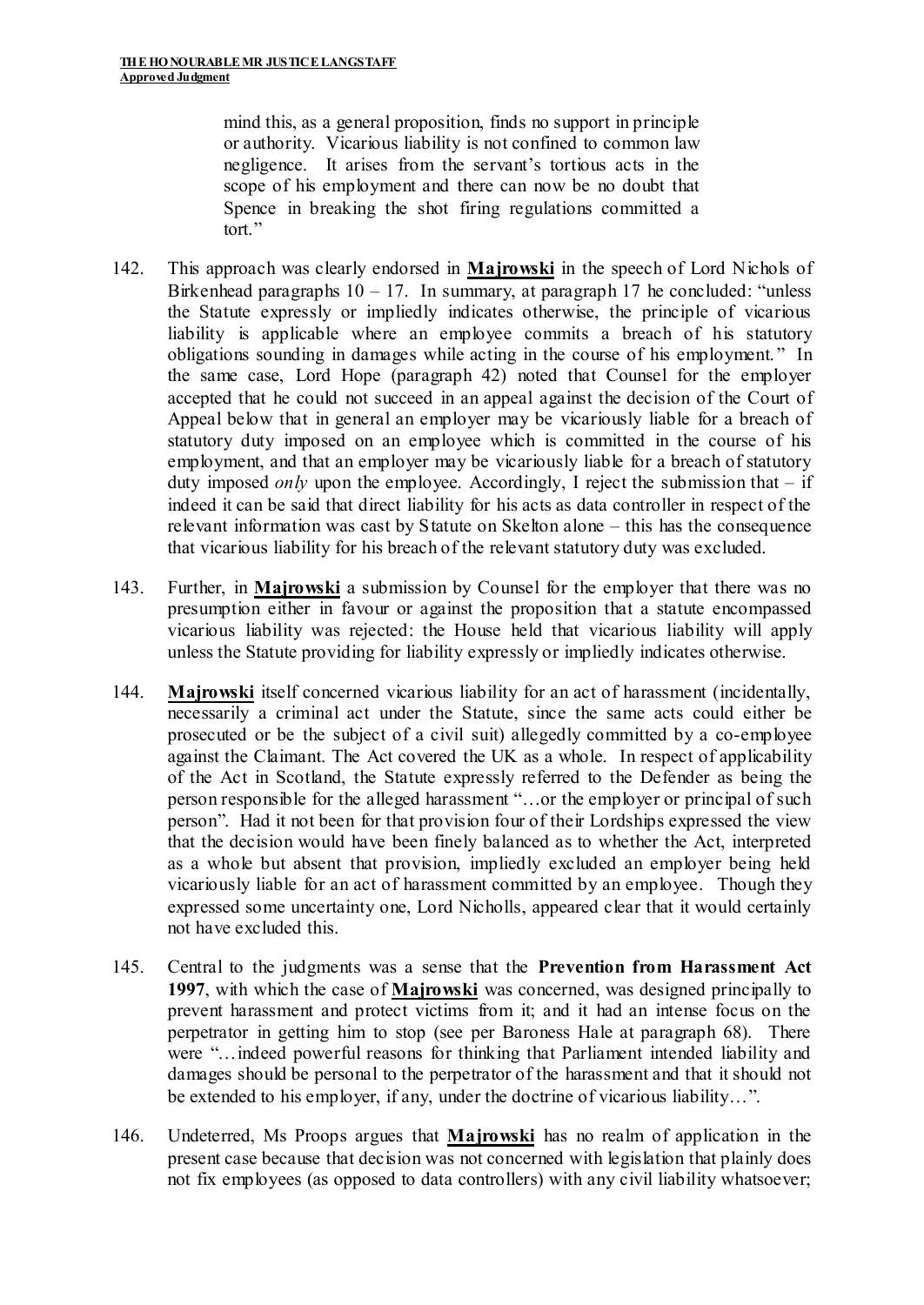the DPA is not concerned with the actions of servants acting in the course of their employment, but rather with the actions of autonomous, self-determining data controllers. The fact that the DPA does not attach liability to a person acting as an employee, as opposed to acting in a distinct, private capacity as an autonomous selfdirecting data controller, means that there is no statutory wrong committed by the employee on which the principle of vicarious liability could even arguably bite. The scheme is preoccupied exclusively with the direct, not secondary, liability of data controllers. The approach to liability of a data controller under the DPA is fault based, which leaves no room for the implication of no fault vicarious liability on a data controller: she notes that paragraph 10 of Schedule 1 to the DPA provides that the data controller must take reasonable steps to ensure the reliability of any employees who have access to the personal data, not to act as their insurer. Ms Proops submits that under section 13(3) of the DPA a data controller will have a defence if it can show that it took reasonable care to comply with the relevant requirement – in the case of an unreliable employee, that it took reasonable care to ensure that employee's reliability. That provision provides the be all and end all of the responsibility of Morrisons for the defaults of any employee. To permit vicarious liability to run would render that requirement otiose: employers would have little incentive to comply with it if they were nonetheless to be held liable for the actions of their unreliable employees even where they had done their best to ensure that they were reliable. It is a nonsense to suggest that Morrisons, having fulfilled their own obligations qua data controller, can at one and the same time be held vicariously liable for the actions of another third party data controller, who by definition is acting as an autonomous, self-directing controller in respect of the relevant data. There are many good policy reasons why Parliament should have drawn the line as it did. Many, if not most, enterprises would have to process significant quantities of data. It is in the public interest that they should do so. It is very difficult to safeguard the data which such an enterprise processes against employee misuse, as the facts of the present case amply demonstrate. The ease with which employees are legitimately given access to such data gives rise to a risk of copying, extracting or otherwise misusing that data which it is very difficult if not impossible to control. If data controllers are to be held vicariously liable for the actions of their employees, in the absence of any culpable default on their part, that would potentially expose them, unjustly, to enormously burdensome group litigation and claims out of all proportion to the value of the claims of the individual data subjects concerned. Liability on such a scale is disproportionate, yet the legislation itself derives from a European Directive, in respect of the interpretation and application of which proportionality is a key concept. Parliament would have seen that imposing liability for the criminal actions of an individual employee could have a chilling effect on data processing operations across the board. It might introduce a culture of suspicion and indeed paranoia in the work place, for employers might prefer to err on the side of dismissal of disgruntled employees or of subjecting them to draconian invasive surveillance in the hope that that might help to insulate the employer from liability. There is a real risk that the financial viability of some enterprises might be compromised.

147. Before expressing my conclusions on these points, I shall set out the argument on the second point preliminary to considering whether Skelton's actions were sufficiently closely connected to his discharge of the functions assigned to him. This is the submission by Ms Proops that the DPA was intended by Parliament to occupy the entirety of the field of liability for data as defined in the Act, leaving no space within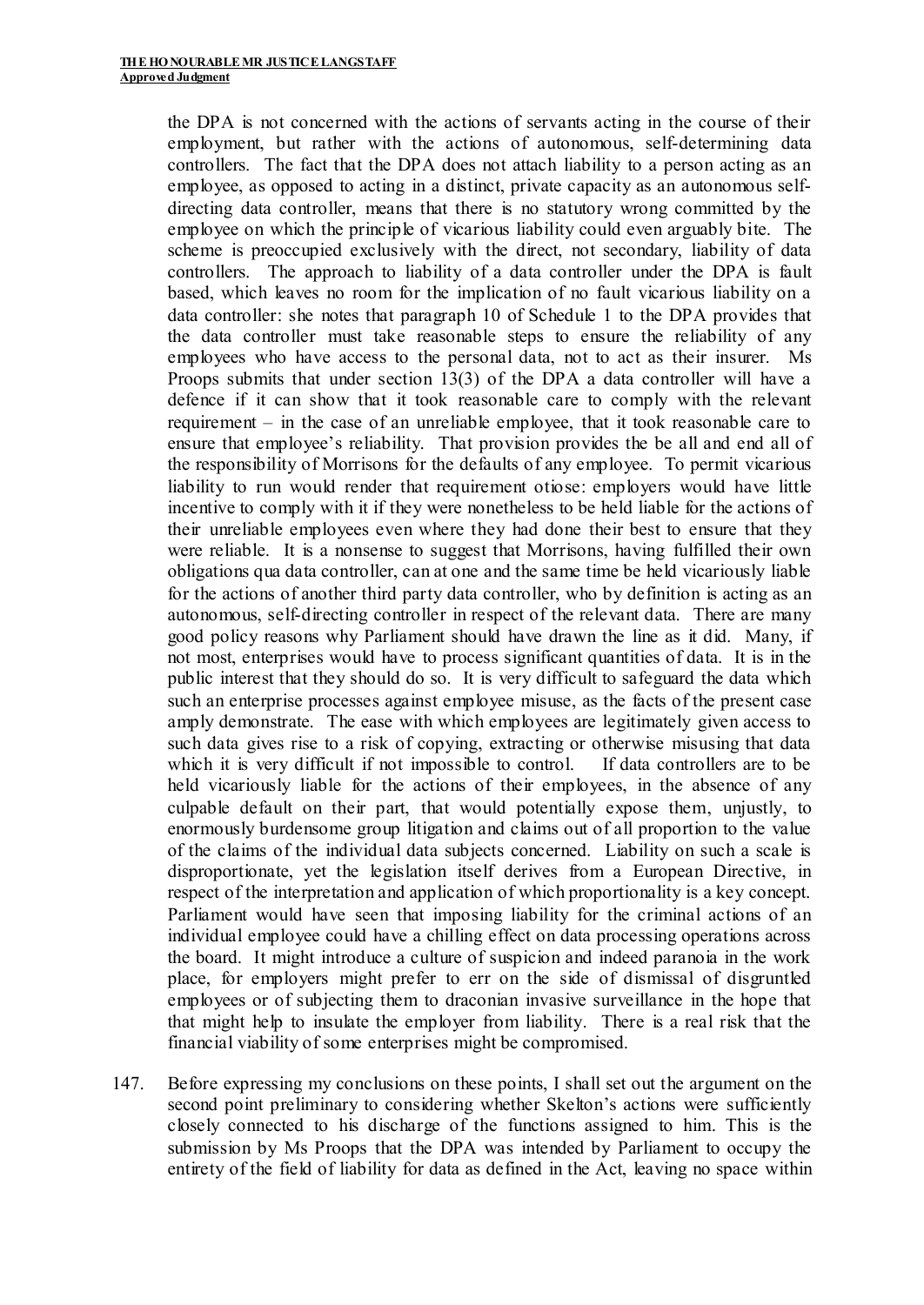which any, or any further, actions for misuse of information or breach of confidence could operate. She submits that it is not constitutionally permissible for the courts to enter the field and conclude that Parliament has not gone far enough, or that its legislative work is incomplete, such that further liability should be imposed as common law. Vicarious liability at common law or in equity thus cannot go beyond the liability imposed by Parliament under the DPA which is, in accordance with the first preliminary point (should it be answered in Morrisons' favour), to the effect that liability rests upon Morrisons while acting as data controller alone and excludes liability for an employee separately in breach of his own obligations under that Act. If Ms Proops succeeds on this submission, vicarious liability arises only in respect of the DPA if at all: if it fails, then vicarious liability potentially arises in respect of each and all of the causes of action, subject to the disclosure having been in the course of Skelton's employment by Morrisons.

148. In support of this submission, she referred to **McKerr** [2004] UKHL 12; [2004] 1 WLR 807 in which the question arose whether the courts could impose a common law obligation on the State corresponding to that in Article 2 of the European Convention on Human Rights in an area which had been regulated by legislation. The argument advanced to the House of Lords on behalf of Mr McKerr (whose father had been killed by the use of force by the Royal Ulster Constabulary) was that the Secretary of State was, or should be, subject to a common law obligation to arrange for an effective investigation into his father's death. As to that, Lord Nicholls said at paragraph 32:-

> "The effect of Counsel's submission would be that the court would create an overriding common law obligation on the state, corresponding to article 2 of the Convention, in an area of the law for which Parliament has long legislated. The courts have always been slow to develop law by entering, or re-entering, a field regulated by legislation. Rightly so, because otherwise there would inevitably be the prospect of the common law shaping powers and duties and provisions inconsistent with those prescribed by Parliament….

> 33……The suggested new common law right is sought as a means of supplementing, or overriding, the statutory provisions relating to the holding of coroners' inquests. That is not an appropriate role for the common law.

> 34. This view is confirmed by another feature of the case. As already emphasised, by enacting the 1998 Act Parliament created domestic law rights corresponding to rights arising under the Convention. When doing so Parliament chose not to give the legislation retroactive effect. In relation to article 2 the intention of Parliament, as interpreted above, was not to create an investigative right in respect of deaths occurring before the Act came into force. The common law right urged on behalf or Mr McKerr would accord ill with this legislative intention. The effect of the propounded right would be to impose positive human rights obligations on the state as a matter of domestic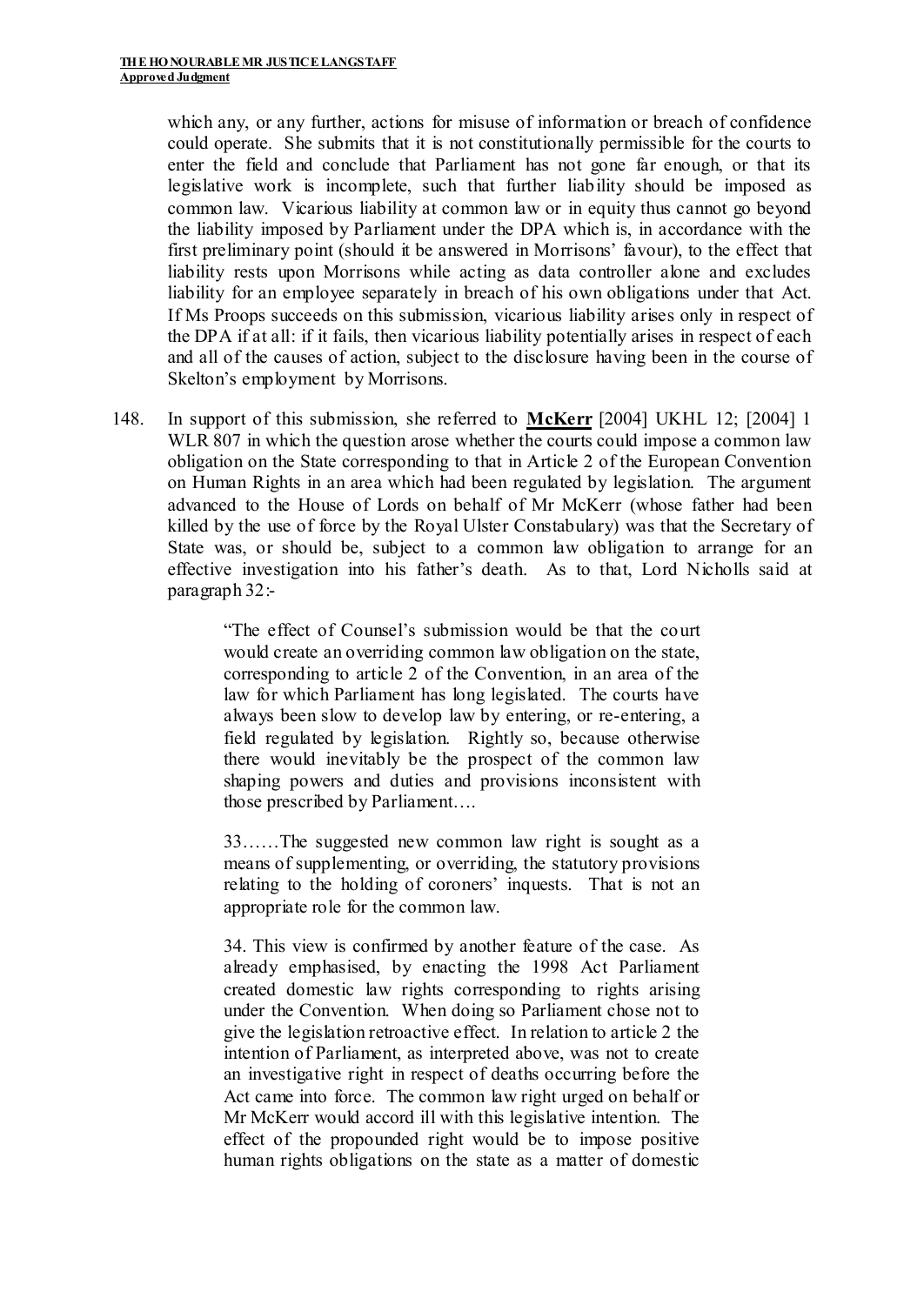law in advance of the date on which a corresponding positive obligation arose under the 1998 Act."

149. Similarly in **Rottman v Commissioner of Police of the Metropolis** [2002] UKHL 20, 2002 2 AC 692, the question before the House of Lords was whether at common law a police officer executing a warrant of arrest issued pursuant to Section 8 of the **Extradition Act 1989** had power to search for and seize any goods or documents which he reasonably believed to be material evidence in relation to the extradition crime in respect of which the warrant was issued. On analysis of the legislation, the House of Lords concluded that there was nothing in it that operated to prevent the continued operation of common law doctrine which had pre-existed the Act. Lord Hoffman said (paragraph 75) "it is a well established principle that a rule of common law is not extinguished by a statute unless the statute makes this clear by express provision or by clear implication." Though the Administrative Court, from which the certified question had come, had held that the **Police and Criminal Evidence Act** ("PACE") had extinguished the common law power to search the Respondent's house five years before the Extradition Act was passed, he could not see any saving provision in it for the common law power. However, the true question was not whether PACE had saved the common law power, but whether it had extinguished or abolished it. Only one provision in the Statute could have had that effect – Section 17(5), which provided that all the rules of common law under which a constable had power to enter premises without a warrant were thereby abolished. As to that, Lord Roger identified the very particular context within which Section 17(5) operated and commented, at paragraph 109:

> "Since Section 17(5) occurs within this very particular context, it is plain that it was intended to abolish only the common law powers relating to entry for the purpose of arrest. The subsection was not intended to affect the common law relating to searches for evidence carried out when someone has been arrested."

- 150. Accordingly, since no provision of PACE abolished the common law powers of search and seizure on or after arrest, they continued to operate, and the search with which the House of Lords was concerned was held accordingly to be lawful.
- 151. In effect, Ms Proops contrasted the position in **Rottman** with that in **McKerr**: in **Rottman** the Act had not had the effect of legislating in the field which common law had previously covered.
- 152. In **R (Child Poverty Action Group) v Secretary of State for Work and Pensions** [2010] UKSC 54; [2011] 2 AC 15 the question was whether the Department for Work and Pensions could rely on the common law remedy of restitution to reclaim social security benefits paid in error. Section 71 of the **1992 Social Security Administration Ac**t made provision for the Secretary of State to recover overpayments made where there had been misrepresentation or failure to disclose from the person who misrepresented the fact or failed to disclose it. The House agreed that Section 71 was intended to be an exhaustive code. In the speech of Lord Dyson JSC he said: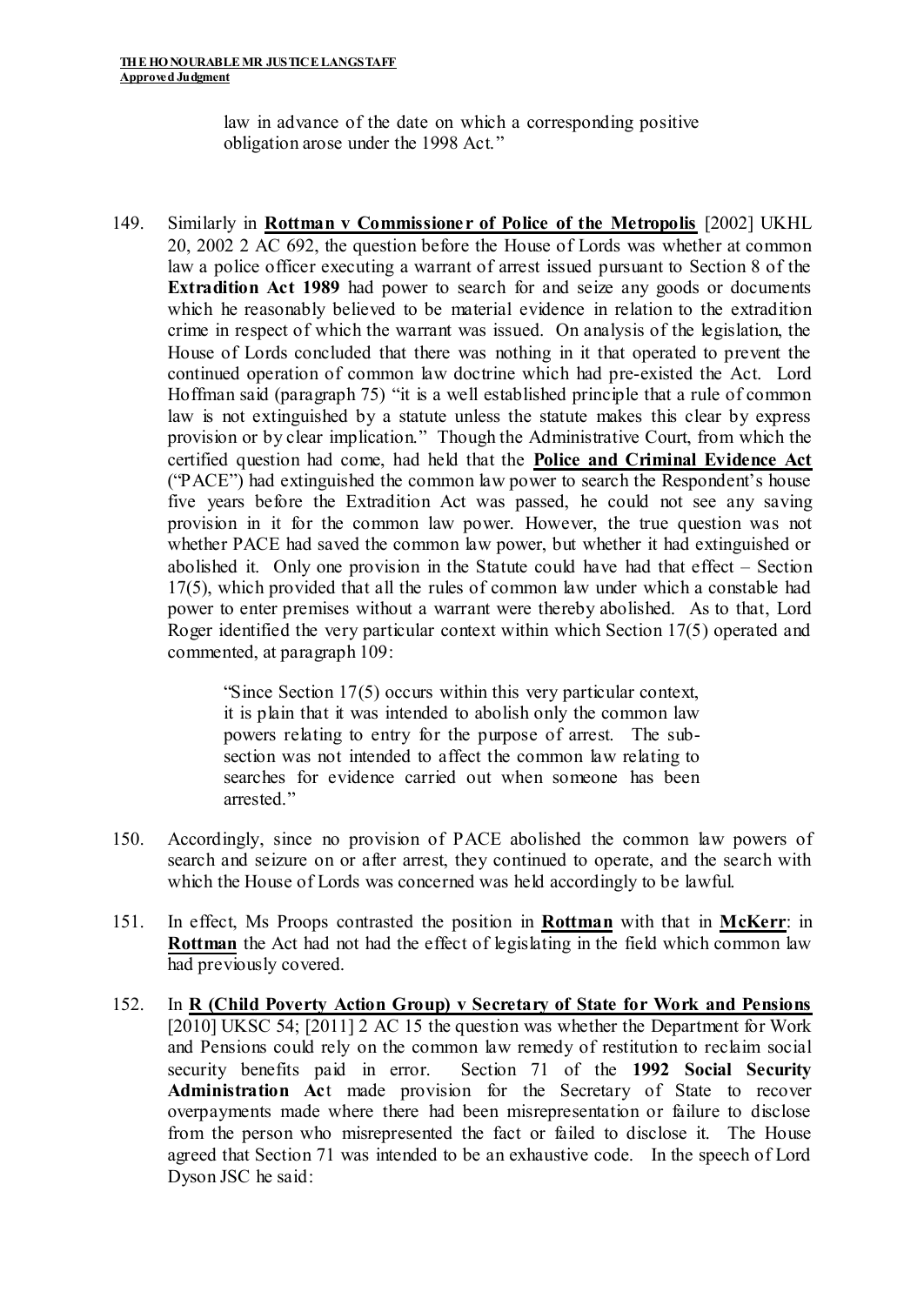"33. If the two remedies cover the precisely the same ground and are inconsistent with each other, then the common law remedy will almost certainly have been excluded by necessary implication. To do otherwise would circumvent the intention of Parliament. A good example of this is *Marcic*, where a sewerage undertaker was subject to an elaborate scheme of statutory regulation which included an independent regulator with powers of enforcement whose decisions were subject to judicial review. The statutory scheme provided a procedure for making complaints to the regulator. The House of Lords held that a cause of action in nuisance would be inconsistent with the statutory scheme. It would run counter to the intention of Parliament.

34. The question is not whether there are any differences between the common law remedy and the statutory scheme. There may well be differences. The question is whether the differences are so substantial that they demonstrate that Parliament could not have intended the common law remedy to survive the introduction of the statutory scheme. The court should not be too ready to find that a common law remedy has been displaced by a statutory one, not least because it has always been open to Parliament to make the position clear by stating explicitly whether the Statute is intended to be exhaustive. The mere fact that there are some differences between the common law and the statutory positions is unlikely to be sufficient unless they are substantial. The fact that the House of Lords was divided in *Total Network SL* [2008] AC1174 shows how difficult it may sometimes be to decide on which side of the line a case falls. The question is whether looked at as a whole, a common law remedy would be incompatible with the statutory scheme and therefore could not have been intended to coexist with it."

# **Conclusions on Preliminary Points on Vicarious Liability**

- 153. As to the first of these two preliminary points as to vicarious liability, the fact that the Act does not provide expressly that there should be vicarious liability is of little assistance to Morrisons: the principle expressed in **Majrowski** is that the principle of vicarious liability is applicable where an employee commits a breach of statutory obligations, even where they rest on him alone, while acting in the course of his employment *unless the Statute expressly or impliedly indicates otherwise.* The House rejected the submission that the principle was neutral.
- 154. To argue, as Ms Proops does, that the Act imposes liability only on data controllers and that an employee is not a person for whose torts the Act contemplates his employer should be liable vicariously because the employer is not a relevant data controller when the employee processes data in his own right without authority, for his own purposes, and thereby as a data controller, and this is not therefore an "employee's tort" for which the employer can have secondary liability, not only runs contrary to the views expressed in **Harrison v National Coal Board** by Lord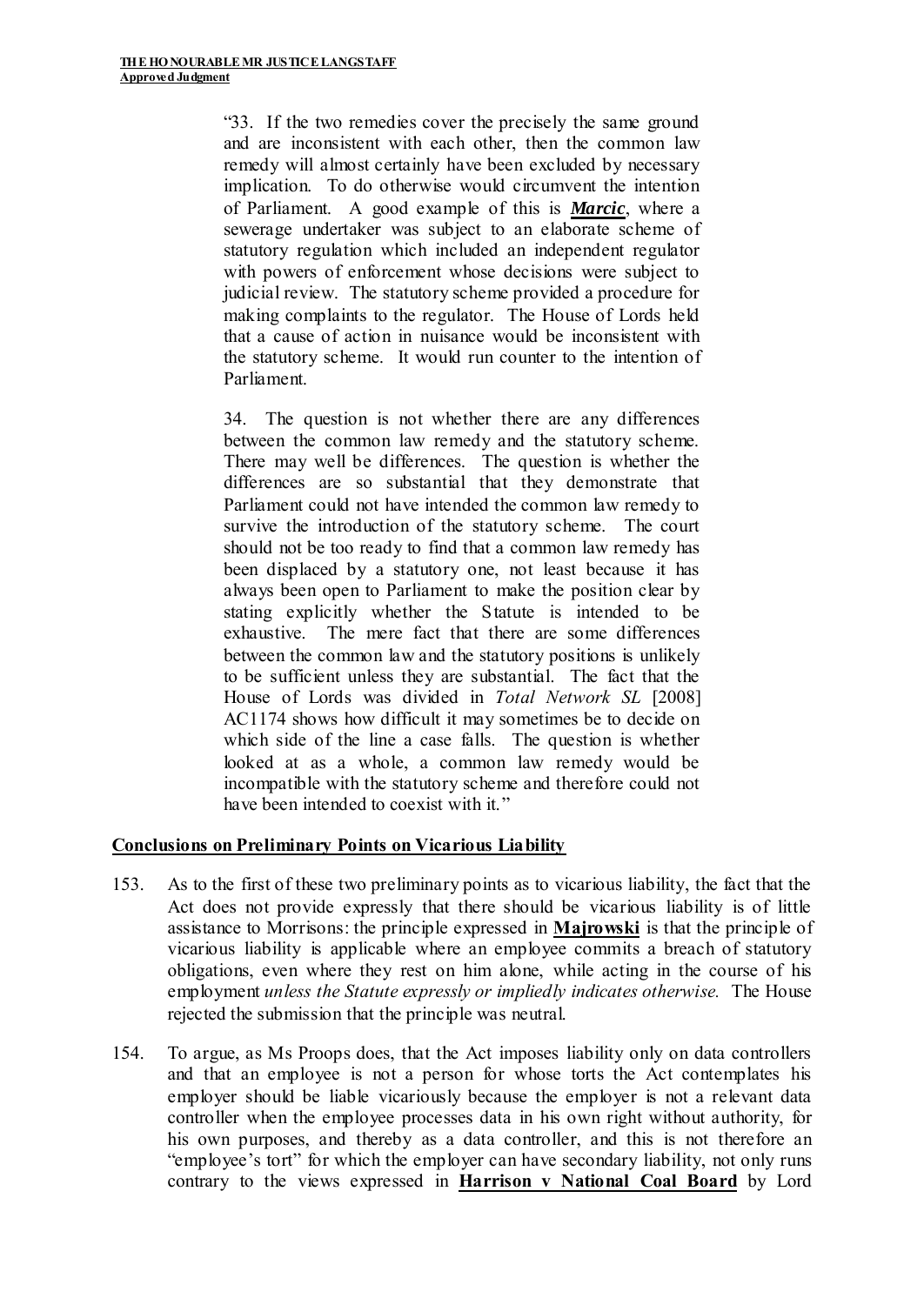McDermott, but also takes too narrow a view of the Act. The DPA must be seen in its full context: that it is the domestic implementation of a European Directive which describes itself in its title as a Directive "..on the protection of individuals with regard to the processing of personal data and on the free movement of such data. " The emphasis is on the protection of data subjects. I accept Mr Barnes's submission that if, at the moment an employee decides to misuse data to which his employer has given him access the employer ceases to be under any further liability, on the basis that the employee thereafter will be data controller in respect of the misuse, this would tend to defeat the rights of data subjects in respect of that data rather than enhance them as is the apparent purpose of the Directive. What, to the contrary, is consistent with the greater security and protection of the data subject is to impose the obligations of data controller upon such an employee (making him liable personally as he would not otherwise be merely qua employee) whilst retaining his employer's vicarious liability for his wrongdoings where it is appropriate to do so. Two parties are then potentially responsible in law.

- 155. I do not therefore conclude that because the Act has the effect that Skelton became data controller of the information he was later to disclose it, thereby excludes vicarious liability for his breaches of statutory duty under the DPA in respect of that information.
- 156. A similar point arises in respect of paragraph 10 of Part II of Schedule 1 to the DPA. Ms Proops suggests that by providing that a data controller must take reasonable steps to ensure the reliability of any employees of his the Act indicates that the draftsman intends to restrict the liability of a data controller for the acts of employees, such that an employer is liable only to take reasonable steps to ensure the reliability of an employee, and no further, and that this provision thus implies an exclusion of vicarious liability. Mr. Barnes argues to the contrary: consistent with the overall protective purposes of the Directive, the Act here articulates an explicit protection, which is intended to supplement, not exclude, what would otherwise be liability. In his submission this is strengthened by the fact that in the Directive itself the obligation to take care as to the nature of those to whom data is entrusted is mentioned in that part which relates to the security of data: the liabilities of the data controller are contained in a part of the Directive distinct from this. This, he suggests, shows that the draftsman did not intend the provision to be the sole ground on which an employer could be held liable for an employee, but rather intended to add a specific safeguard for data, which would not depend on there being any infringement by the employer concerned.
- 157. Ms Proops supports her submission that, upon a proper construction, the DPA impliedly excludes an employer being held liable for the wrongs of an employee of his, by reference to the significant costs of compliance with the data protection principles (see, for instance, **Ittihadieh**, paragraph 26 as to the costs of a single subject access request under the Act). She describes them as giving rise to "enormous and unavoidable up-front costs/burdens for data controllers". To add vicarious liability to this would be to cause already large potential liabilities to be disproportionately crushing in their effect. It would be in addition to "(i) the costs which they incur in physically processing the data (ii) any liability burden to which they may be exposed if they breach their obligations under the DPA" (closing written submissions, paragraph 130(4)), yet Morrisons qua data controller are completely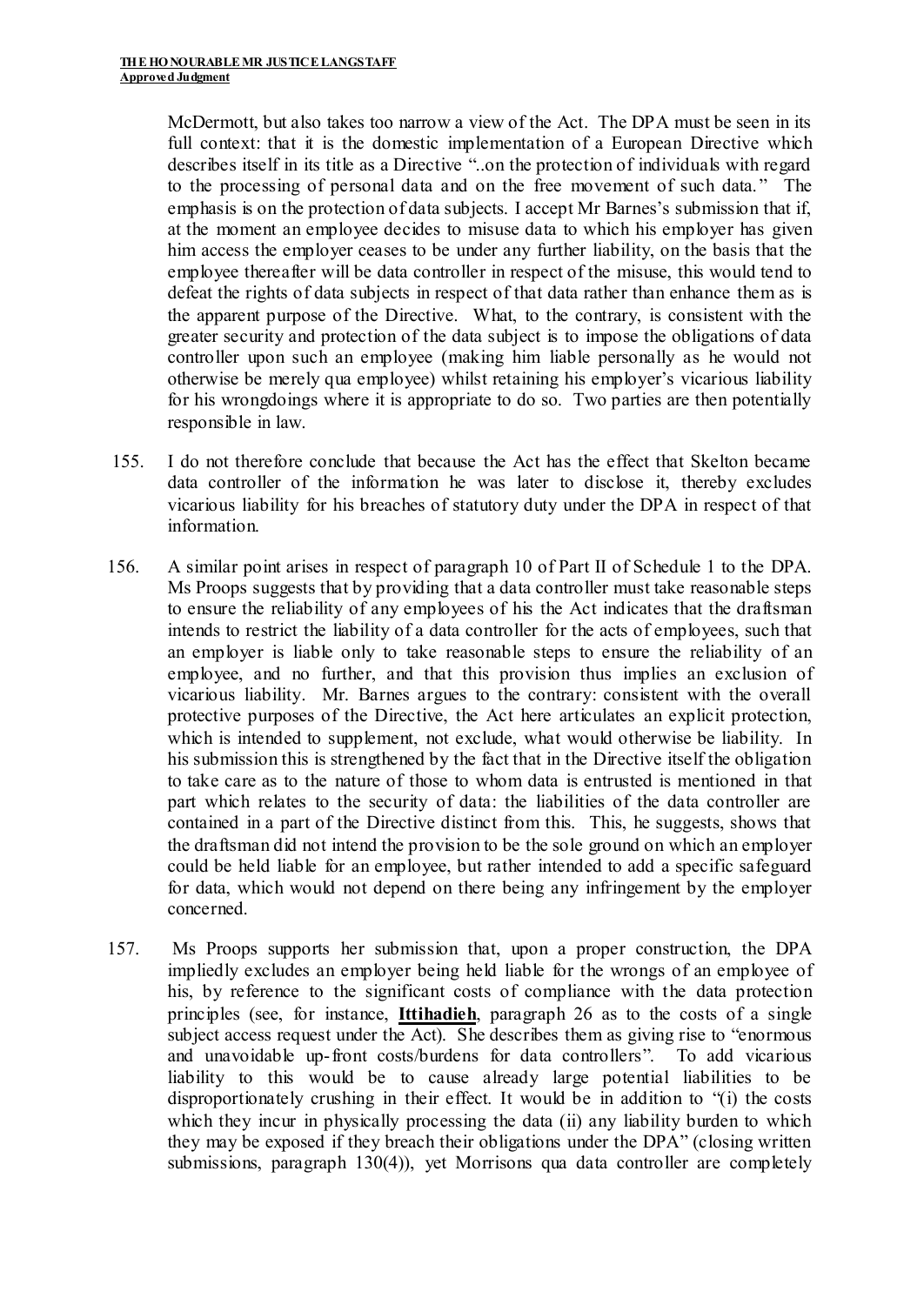innocent. It is not, she submits, in the public interest for an "excessive liability" to be visited on an innocent data controller. The possibility of "eye-watering liability" may impose enormous pressure on a data controller to limit the presence of human agency, even where it plays an important role in an effective and efficient operation: to do so is not in the public interest, and the principle of vicarious liability should be designed to serve the public interest.

- 158. These *in terrorem* arguments are almost certainly overstated: I note that I have not been referred to a single case in which it is said that vicarious liab ility had overwhelmed a company. I have no doubt this is because many commercial entities will cover the potential losses by appropriate insurance within the ordinary course of trading. Further, since this is by agreement of both Counsel the first case in a period of very nearly 20 years since the Act came into force to raise the question whether there is vicarious liability at all under the Act for the actions of an employee in deliberately misusing the data with which he was entrusted, it seems unlikely that the Doomsday scenarios postulated by Morrisons will occur. This is without yet factoring in both an absence of such cases in respect of the 1984 statutory predecessor of the 1998 Act, and the likely relatively modest award of damages in the event of a finding of liability: I suspect that in many cases the liability may be within the means of an ordinary tortfeasor to satisfy, but, if not, though in a group action affecting a very large number of employees the total sum may certainly be significant, it seems unlikely that the amounts payable would equate, for instance, with those that might be contemplated in respect of a product liability claim asserted by a cohort of injured customers. I accept Mr Barnes' argument on the first preliminary point.
- 159. There is more to be said for the argument that Parliament has legislated in the field, to leave no space for the common law tort of misuse of private data or the equitable action for breach of confidence. Part of the purpose of the Directive was to achieve a measure of harmonisation of the laws of the member states. It may be thought anomalous, in the field covered by the Directive, that there remain other potential liabilities which depend upon the application of different tests in different jurisdictions. However, it must be remembered that the purpose of the Directive, and therefore the Act, is to provide greater protection for the rights of data subjects. So viewed, additional liabilities in respect of data (insofar as the Data Protection Act creates them, over and above such liabilities as there would otherwise be in equity or at common law) add layers of protection. It is generally open to a member state to augment a minimum EU-wide standard of protection where protection is the aim. Accordingly, thus far, I cannot conclude that the DPA excludes common law and equitable actions in respect of the same data disclosure.
- 160. As for **McKerr**, the current case is not on all fours with it, for the Court is not being invited to develop the common law by holding that it should move beyond its current boundaries into an area currently regulated by legislation. Rather, the legislation was enacted at a time when the relevant common law duties and obligations were known to exist. In such circumstances, if the common law were intended no longer to operate, the expectation would be that Parliament would say so in terms. The principle Lord Hoffman thought to be well established in paragraph 75 of his speech in **Rottman** is that which is in play: that a rule of common law is not extinguished by a statute unless the statute makes it clear by express provision or by clear implication. There is no express provision here. Nor do I consider that an implication to that effect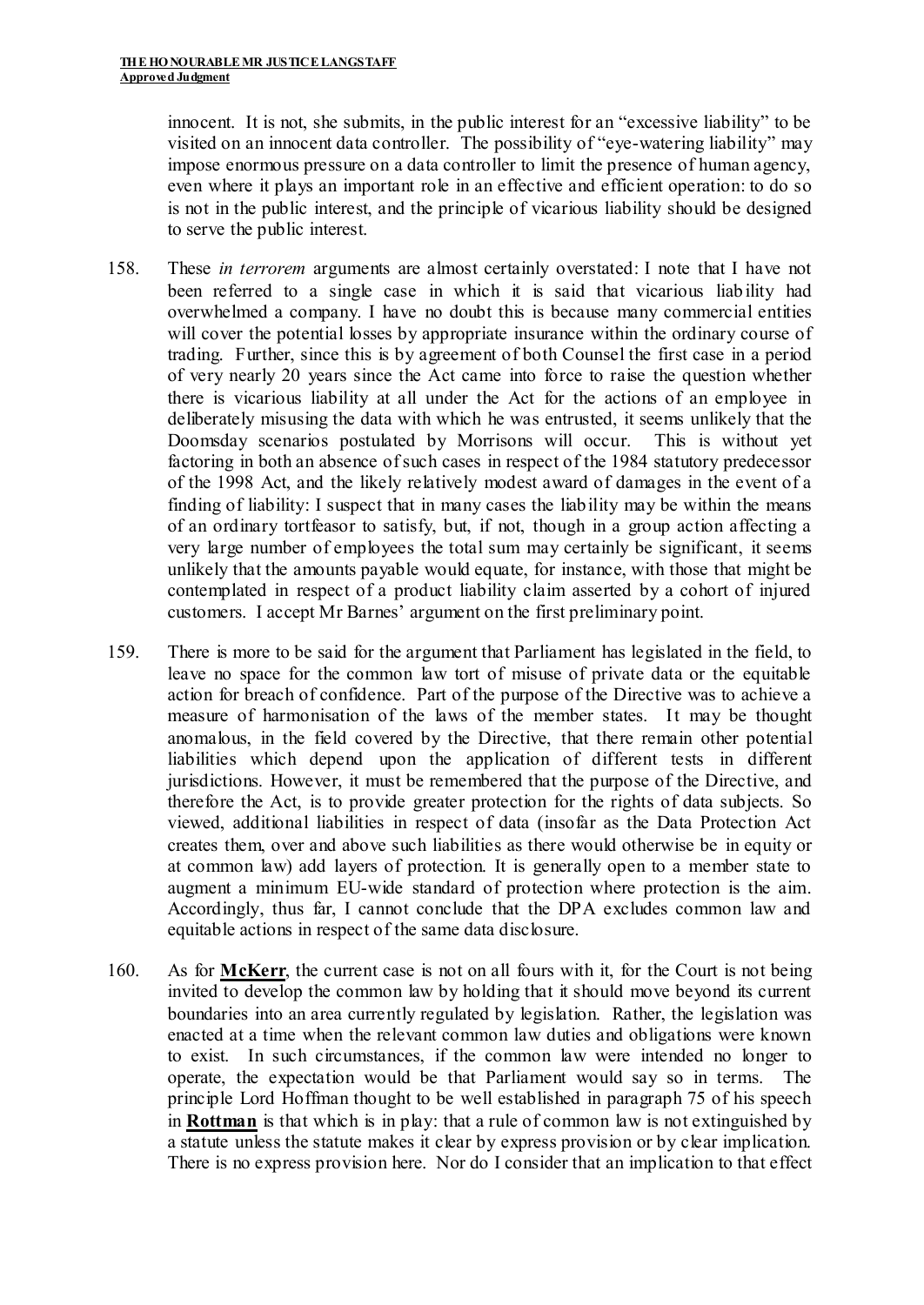is clear. To the extent that the tort of misuse of private information, or an action for breach of confidence can apply in a field also regulated by the DPA is subject to the principles stated by Lord Dyson JSC in **The Child Poverty Action Group** case. The two pre-existing actions do not run counter to the tenor of the Act. Looking at the question as a whole, as Lord Dyson (paragraph 34, last sentence) invites the Court to do I could not hold the common law remedy to be incompatible with the statutory scheme. Both pre-existing forms of action seek to impose liabilities for data misuse or the disclosure of confidential information by both penalising it and making it possible for a court to grant injunctive relief against it. The actions are not so much incompatible as complementary.

161. Accordingly, I reject both the preliminary arguments advanced by Ms Proops QC.

# **Course of Employment**

- 162. Ms Proops submits that the act central to liability is that of disclosure on the  $12^{\text{th}}$ . January 2014. This was not done from work, did not involve a work computer, and was far removed in time from the act of copying the data (which I have already found to have occurred on  $18<sup>th</sup>$ . November). There was thus such a degree of geographical and temporal separation from Skelton's employment that the act of disclosure could not be said to have arisen in its course. It was even done on a Sunday, when it was common ground Skelton was not at work. Decided cases all showed a much closer connection – in **Rose v Plenty** [1976] 1 WLR 141, CA the employee was on the job, delivering milk; in **Century Insurance Co Ltd v Northern Ireland Road Transport Board** [1942] AC 509 the employee's act of lighting a cigarette by striking a match near flammable fuel came when he was transferring petrol from a delivery lorry to a tank, a job he was tasked to do. Although the cases established that the approach was a broad, evaluative one, such factors as these were of importance. So too was the question whether the act was for the benefit of the employer, although this was no longer a decisive test. Nonetheless, no case had gone quite so far as to hold an employer liable vicariously for an act which, far from being intended to benefit an employer was designed specifically to harm that employer: Lord Clyde in Lister at paragraph 44 had recognised, too, when reviewing a couple of cases in which an employee had assaulted another, that acts of passion, resentment or personal spite might fall outside the scope of employment. Here, if the court upheld a plea of vicarious liability by holding Morrisons liable to the co-employees whose personal information had been disclosed by Skelton, the court would be helping Skelton achieve what he criminally set out to do – harm Morrisons financially: it would become a "witting instrument of the criminal".
- 163. Cases such as **Mattis v Pollock** [2003] EWCA Civ 887 may have involved findings of vicarious liability for assaults which were not committed at the workplace, nor even immediately proximate to it in time of place, but on proper analysis that case was one in which the person for whose acts the employer was held liable was employed specifically to be violent towards customers, as a bouncer, and the act of violence he performed by knifing someone with whom he had earlier been in dispute at the door of his employer's night-club was a logical extension of his employment, tightly connected to his employer's enterprise. **Williams v Hemphill** [1966] UKHL 3 may have been a case in which the driver of a lorry deviated from the route he was supposed to take, but that geographical excursion from the authorised course did not have the consequence that he ceased to be driving on his employer's business – but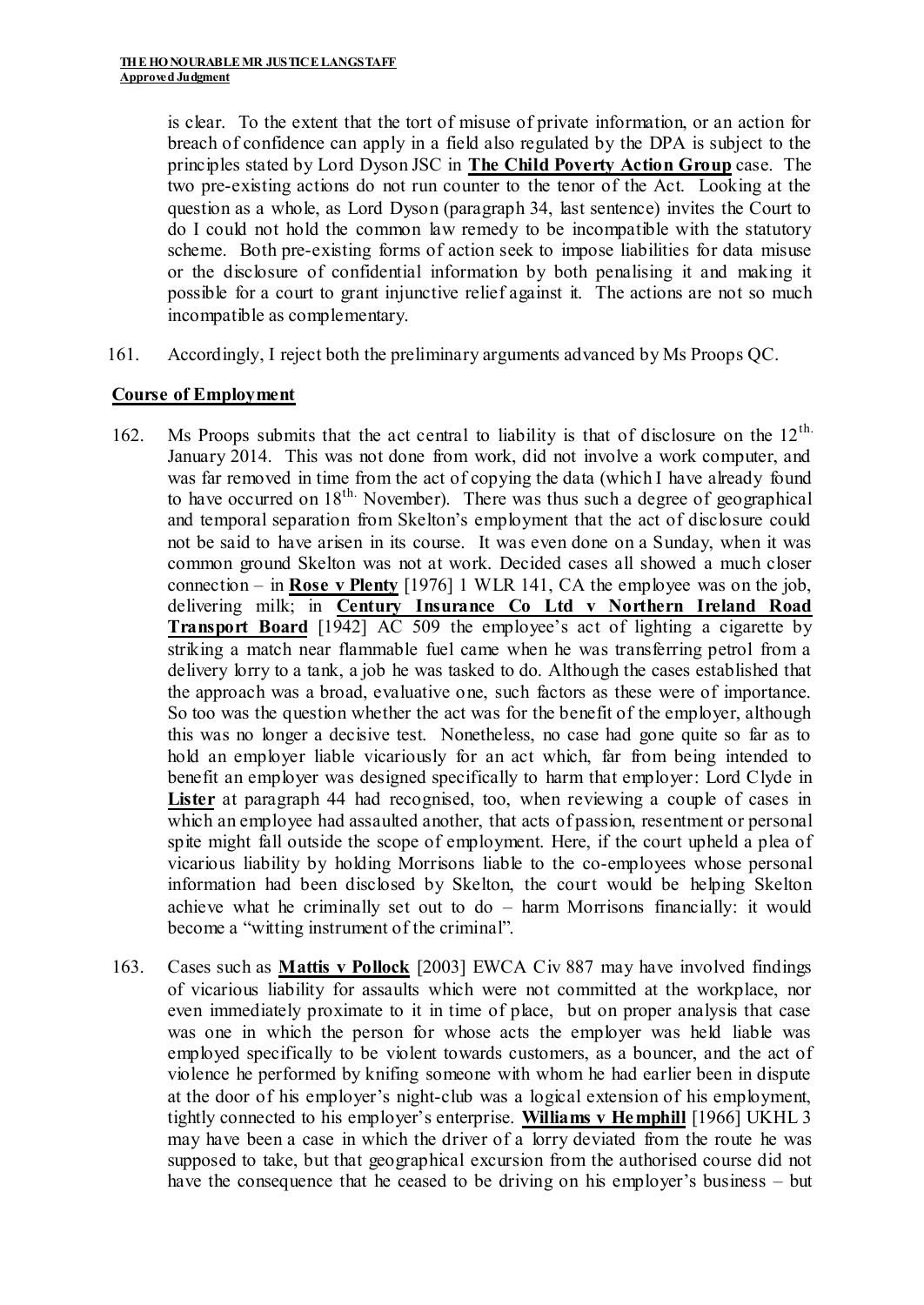even here it was acknowledged by Lord Pearce that this had to kept within sensible limits. To deviate by, for instance, driving from place to place in the home counties via Inverness would on any common-sense view be so well outside his employment as would mean the driver could no longer sensibly be regarded as being in the course of it.

164. Moreover, Ms Proops drew support from the reasoning in **Credit Lyonnais v Export Credits Guarantee Department** [2000] AC 486, in which the House of Lords held that an employer was not vicariously liable for acts of an employee committed in the course of his employment which were not in themselves tortious and only became so when linked to other acts outside the course of his employment. The issue had correctly been identified in the Court of Appeal as:

> "Where A becomes liable to B as a joint tortfeasor with C in the tort of deceit practised by C on B on the basis that A and C have a common design to defraud B and A renders assistance to C pursuant to and in furtherance of the common design, does D, A's employer, become vicariously liable to B, simply because the act of assistance, which is not itself the deceit, is in the course of A's employment with D?"

 In the case itself, Mr P (who worked for the Defendant) had been corrupted by bribes from a fraudster, Mr C. He authorised the issue of four guarantees which were an essential part of a fraud which, by the time it occurred, P knew C was committing on the Claimant bank. The issue of the guarantees had in itself no adverse consequences for the Claimant. It was not a tort. Thus P had committed no tort during the course of his employment; what he did, viewed on its own, did not amount to the commission of one.

165. Lord Woolf at 495 C-D said:

"The conduct for which the servant is responsible must constitute an actionable tort and to make the employer responsible for that tort the conduct necessary to establish the employee's liability must have occurred within the course of the employment. If the tort is committed jointly, then it is conduct which is within the course of the employment sufficient to constitute the tort, irrespective of which tortfeasor performed the acts, which is necessary. As both tortfeasors are responsible for the tortious conduct as a whole in the case of joint torts it is not necessary to distinguish between the actions of the different tortfeasors. For vicarious liability what is critical, as long as one of the joint tortfeasors is an employee, is that the combined conduct of both tortfeasors is sufficient to constitute a tort in the course of the employee's employment.

 Were the position otherwise, you could have the extraordinary result that if an employee carried out all the acts complained of there would be no liability on the employer, but if the acts were carried out partly by the employee and partly by a non-employee, the employer would be liable. The obverse situation is the same. If an employer would be liable if the employee personally took the action complained of the situation is no different because some of the acts were done by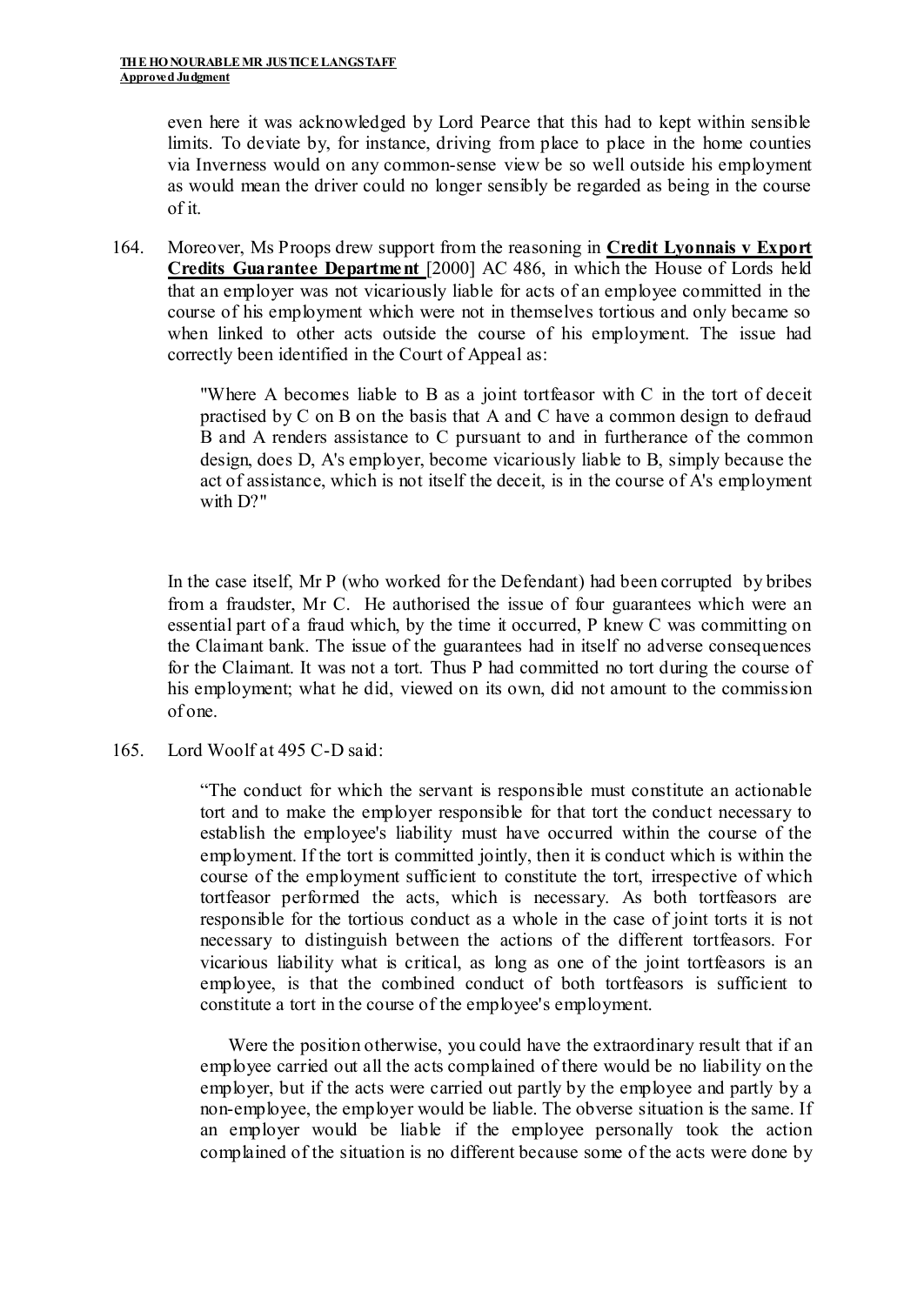some one who was not an employee as part of a joint enterprise with the employee."

- 166. What Ms Proops drew from this was a submission that all the acts necessary for the tort complained of had to be committed by the employee in the course of employment. In the present case, the most that could be said would be that some were. That was not enough to make the employer liable on a secondary basis for those acts. Morrisons' submission was that Skelton could not be acting in the course of his employment at a time when Morrisons itself owed no duties to the Claimants in respect of the data: Skelton alone was data controller in respect of that which he disclosed at the time he did so.
- 167. In an extended review of a number of the decisions which illustrate the way in which principles of vicarious liability have been applied, or a claim for such liability rejected, Ms Proops sought to draw a distinction between actions which pursued a personal, independent venture of the employee by contrast with those in which the employee, though acting contrary to his employer's wishes, and often criminally, was nonetheless within the scope of his employment. The question was raised whether a tort committed against a third party (either a fellow employee or member of the public) whilst the allegedly tortious employee was at work fell on the personal, independent side of the line and not on the side of the "course of employment". It was not difficult to see that if a personal grudge, arising outside the work place, manifested itself in a violent action inside it, where being at work was merely the occasion for an action which might as well have happened elsewhere, it might be expected that the court would hold the employee liable on his own, and that no secondary liability would attach to the employer.
- 168. In this regard, I was referred to **Deatons v Flew** [1949] 79 CLR 370 (High Court of Australia), and more significantly **Irving v Post Office** [1987] IRLR 289 and **Weddall v Barchester Healthcare** [2010] EWCA Civ 25, all cases in which the Claimants were held to have pursued a grievance of their own, and were held not to be acting in the course of their employment even though (in the first two cases) what they did was at their place of work, and during working hours.
- 169. In **Deatons v Flew**, a barmaid flung a glass at a troublesome customer, in a moment of retributive rage. In **Irving***,* a postman lived next door to the claimant, with whom he fell out. The postman's duties included the sorting of mail at his depot. Just before Christmas, whilst sorting mail, he saw an envelope addressed to the claimant and his wife. Though he did not himself have the duty of delivering the mail to the Irvings, he wrote on the back of the envelope "Go back to Jamaica sambo" (Mr Irving was black). He added a cartoon of a smiling mouth and eyes. When the card was in due course delivered, the Irvings were greatly upset by it. They claimed that there had been an act of discrimination against them contrary to s1(1) of the Race Relations Act 1976, for which the Post Office was (under that Act) vicariously liable. The Court of Appeal (Fox LJ, Sheldon J) applied the dictum of Dixon J in his judgment in the High Court of Australia when it decided that the act of the barmaid in *Deatons* was not an act in the course of her employment: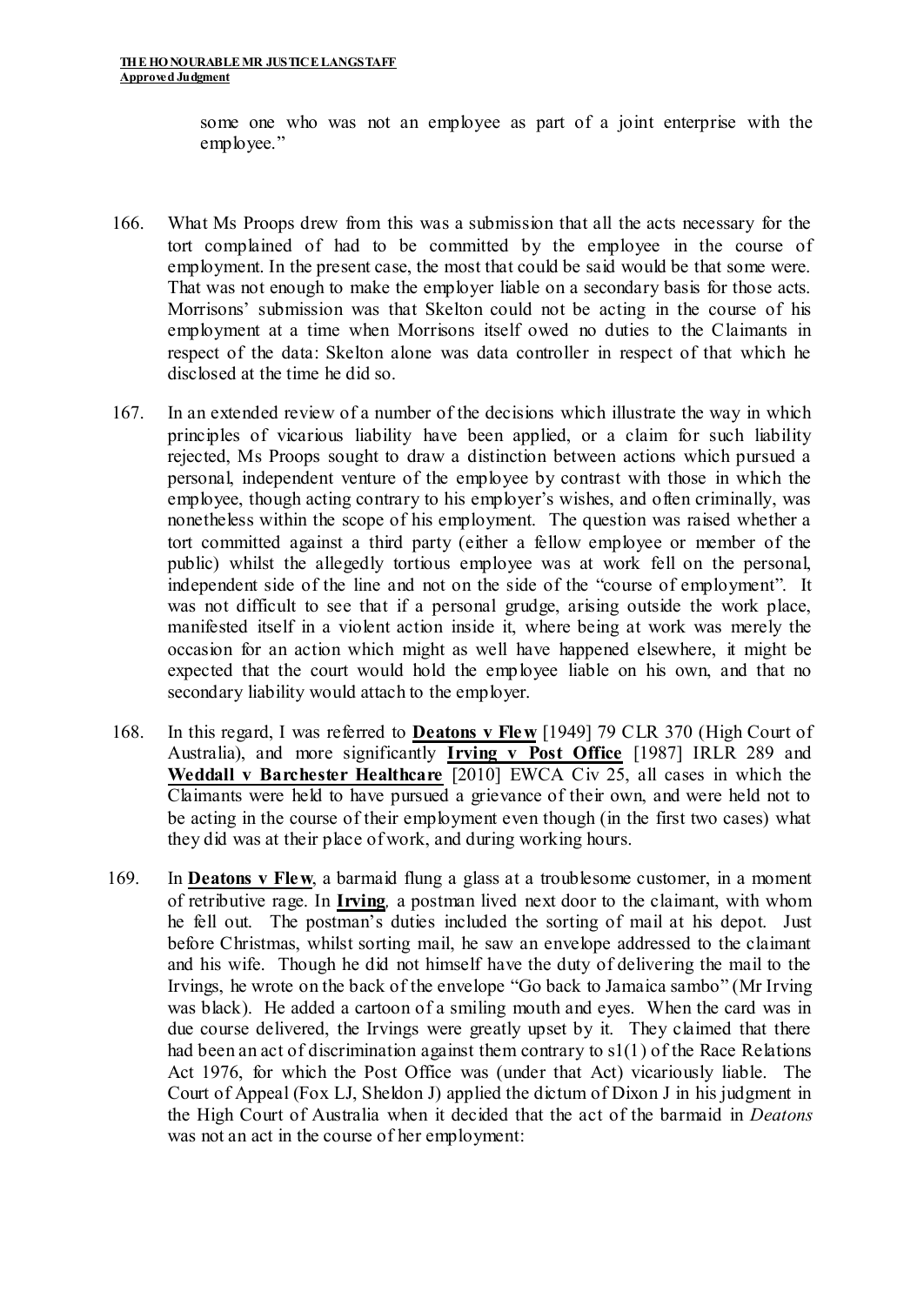"The truth is that it was an act of passion and resentment done neither in furtherance of the master's interests nor under his express and implied authority nor as an incident to or in consequence of anything the barmaid was employed to do. It was a spontaneous act of retributive justice. The occasion for administering it and the form it took may have arisen from the fact that she was a barmaid, but retribution was not within the scope of her employment as a barmaid."

- 170. As to **Weddall** (on which Ms Proops placed most emphasis: the other two cases were both decided before the decision in **Lister**) the facts were that Weddall was the deputy manager of a care home. A senior health assistant, Marsh, worked under him. They did not get on particularly well. One of the nightshift employees called in sick on a September evening in 2006. In accordance with his duty to secure a replacement, Weddall phoned round to see if an employee could be found to fill the gap. He called Marsh at his home. Marsh was free either to accept or refuse the offer of a voluntary extra shift. He had had a bad day, because of a row at home, and by 6pm was very drunk. He did not react well to the call from Weddall, forming the impression that the latter was mocking him because of his drunken state. Shortly afterwards, he rang the home saying he wished to resign, rode to it on his bicycle, saw Weddall sitting in the garden at the front of the home, and subjected him to an unprovoked, very violent, attack. The first instance judge concluded that Marsh was acting personally for his own reasons, in his own context and on the basis of his own passions and feelings; that an employer was not to be held vicariously liable for every act that one person might commit against another occasioned by or growing from their employment, but not otherwise sufficiently specifically connected with it: it would be neither fair nor just to hold the employer of Marsh (and Weddall) vicariously liable for the acts Marsh had committed. The Court of Appeal had no difficulty in concluding that the judge had reached the right conclusion for the right reasons.
- 171. Here, Ms Proops submitted that Skelton's act in posting employee data on the web was similar to the act of Weddall. It was a personal action, taken for his own reasons, by way of retribution.
- 172. In contrast, I was referred to cases which went the other way. In **Bernard v Attorney General of Jamaica** [2004] UKPC 47, a police constable had demanded the use of a telephone from the claimant, who had been in a queue and had just begun to make a call. It was within the scope of the police officer's duty to demand the use of a telephone as a matter of urgency if necessity arose. When the claimant refused, an altercation broke out, ending when the police officer drew a gun and shot the claimant at point blank range, causing him severe injury. A judge in Jamaica upheld a claim against the police force. In turn, the latter's appeal to the Court of Appeal in Jamaica was upheld. However, the Privy Council quashed the Court of Appeal's decision and restored the judgment of the trial judge. It did so by applying the principle in **Lister***,*  which it plainly considered signalled a change of approach*.* The police officer had purportedly asserted police authority, immediately before the shooting incident, when seeking priority in the queue for the phone, and it was the fact that the plaintiff was not prepared to yield to this which led to the shooting. Evidence of the constable's later actions in arresting the plaintiff in hospital for interfering with his duties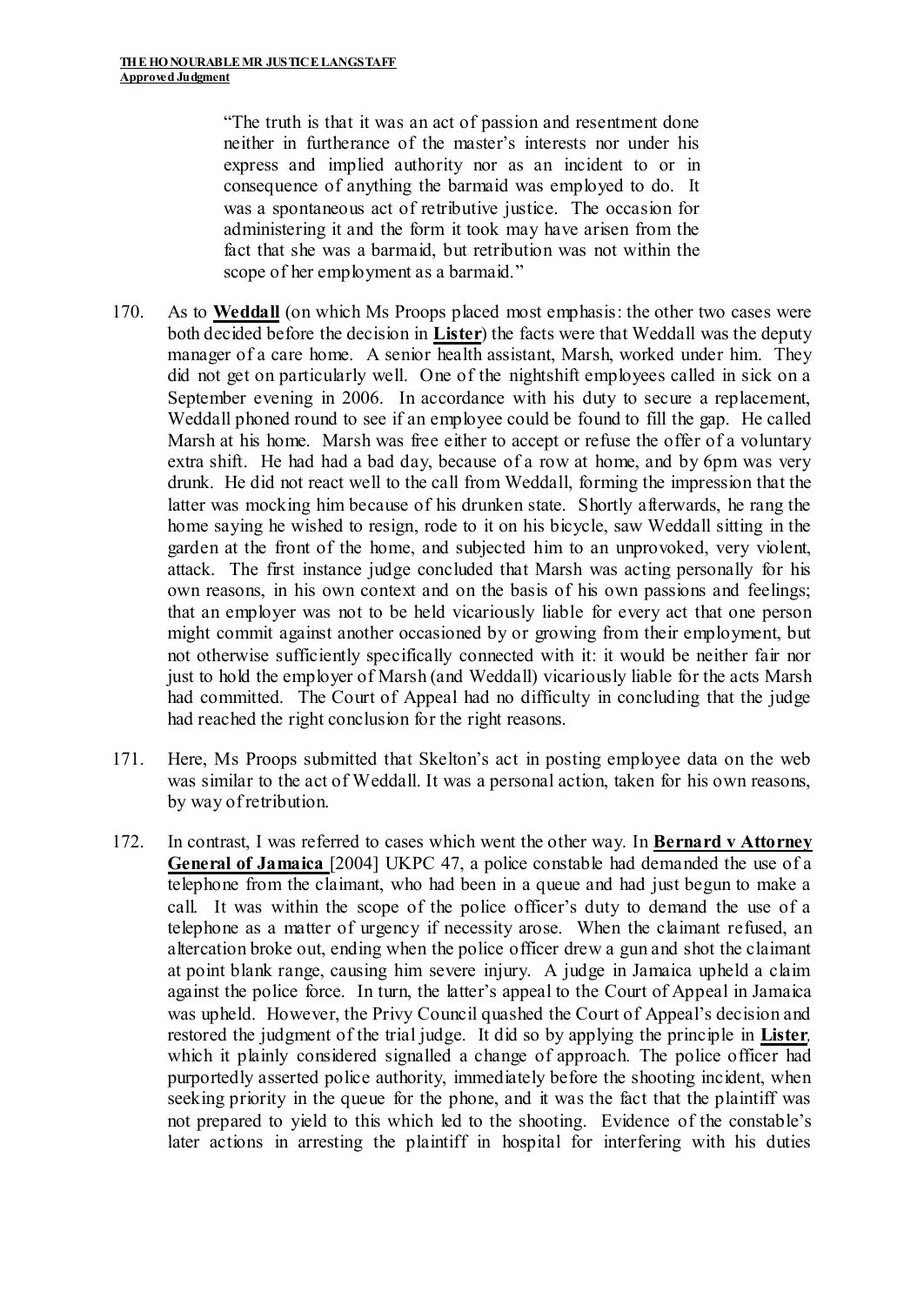supported this analysis. Moreover, the State had created the risks inherent in permitting constables to take loaded service revolvers home.

- 173. The Privy Council reached a further decision to much the same effect in **Brown v Robinson** [2004] UKPC 56, another case of a policeman using firearms in public, when at a football match he was trying to restrain an unruly crowd, when the deceased, Reid, assaulted him and ran off. The policeman then set off in hot pursuit down the road. He asked Reid if he wanted the policeman to shoot him; and, feeling he ought to be taught a lesson did just that and exacted swift retribution for Reid's earlier behaviour. He was seeking to impose a general deterrence and his authority, so that thereafter good order would prevail. It was not a case where there was a private act of revenge unconnected with his employment.
- 174. In **Fennelly v Connex Southeastern Limited** [2000] EWCA Civ 5568 a ticket inspector assaulted a passenger. The passenger had passed through a ticket barrier where the inspector was checking tickets: as he went on, the inspector called after him "Where is your ticket?" but the claimant walked on further. The inspector followed, and a heated exchange took place. The ticket was snatched from the passenger by the inspector and returned: but immediately afterwards the inspector put the passenger in a headlock and dragged him down a couple of steps or two, that being the assault. A first instance decision on these facts rejecting the claim that there was no vicarious liability, because this act was outside the scope of employment, was reversed on appeal.
- 175. Mr Barnes also sought to rely on **Axon v Ministry of Defence** [2016] EWHC 787 (QB). The captain of a royal naval frigate was relieved of his command, following allegations against him of bullying behaviour. Three articles were published in the Sun about this, leading to further coverage in the wider media. The Sun disclosed that it had had a source within the Ministry of Defence ('MOD') who had been providing information for some 8 years and who had, over that time, received a total of about £100,000, who had given it the information. She was criminally charged, and sentenced to imprisonment as a result. In an action the Claimant asserted that he had a reasonable expectation of privacy and/or confidentiality in connection with the facts that members of his crew had complained about him, that an Equal Opportunities Investigation (EOI) had been carried out into his conduct, that he had been ordered to leave the Ship whilst it was in Gibraltar and to return to the UK, and as to the outcome of the EOI. Nicol J decided the case against the captain on the basis that he did not have any such reasonable expectation of privacy, but went on to consider the rival arguments whether – if he had found that there was liability – the Ministry would be vicariously liable for the acts of the source.
- 176. In determining this issue, he took the broad approach to the nature of the job of the primary tortfeasor as advocated in **Mohamud**. The source had worked in a security sensitive environment. She had Developed Vetting clearance which allowed her to have access to information up to the Top Secret classification. With this came obligations. She:

"..had signed documentation which reminded her of her obligation to maintain confidentiality in information whose disclosure had not been authorised. For someone who occupied such a sensitive position it is in my judgment appropriate to view her job as including the task to preserve that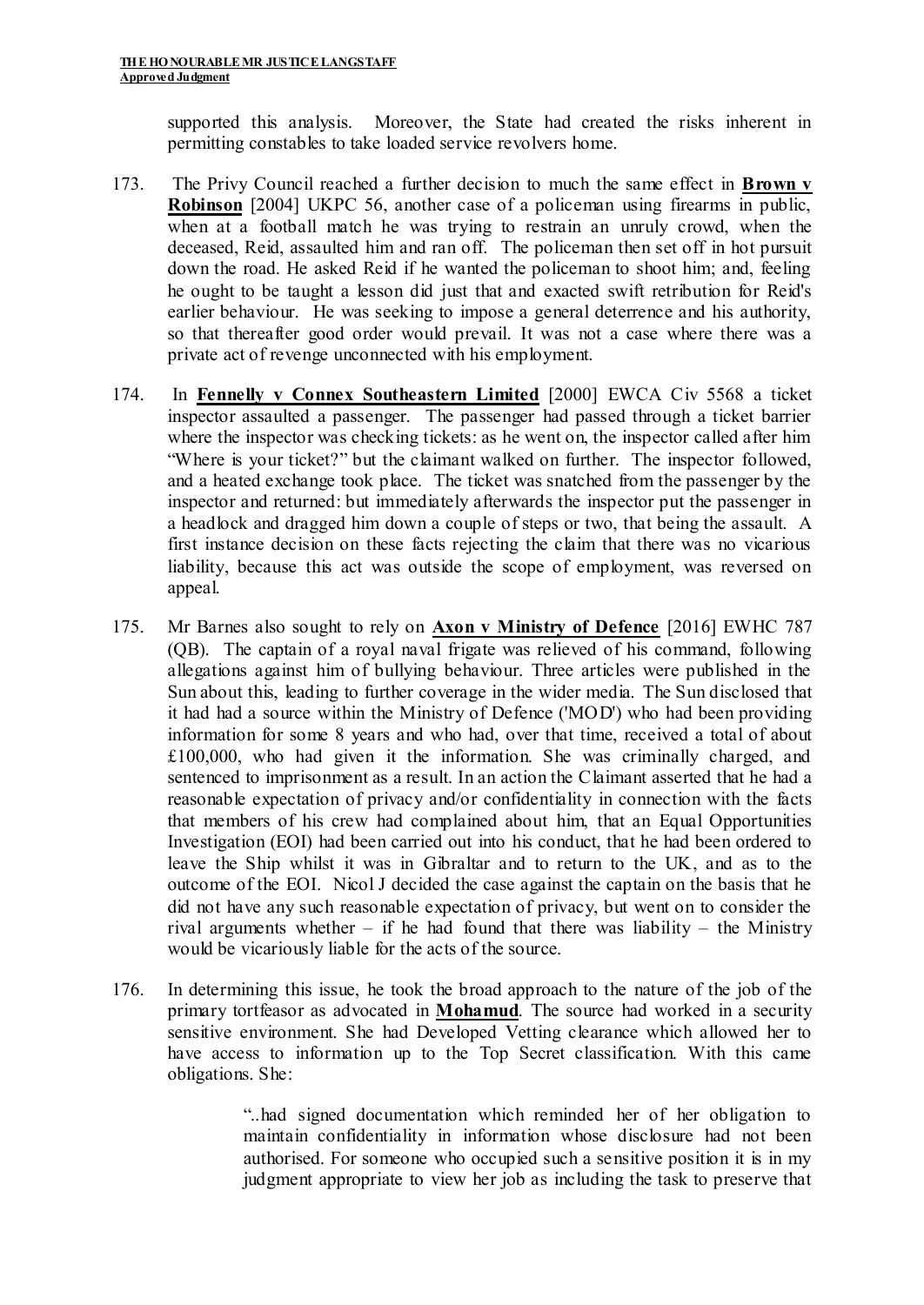confidentiality. ……. she must have learned of that information in the course of her work. I can see no other way that it could have reached her....Of course, for the purpose of examining this issue, I must assume (contrary to my earlier finding) that Ms Jordan-Barber's disclosure to Mr Kay was actionable at the suit of the Claimant. It is only if she committed a tort against him that any issue of vicarious liability could arise. But if that was the case, there is a clear and obvious connection between that wrong and that part of her job which required her to keep such information confidential. If this was the case, then it would seem to me to be just to require the MOD to assume vicarious responsibility. This is not simply an example of the employment being the opportunity for the wrong to be committed. As part of her work, she needed to have access to security sensitive and confidential information. As part of her work she shared office space with the J9 Pol/Ops PJOBS team and was likely to learn other information in consequence. There is always an inherent risk that those entrusted with such information will abuse the trust reposed in them, but rather than this being a reason why vicarious liability should not be imposed, I think, on the contrary, it is a reason in its favour. True it is that Ms Jordan-Barber's activity did nothing to further the MOD's aims, it was carried on without their knowledge, and it received no encouragement from the MOD. What she did was prohibited. However, those features do not preclude vicarious liability (and [counsel for the Ministry] did not suggest they did). Notwithstanding them, if I had held that [the source] had committed a tort (contrary to my findings), I would have concluded that that hypothetical tort would have been sufficiently closely connected with her job for it to be just for the MOD to be vicariously liable."

177. This was the only case to which I was referred in which vicarious liability for a breach of confidentiality/data leak had been considered. Ms Proops submitted that the obiter comments could not be relied on. They rested on a misconceived notion that merely because an employee received or gained access to data in the course of employment this automatically meant that their wrongful disclosure of that data had to be treated as undertaken in the course of their employment irrespective of the actual circumstances. She described this as a "reductionist, decontextualised approach to secondary liability" which was "impermissible in view of the multifactorial analysis which is required in the context of the application of the doctrine of secondary liability".

# **Discussion**

178. In summary, Ms Proops takes seven main points, as well as rejecting the approach taken by Nicol J in **Axon**. First, she submits that the act of posting the data to the web was temporally and physically disengaged from the time when the data was copied by Skelton, and was placed on the web at a time when Skelton was not at work. Second, she submits that at the time he did so, Morrisons were not data controllers within the meaning of the Data Protection Act in respect of the payroll data disclosed. They were not "on the field". Similarly, third, adopting **Credit Lyonnais**, all the aspects of the tort had to be within the course of employment and here they were not. Fourth, the act was motivated by a grudge, and cases such as **Deatons***,* **Irving** and **Weddall** showed that this was a significant factor to take into account. Fifth, in **Bernard v Attorney General of Jamaica,** the Privy Council had emphasised that because vicarious liability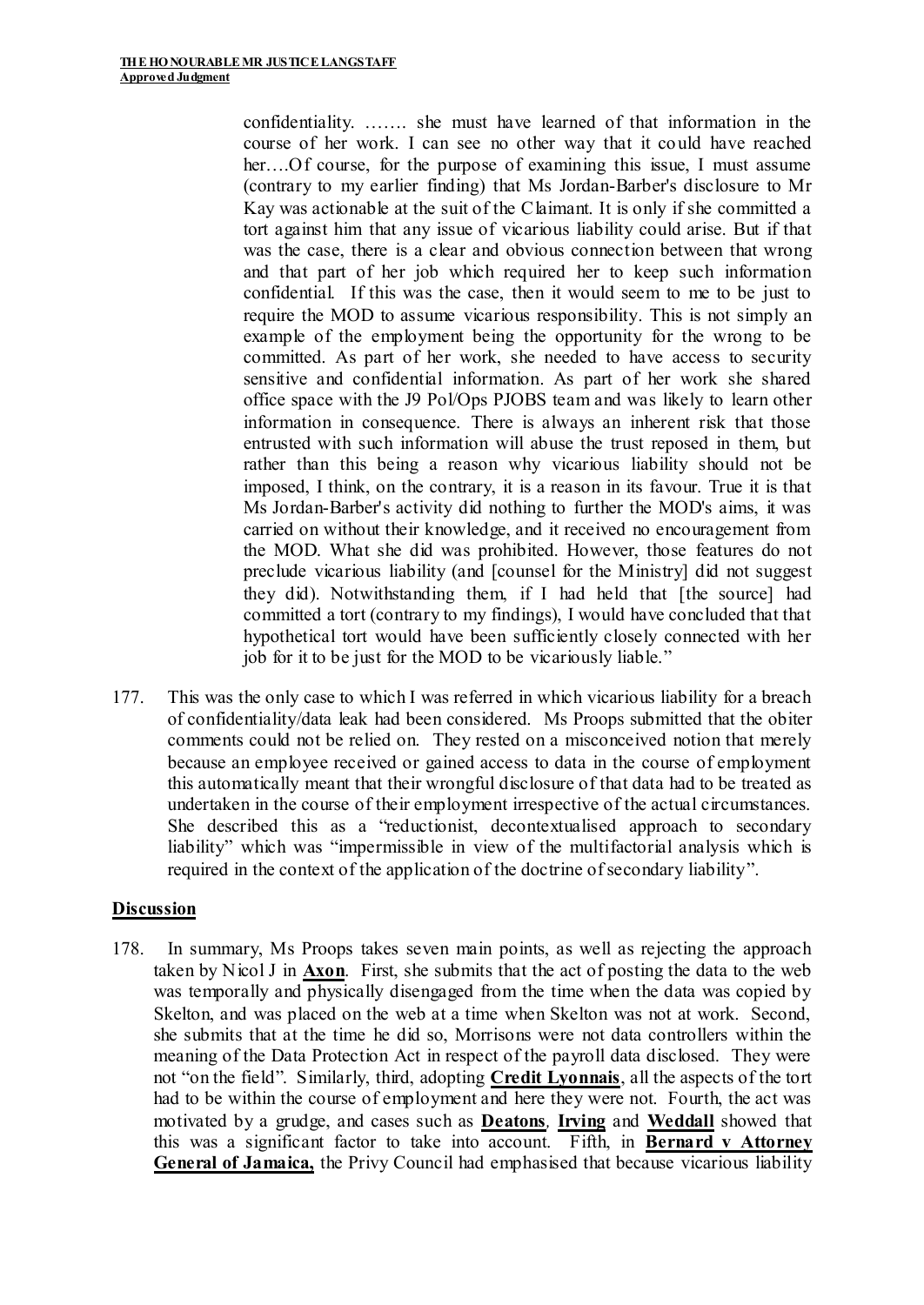is strictly to be applied, it should not easily be extendable: to hold Morrisons liable here would be such an extension, and impermissible. Sixth, to find in favour of Morrisons would amount to the court facilitating a criminal's objective in harming his employer, which the court should set its face against.

- 179. Seventh, she submits that if the principles articulated by Lord Phillips at paragraph 35 of his judgment in the **Catholic Child Welfare Society** case were considered, they indicated an answer favourable to Morrisons. He said:
	- "The relationship that gives rise to vicarious liability is in the vast majority of cases that of employer and employee under a contract of employment. The employer will be vicariously liable when the employee commits a tort in the course of his employment. There is no difficulty in identifying a number of policy reasons that usually make it fair, just and reasonable to impose vicarious liability on the employer when these criteria are satisfied: i) The employer is more likely to have the means to compensate the victim than the employee and can be expected to have insured against that liability; ii) The tort will have been committed as a result of activity being taken by the employee on behalf of the employer; iii) The employee's activity is likely to be part of the business activity of the employer; iv) The employer, by employing the employee to carry on the activity will have created the risk of the tort committed by the employee; v) The employee will, to a greater or lesser degree, have been under the control of the employer."
- 180. Ms Proops submitted that this was not a case of a single claimant, but of several who together mounted a considerable financial challenge, such that criterion (i) was of little weight – possibly all very well where risks were physical or material in nature, but far more wide-reaching when dealing with data, which was neither; criterion (ii) was inapplicable, since Skelton's activity was not on behalf of his employer but the opposite; as to criterion (iii) Skelton's actions were not part of Morrisons' business activity – Morrisons had left the field; as to (iv) Morrisons did not employ Skelton to carry on that activity, which was not part of his core duties; and criterion (v) was of little weight these days.
- 181. These points have considerable weight. However, it is rightly agreed between the parties that my task is evaluative, giving such weight to the various factors identified in principle by the courts as the facts of the case require. Illustrative cases do not provide any more than indicative help: interesting as were the cases to which I was referred in respect of grievances, the decision in each was heavily fact-sensitive.
- 182. Four particular findings of fact are of importance.
- 183. First, I reject Ms Proops' argument that the disclosure on the web of the payroll data was disconnected by time, place and nature from Skelton's employment. I find, rather, that as Mr Barnes submitted there was an unbroken thread that linked his work to the disclosure: what happened was a seamless and continuous sequence of events. My reasons for this are first that in October, prior to knowing he was again to be a conduit for payroll data between PeopleSoft and KPMG, Skelton showed signs of interest in the TOR network. When he knew (on  $1^{st}$  November) that he was indeed to be the gobetween, he obtained the mobile phone he was later to use just for making the criminal disclosures. He brought in a personal USB stick to work and copied payroll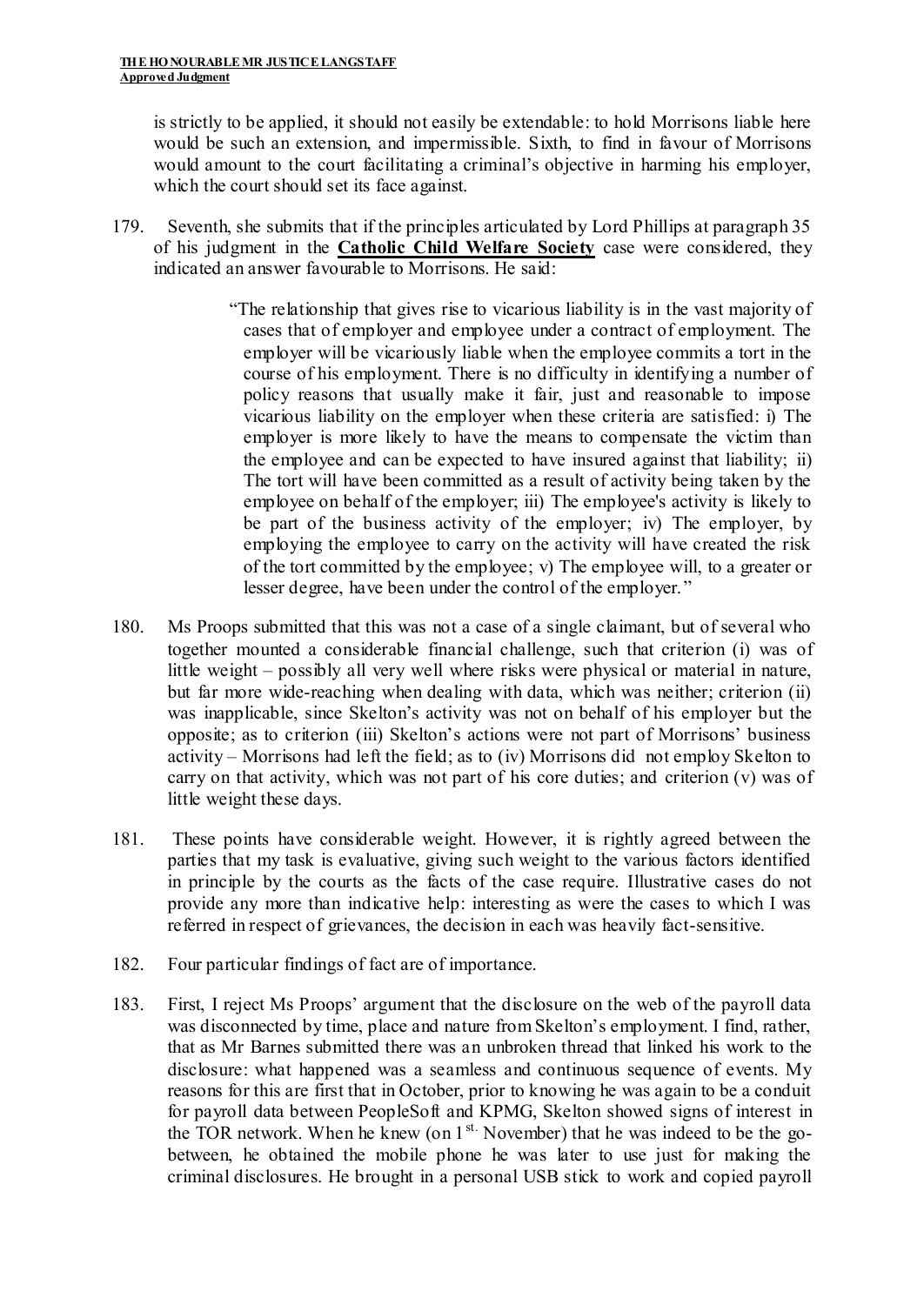information to it in mid-November. Lying low for a while after that was necessary to create an appearance of separation and to avoid suspicion falling on him too readily. He again investigated TOR in December; adopted the user name and date of birth of a colleague to draw the blame onto him when setting up an account from which to upload the payroll data to the web; sent data to a web-sharing web-site in January, and either because that did not excite any great immediate interest, or because he had planned in advance to cause the maximum embarrassment to Morrisons immediately prior to the announcement of their financial results, sent the anonymous letters he did to three newspapers in March 2014. These actions were in my view all part of a plan, as the research and careful attempts to hide his tracks indicate. As I have already noted (para. 22 above) this is precisely the same view as that taken by HHJ Thomas QC when sentencing Skelton. This was no sequence of random events, but an unbroken chain beginning even before, but including, the first unlawful act of downloading data from his personal work computer to a personal USB stick.

- 184. Second, I find that Morrisons deliberately entrusted Skelton with the payroll data. It was not merely something to which work gave him access: dealing with the data was a task specifically assigned to him. Associated with this, I find that in his role with Morrisons, day in and day out, he was in receipt of information which was confidential or to have limited circulation only: and he was appointed on the basis that this would happen, and he could be trusted to deal with it safely. Morrisons took the risk they might be wrong in placing the trust in him.
- 185. Third, his role in respect of the payroll data was to receive and store it, and to disclose it to a third party. That in essence was his task, so far as the payroll data went: the fact that he chose to disclose it to others than KPMG was not authorised, but it was nonetheless closely related to what he was tasked to do.
- 186. Fourth, it follows from these findings that when Skelton received the data, though covertly intending to copy it for misuse, he was acting as an employee, and that the chain of events from then until disclosure was unbroken. The fact that the disclosures of 12<sup>th.</sup> January were made from home, by use of his personal equipment, on a Sunday did not disengage them from his employment.
- 187. The argument that Morrisons were not "on the field" since they were no longer data controller in respect of such data as was copied by Skelton is misplaced. In part it repeats the argument I have already rejected at paragraphs 153-155 above. The question is not whether Morrisons did wrong, but whether, when Skelton did, his acts were closely connected with his employment.
- 188. The argument based on **Credit Lyonnais** does not assist Morrisons either. First, it assumes that there was no unbroken sequence of events, but the converse. Second, the issue in that case was very different from the issue here. It was not whether the acts complained of fell within the course of employment but rather whether acts which were committed within the course of employment, which were not in themselves tortious, could be aggregated with acts of another party so as to render the employee a joint tortfeasor with that party, for whose joint acts the employer would be held vicariously liable.
- 189. As to the act being one of "retributive justice" as Dixon J. would have termed it, arising out of a grudge, it must be remembered that in **Mohamud** Lord Toulson noted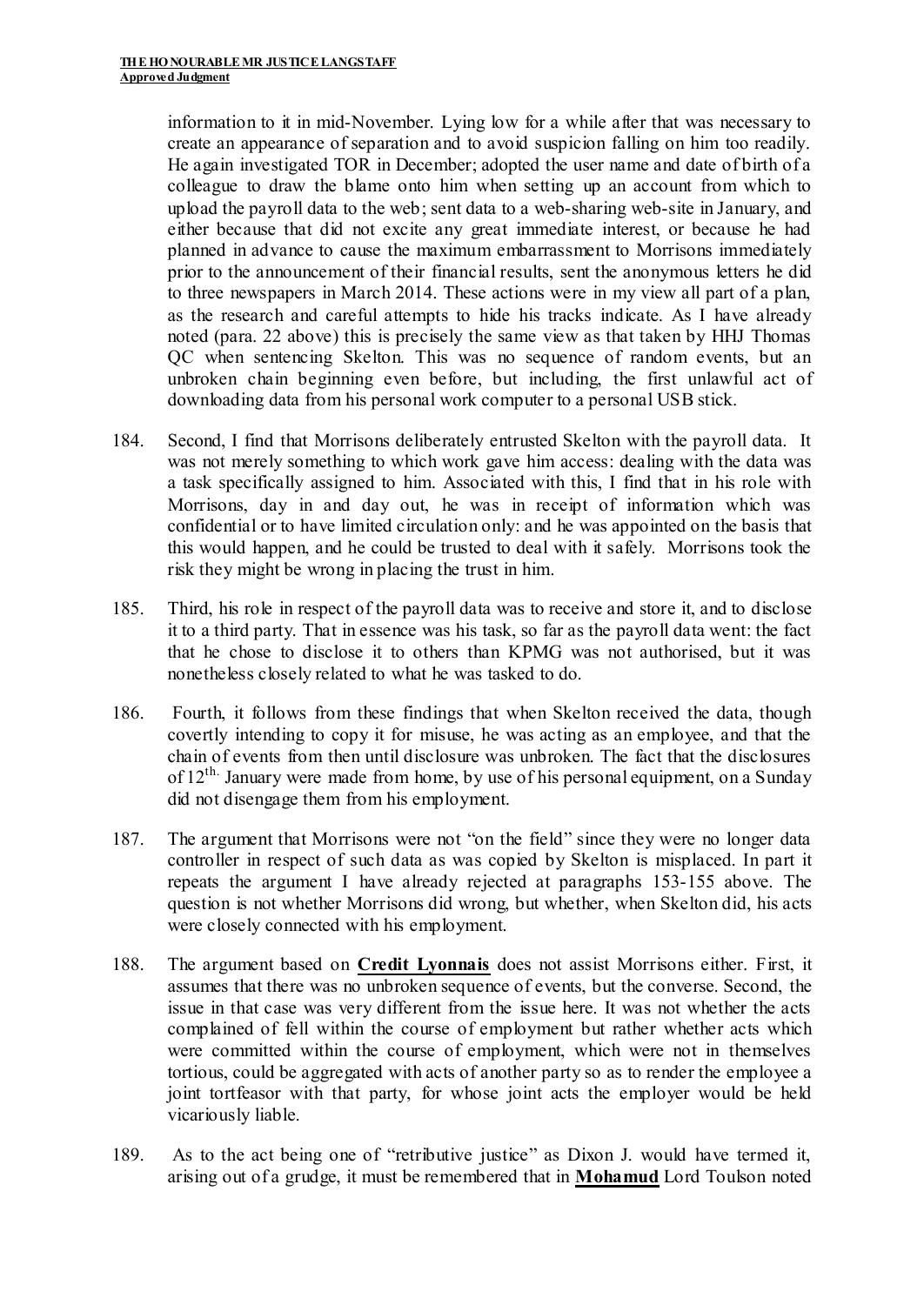that the motive of the employee was beside the point (paragraph 48). Quite apart from being of the highest authority, this must be right – for the criminal motive of the thieving employee in **Morris v Martin**, or the deliberate dishonesty of the clerk in **Lloyd v Grace Smith** did not convert an act from one in respect of which there would have been vicarious liability into one in respect of which there would not. Earlier in his judgment, too, and consistently with the broad view of course of employment which he espoused, Lord Toulson expressed considerable reservations as to the justice of the result in **Deatons v Flew** (see his paragraph 30). Viewed broadly, the significance of a personal grudge may be, as it were, to bring into the work environment factors which belong elsewhere, so as to make it clear that the only relationship between the tort and work is that the workplace happens to be where it is committed, when it might just as well have been elsewhere. That does not apply here where the grudge was work-related, the central relationship with which it was concerned was that of Skelton with his employer, and its commission was entirely dependent upon the field of activities assigned to him by that employer.

- 190. Ms Proops' fifth point has limited purchase: though it is true that vicarious liability for the unlawful disclosure of data has only once been considered in any case to which I was referred (that of **Axon**) the principles do not depend centrally on the subject matter of the wrong: it is counter-intuitive to suppose that where the field of activity assigned to an employee concerned anything other than data, that employee would be said to be acting within the course of his employment where, in identical circumstances, save that the field of activity now concerned data, he would not.
- 191. Ms Proops' sixth line of argument has more traction. Until relatively recently in the history of evolution of vicarious liability the fact that an act was done for the employer's benefit, albeit not as the employer instructed or would have wished, was highly material to a conclusion that the act was within the course of employment. Employment brings with it a duty of loyalty on the servant's part co-relative to the duty of good faith of the master's side. Though benefit is no longer critical, it remains of importance in evaluating whether the relevant tortious act fell within the course of employment. The act here was taken deliberately to harm, rather than benefit, Morrisons. In contractual terms it was a repudiation of the contract of employment.
- 192. That said, Morrisons were not the only victims. The action here is brought not by Morrisons but by Skelton's fellow employees. They claim not for the harm done to Morrisons, but that aimed at them. Trampling on their rights to the privacy (or confidentiality) of the data was a deliberate act by Skelton. A principal aim may have been to hurt Morrisons, but the method, and it may be an aim as well, was harming their interests. The cases show, too, that the actions of housemasters in abusing children they were employed to care for, of priests in attacking vulnerable victims, of solicitor's clerks in defrauding clients of the firm, or apprentice cleaners in stealing customer's clothing were also repudiatory, and always liable to do serious damage to their employers' business, reputations, livelihood and continued viability, yet in each of these cases vicarious liability has been established. The issue is not so much at whom the conduct was aimed, but rather upon whose shoulders it is just for the loss to fall: the approach since **Bazley v Curry** and **Lister** as developed in **Mohamud** emphasises taking a broad view of the scope of employment, and it is notable that Lord Toulson explained those cases in which liability had been upheld as being those where the employee misused his position in a way which injured the claimant, and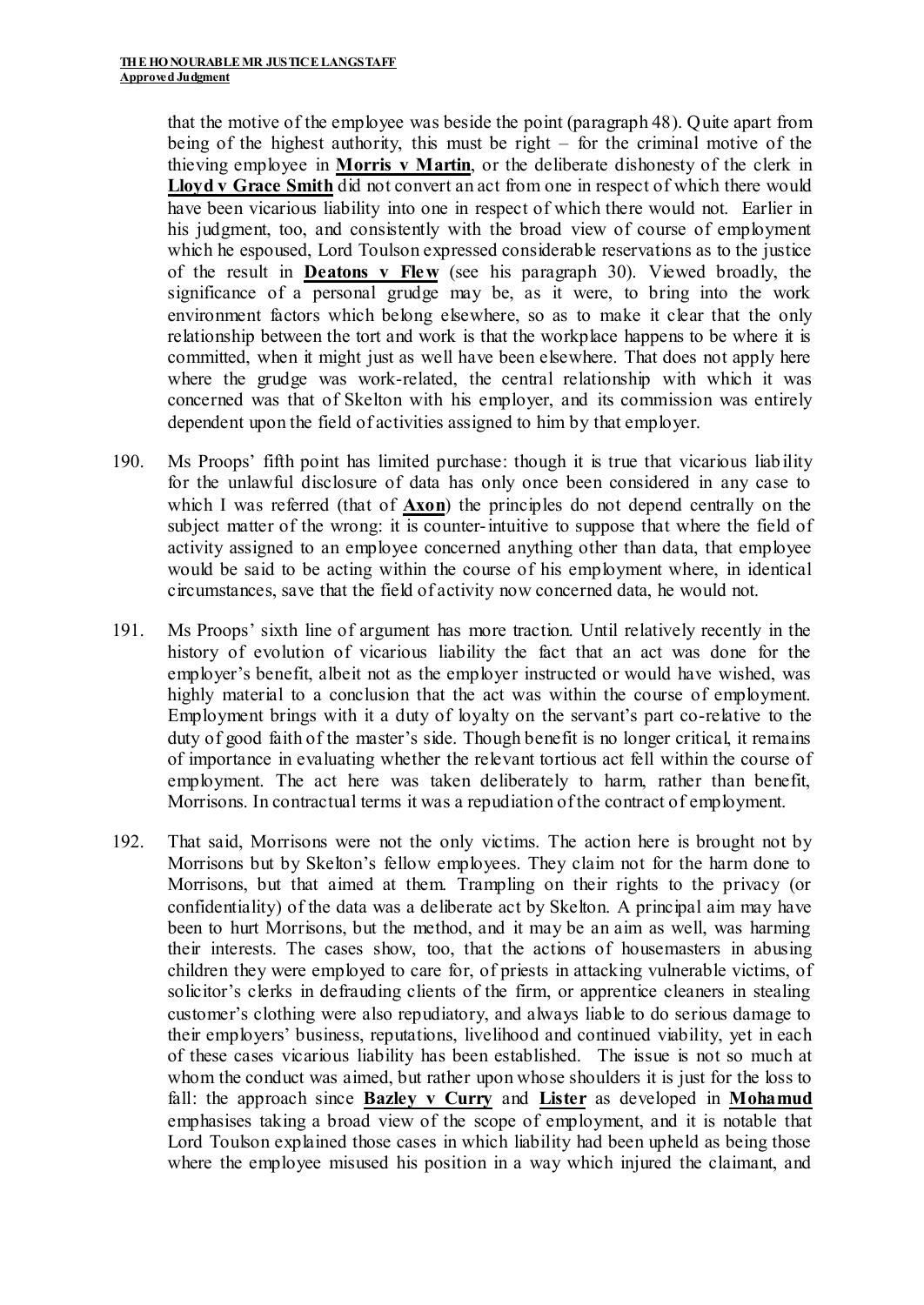that it was just that the employer who selected him and put him in that position should be held responsible. He was putting great weight on "enterprise risk". I would add to his exposition only that the employer, too, had at least the theoretical right to control. Though employers can hardly tell highly skilled workers the detail of how to do their jobs, it remains a necessary element in every contract of employment that the employer has "…lawful authority to command so far as there is scope for it. and there must always be some room for it, if only in incidental or collateral matters" (**Zuijs v. Wirth Brothers Proprietary, Ltd** (1955) 93 C.L.R. 561, 571, cited by McKenna J. in **Ready-Mixed Concrete v Minister of Pensions and National Insurance** [1968] 2 QB 497): nowadays perhaps best rendered as a directory power. An employer, in general, remains responsible for what work is done, where and when, under what systems and with what equipment, and who the clients or customers are to be. The employer could theoretically place a would-be tortfeasor who is an employee in a position where he could not so easily commit the tort, and design systems to prevent it occurring which the employee could be directed to observe.

- 193. The factors identified in **Catholic Child Welfare Society** are typically true of relationships of employee and employer, which was what was addressed in paragraph 35 of the judgment of Lord Phillips. They are true here too, where the context is not relationship but course of employment: Morrisons are more likely to have the means to compensate the victim than Skelton and can be expected to have insured against that liability, even if breaches of data security may not historically have been a mainstream risk; it follows from my finding above (ii) that the tort was committed as a result of activity being taken by the employee on behalf of the employer – in the sense of his being chosen to handle the data, with a view to the employer's interests in completing an audit, such that Skelton's employee activity – viewed broadly – can be seen as part of the business activity of the employee, even though he chose to abuse his position. As to (iv), the employer, by employing the employee to carry on the activity, created the risk of the tort committed by the employee; and v) Skelton was, to a greater or lesser degree, under the control of the employer, at least in the sense described in the last paragraph above.
- 194. Adopting the broad and evaluative approach encouraged by Lord Toulson in **Mohamud,** I have therefore come to the conclusion that there is a sufficient connection between the position in which Skelton was employed and his wrongful conduct, put into the position of handling and disclosing the data as he was by Morrisons (albeit it was meant to be to KPMG alone), to make it right for Morrisons to be held liable "under the principle of social justice which can be traced back to Holt CJ". This conclusion would be the same irrespective of whether a breach of duty under the DPA, a misuse of private information, or a breach of the duty of confidence was concerned, for the essential actions constituting a legal wrong in each case were the same.
- 195. I am fortified in this conclusion by the views expressed by Nicol J in **Axon**: though insofar as he based his decision upon a view of the source's job as including the task to preserve confidentiality, since she had an obligation to keep matters confidential, I have doubts as to its correctness: where the issue is the identification of the field of activities of an employee, this is not necessarily to be answered by identifying the obligations that are an adjunct to those activities, and are not activities in themselves, which do not in themselves constitute duties specifically entrusted to the employee in